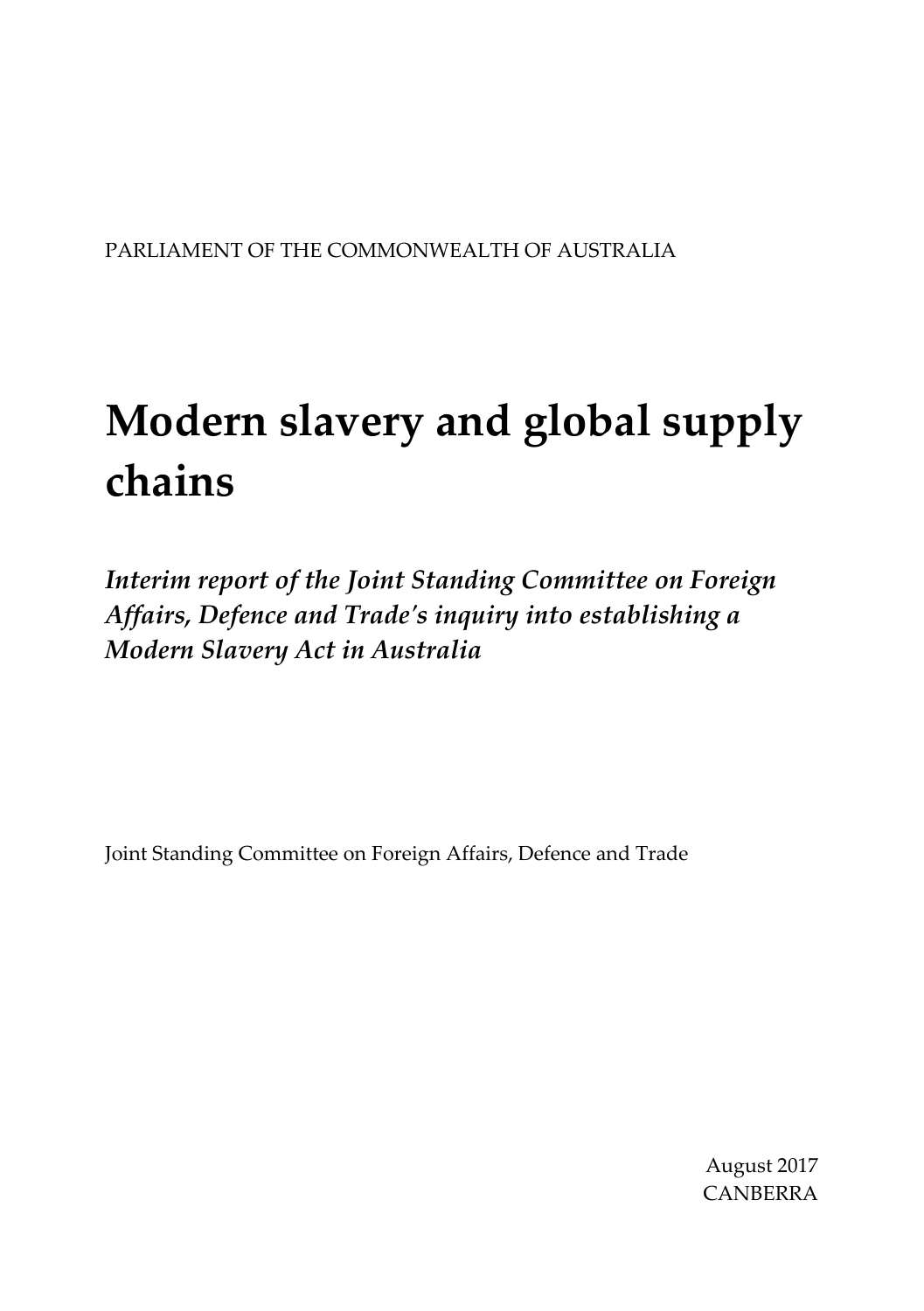© Commonwealth of Australia

ISBN 978-1-74366-679-1 (Printed Version)

ISBN 978-1-74366-680-7 (HTML Version)

This work is licensed under the Creative Commons Attribution-NonCommercial-NoDerivs 3.0 Australia License.



The details of this licence are available on the Creative Commons website: [http://creativecommons.org/licenses/by-nc-nd/3.0/au/.](http://creativecommons.org/licenses/by-nc-nd/3.0/au/)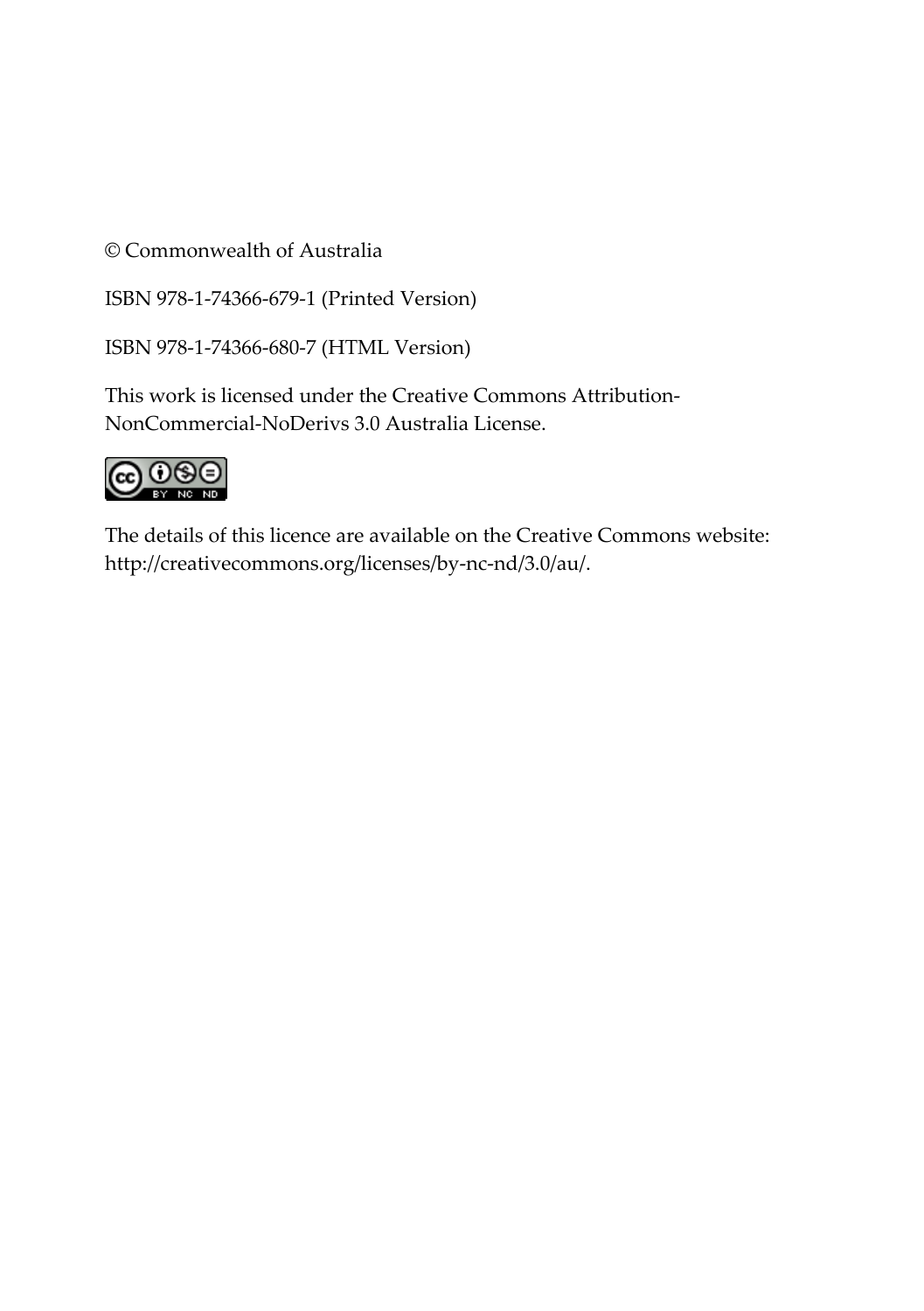# **Contents**

# The Report

| $\mathbf{1}$   |                                                           |  |
|----------------|-----------------------------------------------------------|--|
|                |                                                           |  |
|                |                                                           |  |
|                |                                                           |  |
|                |                                                           |  |
| $\overline{2}$ |                                                           |  |
| 3              |                                                           |  |
|                |                                                           |  |
|                |                                                           |  |
| 4              | Recommendations and statements of in-principle support 47 |  |
|                |                                                           |  |
|                |                                                           |  |
|                |                                                           |  |
|                |                                                           |  |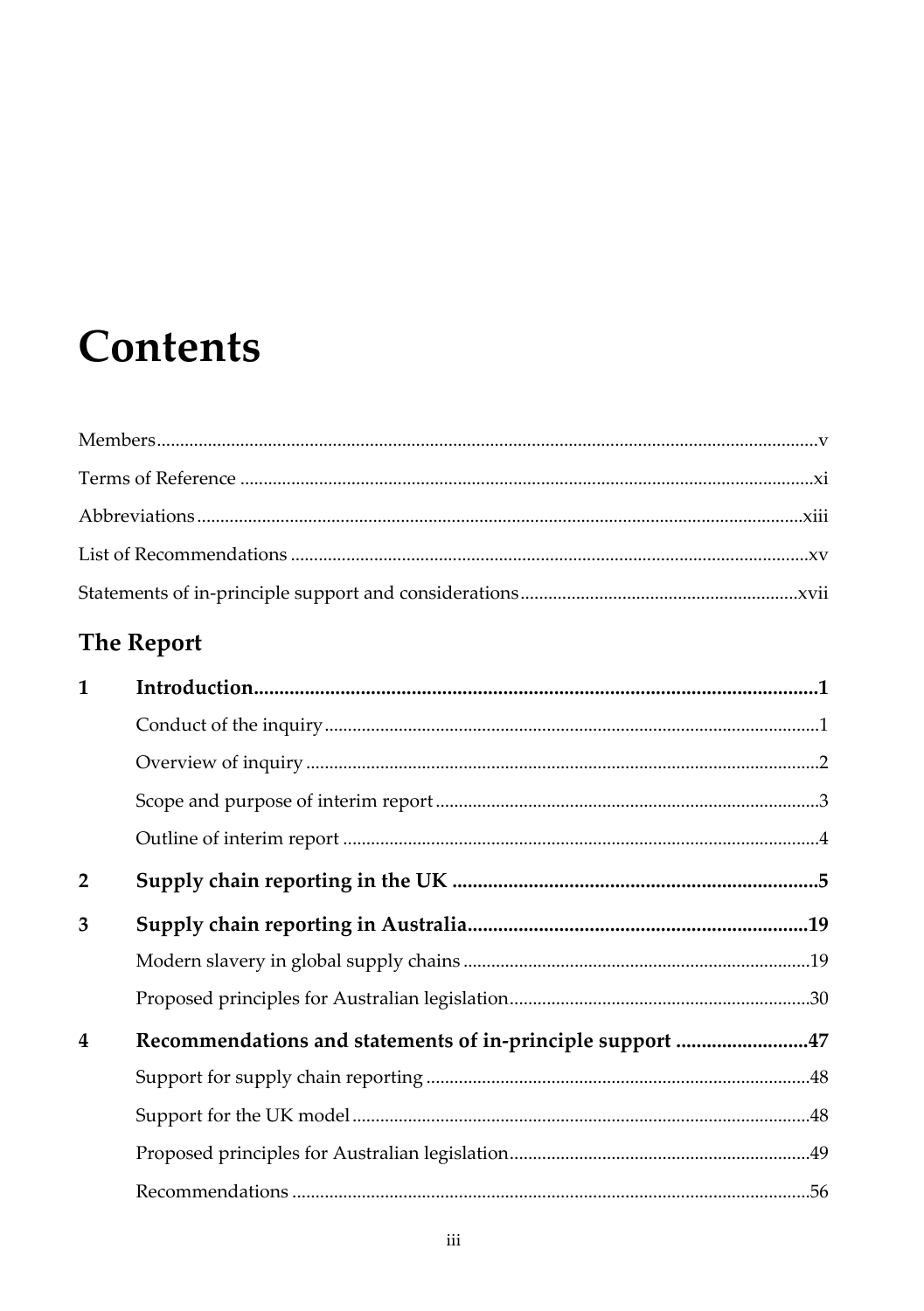|--|--|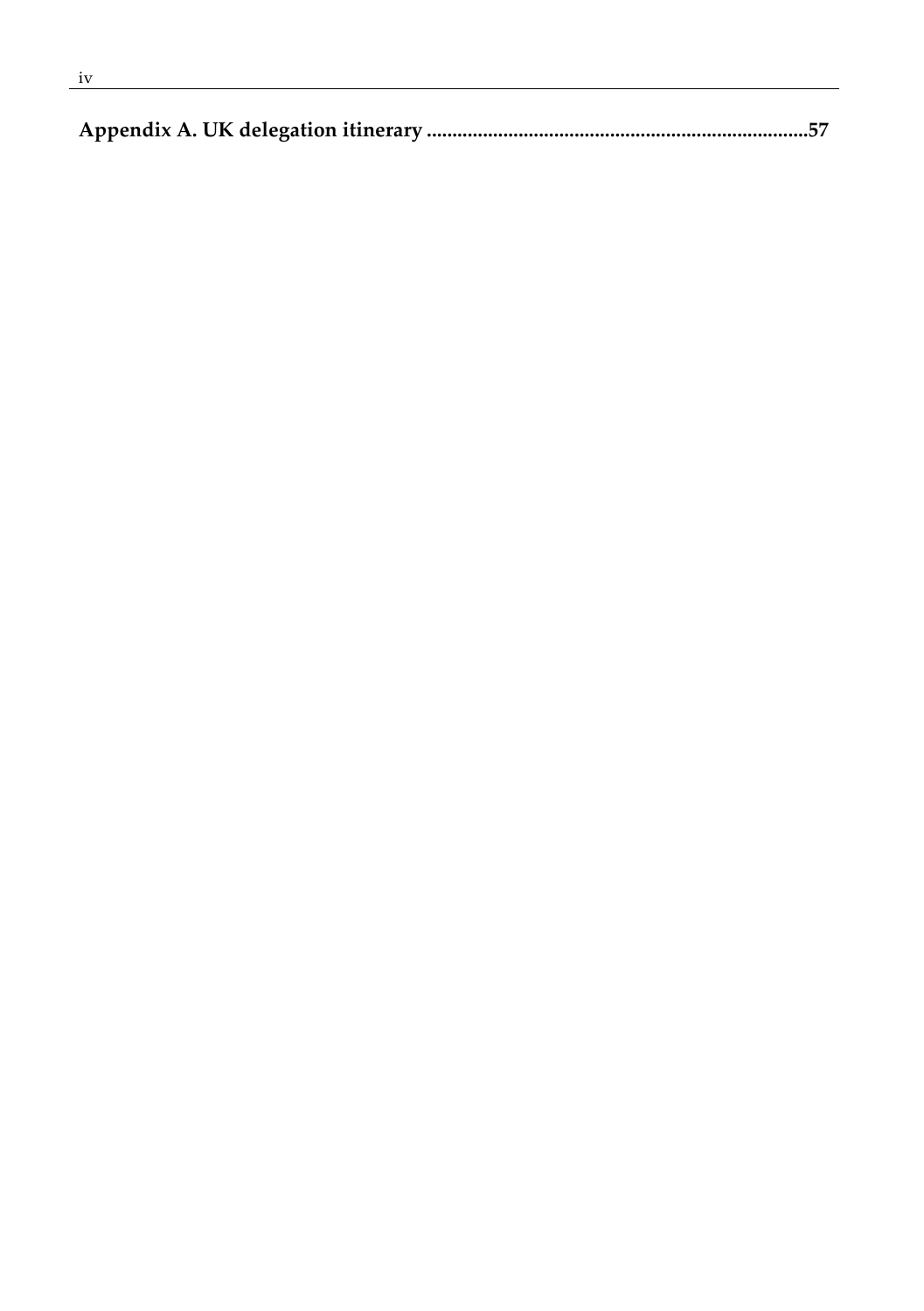# <span id="page-4-0"></span>**Members**

*Chair*

# **Joint Standing Committee on Foreign Affairs, Defence and Trade**

| Senator David Fawcett  | LP, SA         |
|------------------------|----------------|
| Deputy Chair           |                |
| Mr Nick Champion MP    | Wakefield, SA  |
| Members                |                |
| Dr Anne Aly MP         | Cowan, WA      |
| Hon Kevin Andrews MP   | Menzies, VIC   |
| Ms Sharon Claydon MP   | Newcastle, NSW |
| Mr Chris Crewther MP   | Dunkley, VIC   |
| Hon Damian Drum MP     | Murray, VIC    |
| Hon David Feeney MP    | Batman, VIC    |
| Senator Alex Gallacher | ALP, SA        |
| Mr Andrew Hastie MP    | Canning, WA    |
| Mr Craig Kelly MP      | Hughes, NSW    |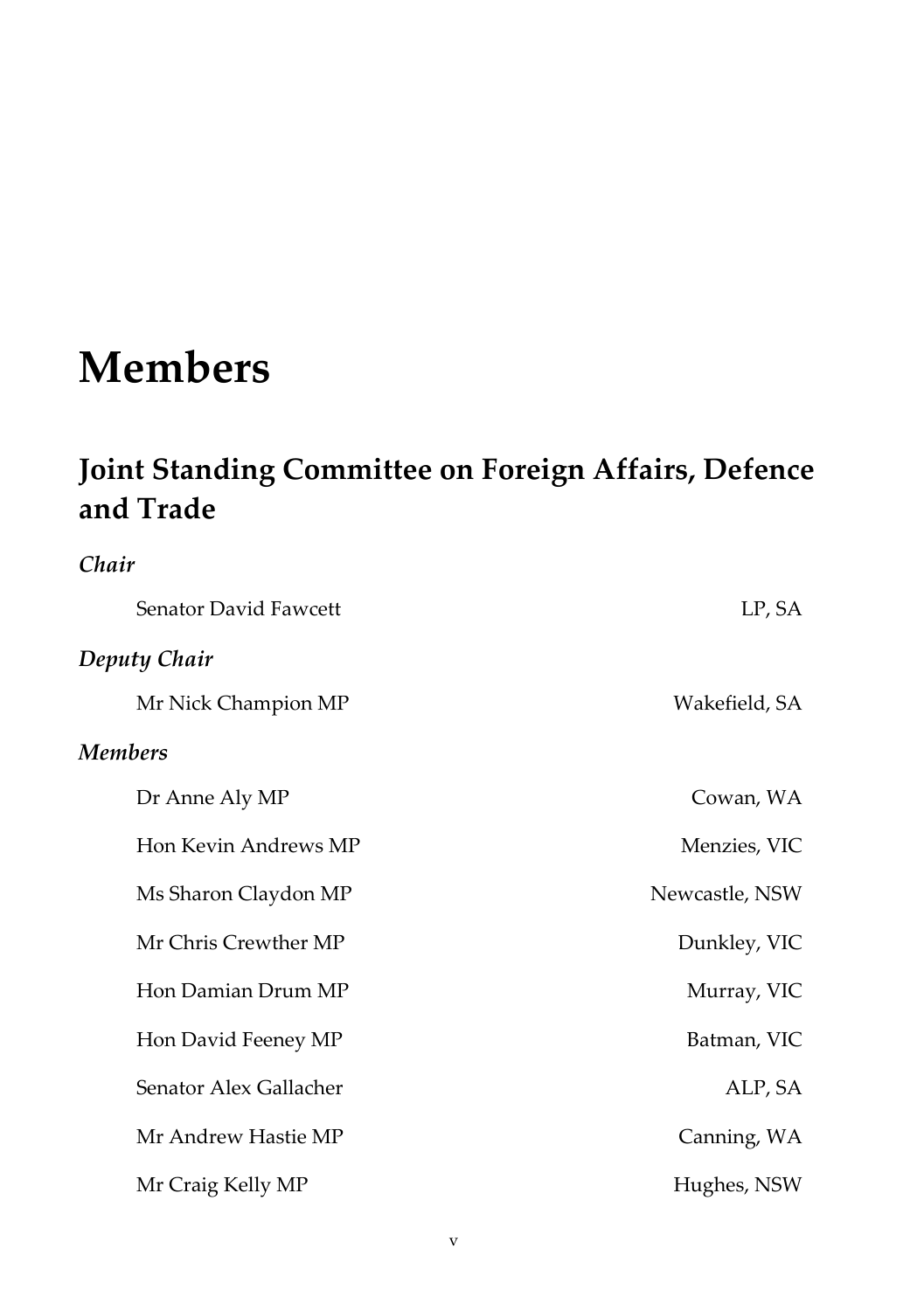| Ms Madeleine King MP                        | Brand, WA         |
|---------------------------------------------|-------------------|
| Mr David Littleproud MP                     | Maranoa, QLD      |
| Senator the Hon Ian Macdonald               | LP, QLD           |
| Senator Malarndirri McCarthy (from 10.8.17) | ALP, NT           |
| Senator Bridget McKenzie                    | NATS, VIC         |
| Dr John McVeigh MP                          | Groom, QLD        |
| Senator Claire Moore                        | ALP, QLD          |
| Senator Deborah O'Neill                     | ALP, NSW          |
| Mr Graham Perrett MP                        | Moreton, QLD      |
| Ms Melissa Price MP                         | Durack, WA        |
| Mr Rowan Ramsey MP                          | Grey, SA          |
| Senator Linda Reynolds CSC                  | LP, WA            |
| Senator the Hon Lisa Singh                  | ALP, TAS          |
| Senator Dean Smith (from 22.6.17)           | LP, WA            |
| Hon Warren Snowdon MP                       | Lingiari, NT      |
| Mrs Ann Sudmalis MP                         | Gilmore, NSW      |
| Ms Maria Vamvakinou MP                      | Calwell, VIC      |
| Senator Peter Whish-Wilson (from 9.8.17)    | AG, TAS           |
| Mr Jason Wood MP                            | La Trobe, VIC     |
| Mr Trent Zimmerman MP                       | North Sydney, NSW |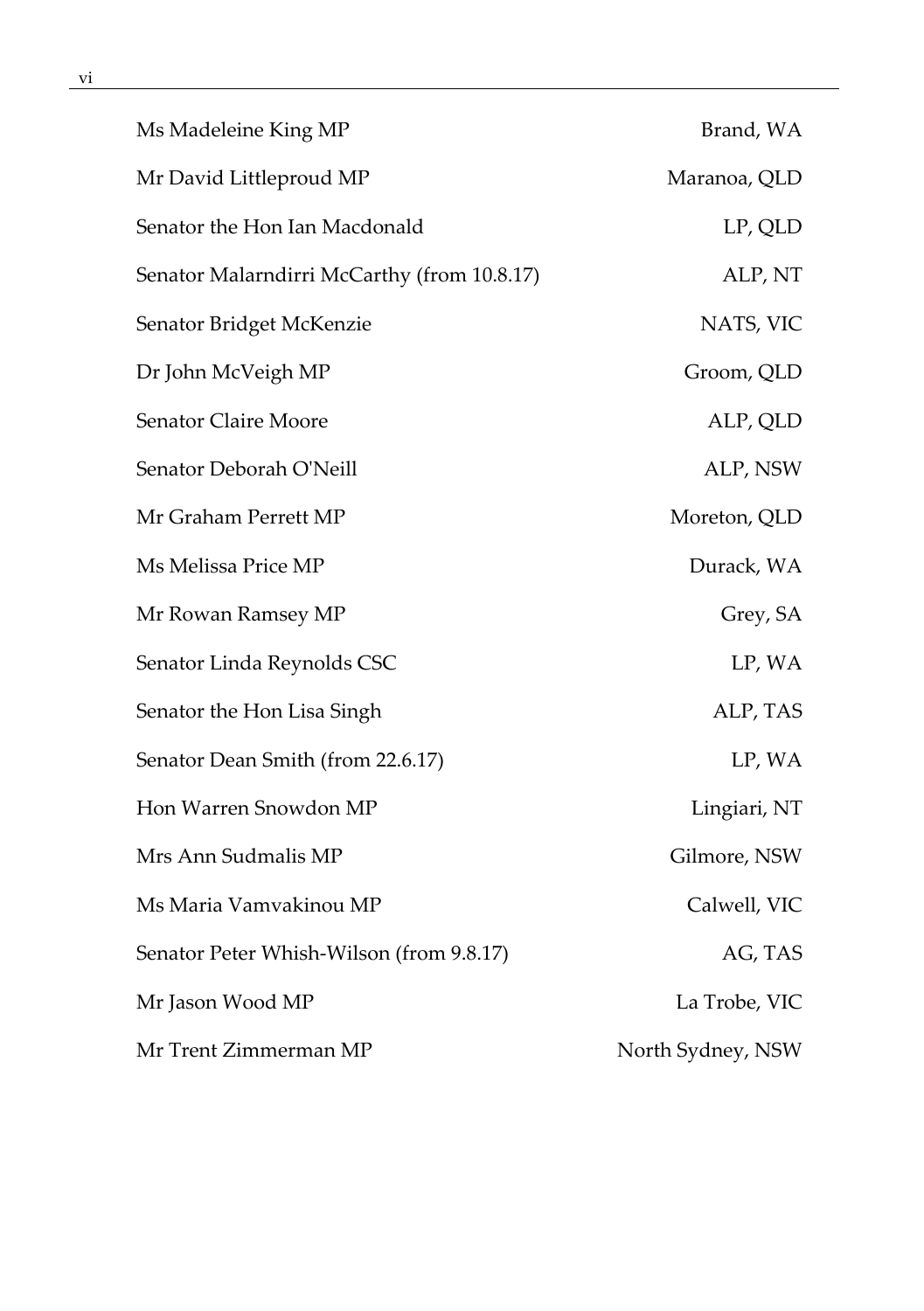#### vii

### *Former members*

| Senator Chris Back (12.9.16 – 22.6.17)      | LP, WA   |
|---------------------------------------------|----------|
| Senator Anthony Chisholm (14.9.16 –10.8.17) | ALP QLD  |
| Senator Chris Ketter (8.11.16 – 9.2.17)     | ALP, QLD |
| Senator Scott Ludlam (12.9.16 – 14.7.17)    | AG, WA   |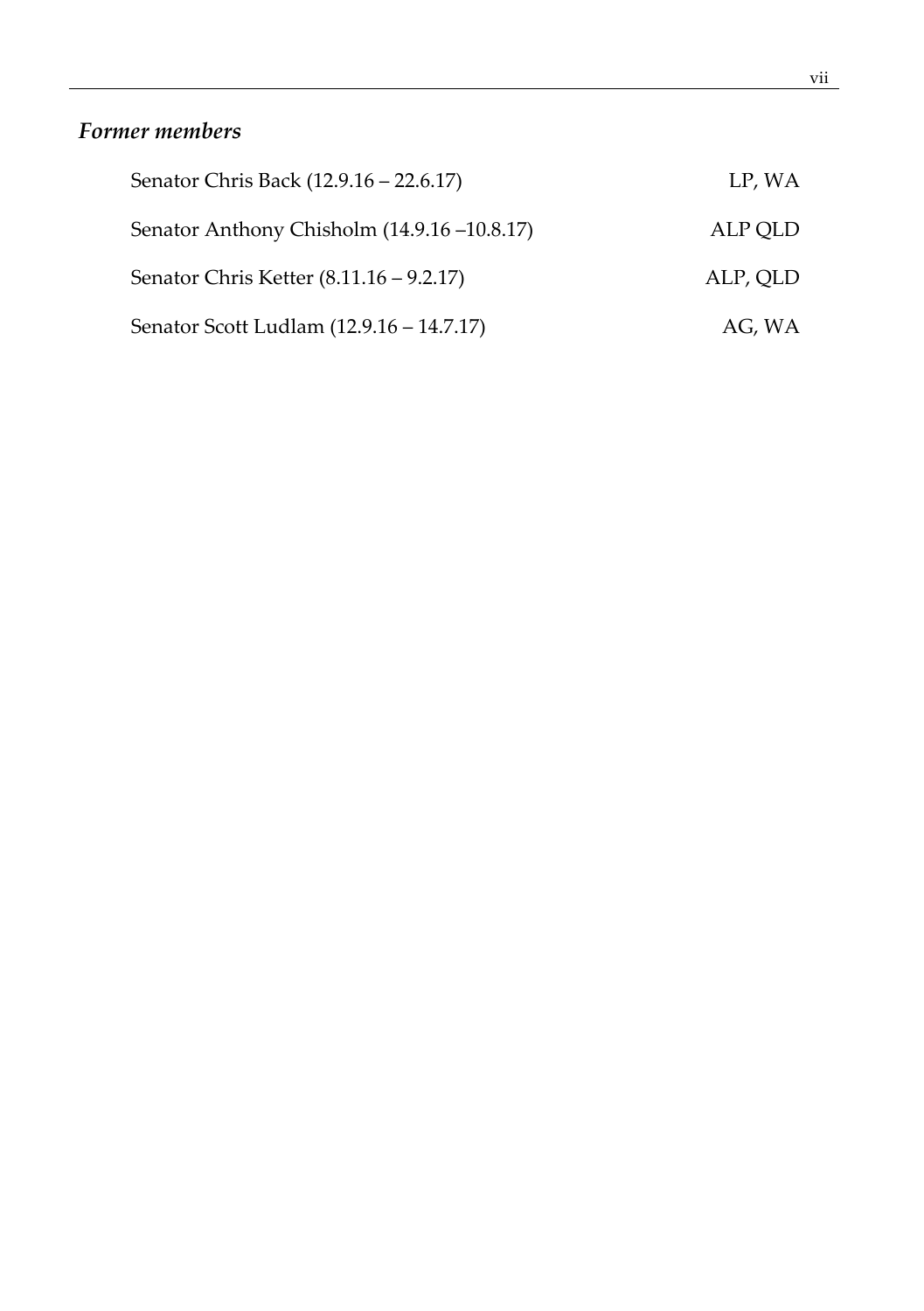# **Foreign Affairs and Aid Sub-Committee**

## *Chair*

| Mr Chris Crewther MP               | Dunkley, VIC      |
|------------------------------------|-------------------|
| Deputy Chair                       |                   |
| Senator Alex Gallacher             | ALP, SA           |
| <b>Members</b>                     |                   |
| Senator David Fawcett (ex officio) | LP, SA            |
| Mr Nick Champion MP (ex officio)   | Wakefield, SA     |
| Ms Sharon Claydon MP               | Newcastle, NSW    |
| Hon Damian Drum MP                 | Murray, VIC       |
| Hon David Feeney MP                | Batman, VIC       |
| Senator the Hon Ian Macdonald      | LP, QLD           |
| Ms Madeleine King MP               | Brand, WA         |
| Mr David Littleproud MP            | Maranoa, QLD      |
| Senator Claire Moore               | ALP, QLD          |
| Senator Linda Reynolds CSC         | LP, WA            |
| Senator the Hon Lisa Singh         | ALP, TAS          |
| Senator Dean Smith (from 9.8.17)   | LP, WA            |
| Mrs Ann Sudmalis MP                | Gilmore, NSW      |
| Ms Maria Vamvakinou MP             | Calwell, VIC      |
| Mr Trent Zimmerman MP              | North Sydney, NSW |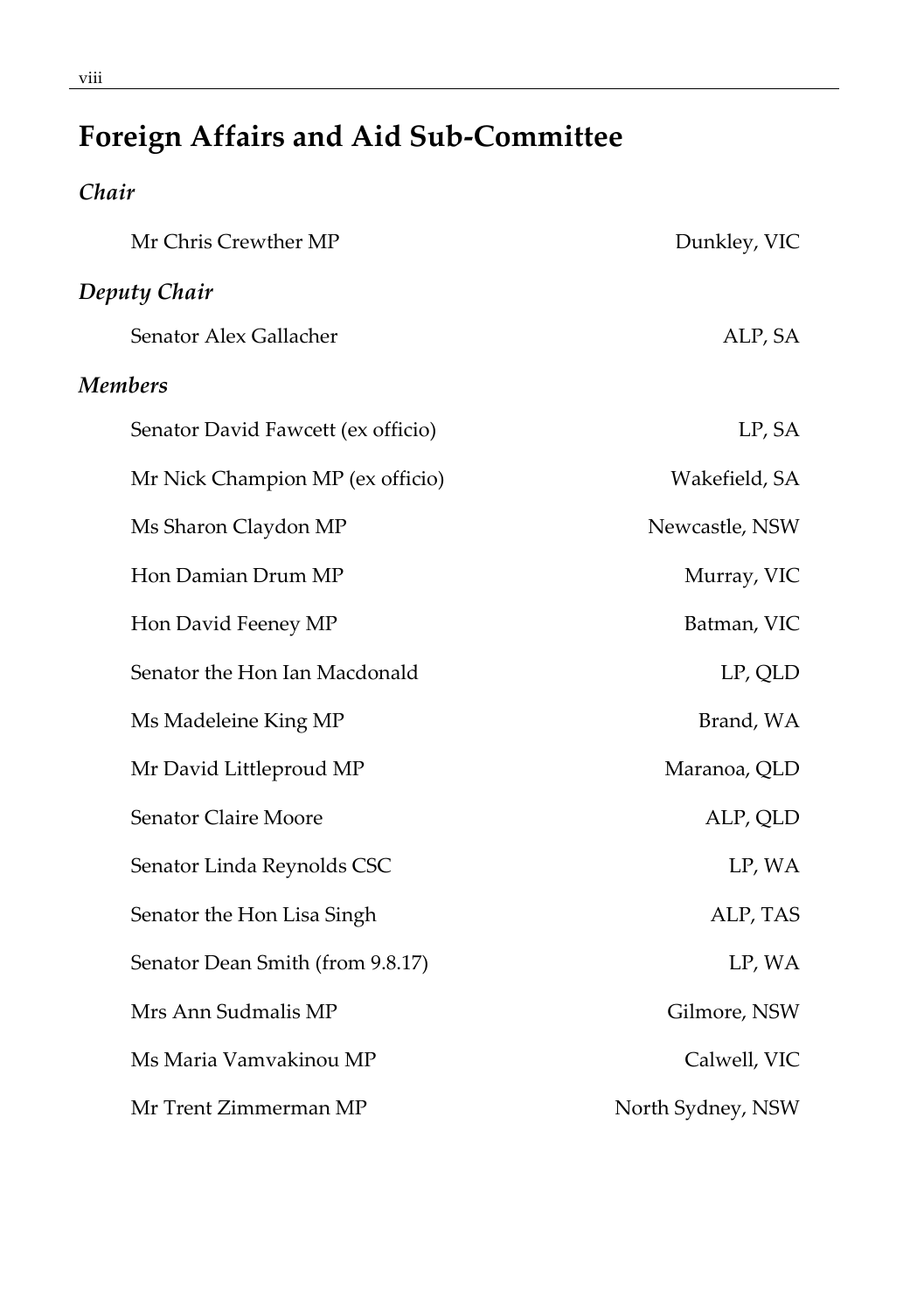## **Secretariat**

Mr James Rees, Committee Secretary Mr Jerome Brown, Committee Secretary Dr Joshua Forkert, Inquiry Secretary Mrs Dorota Cooley, Office Manager Mr Danny Miletic, Officer Manager Ms Natasha Kaleb, Administrative Officer

PO Box 6021 Parliament House Canberra, ACT 2600 Telephone: 02 6277 2313 Facsimile: 02 6277 2221 Email: [jscfadt@aph.gov.au](mailto:jscfadt@aph.gov.au) Internet: [www.aph.gov.au/jfadt](http://www.aph.gov.au/jfadt)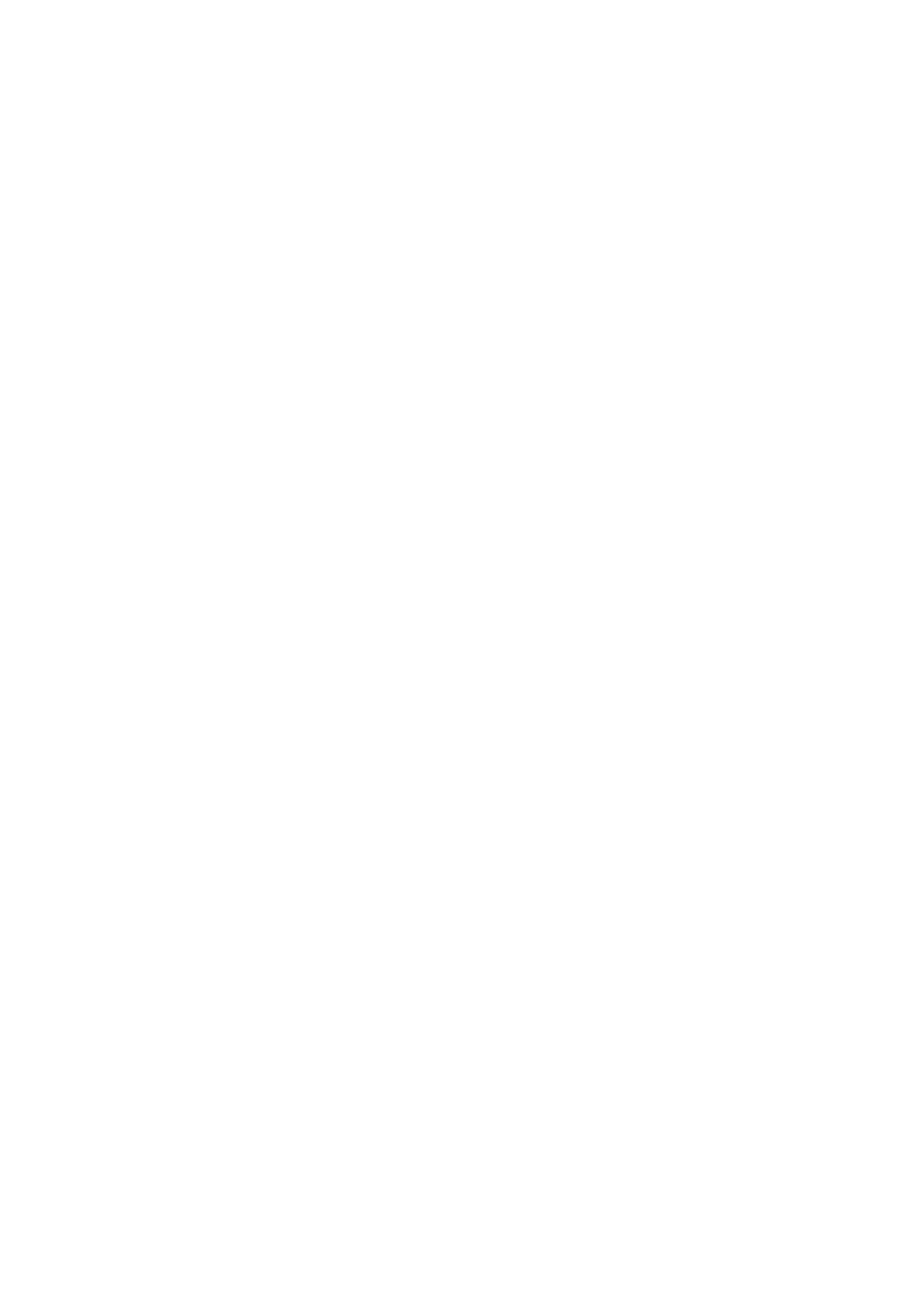# <span id="page-10-0"></span>**Terms of Reference**

With reference to the United Kingdom's *Modern Slavery Act 2015* and to relevant findings from the Joint Standing Committee on Foreign Affairs, Defence and Trade's report, *Trading Lives: Modern Day Human Trafficking*, the Committee shall examine whether Australia should adopt a comparable Modern Slavery Act.

The Committee shall have particular regard to:

- 1 The nature and extent of modern slavery (including slavery, forced labour and wage exploitation, involuntary servitude, debt bondage, human trafficking, forced marriage and other slavery-like exploitation) both in Australia and globally;
- 2 The prevalence of modern slavery in the domestic and global supply chains of companies, businesses and organisations operating in Australia;
- 3 Identifying international best practice employed by governments, companies, businesses and organisations to prevent modern slavery in domestic and global supply chains, with a view to strengthening Australian legislation;
- 4 The implications for Australia's visa regime, and conformity with the *Palermo Protocol to Prevent, Suppress and Punish Trafficking in Persons, Especially Women and Children* regarding federal compensation for victims of modern slavery;
- 5 Provisions in the United Kingdom's legislation which have proven effective in addressing modern slavery, and whether similar or improved measures should be introduced in Australia;
- 6 Whether a Modern Slavery Act should be introduced in Australia; and
- 7 Any other related matters.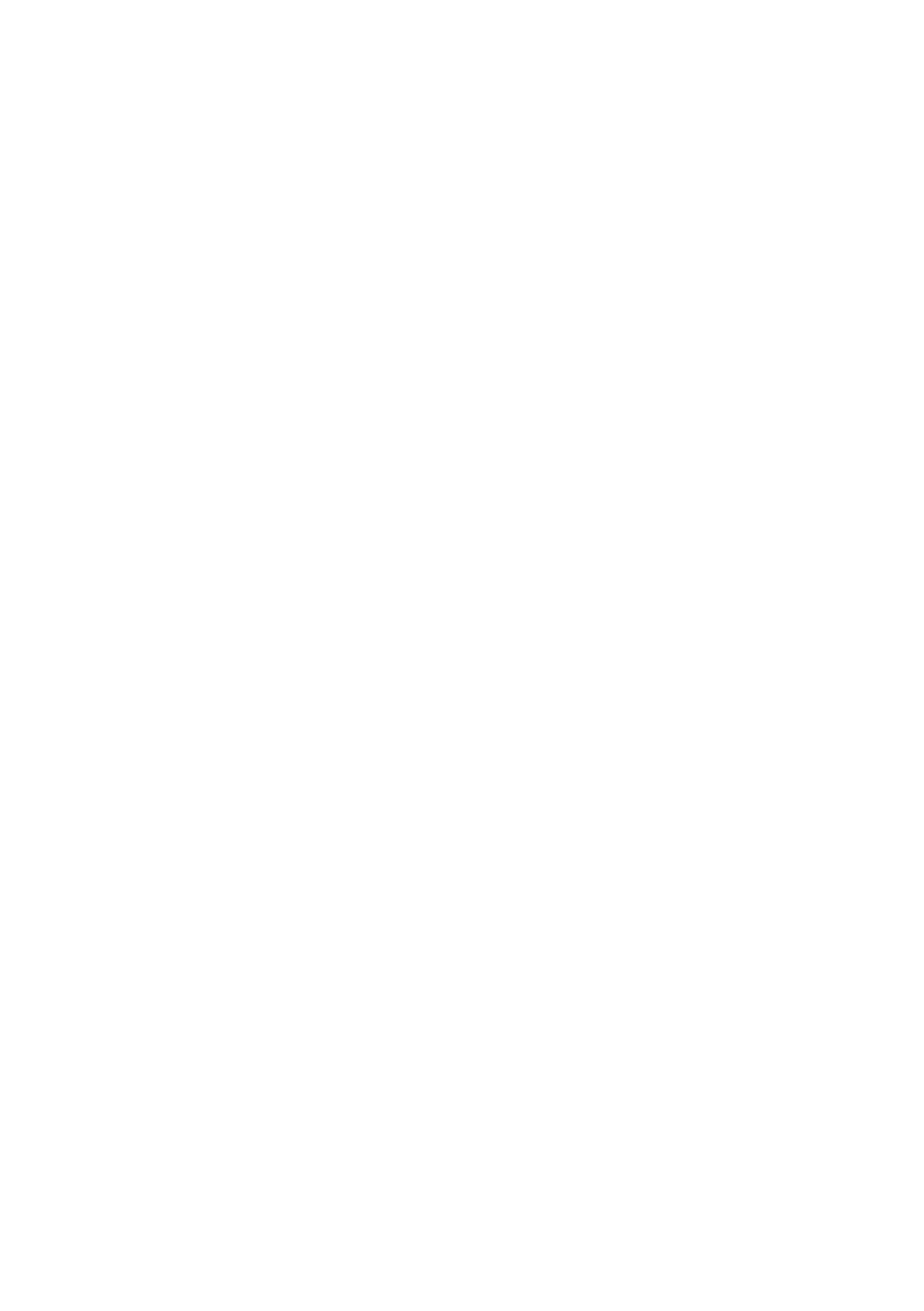# <span id="page-12-0"></span>**Abbreviations**

| <b>ACCI</b>                    | Australian Chamber of Commerce and Industry                                                       |
|--------------------------------|---------------------------------------------------------------------------------------------------|
| ACTU                           | <b>Australian Council of Trade Unions</b>                                                         |
| AGD                            | Attorney-General's Department                                                                     |
| Alliance 8.7                   | Global Alliance to Eradicate Forced Labour, Modern Slavery,<br>Human Trafficking and Child Labour |
| <b>BHRRC</b>                   | <b>Business and Human Rights Resource Centre</b>                                                  |
| <b>Business</b><br>Council     | <b>Business Council of Australia</b>                                                              |
| <b>CORE</b>                    | Corporate Responsibility Coalition                                                                |
| <b>DFAT</b>                    | Department of Foreign Affairs, Defence and Trade                                                  |
| <b>DRC</b>                     | Democratic Republic of Congo                                                                      |
| <b>ILO</b>                     | International Labour Organisation                                                                 |
| <b>JCLE</b>                    | Joint Committee on Law Enforcement                                                                |
| <b>JSCFADT</b>                 | Joint Standing Committee on Foreign Affairs, Defence and Trade                                    |
| National<br><b>Action Plan</b> | Australia's National Action Plan to Combat Human Trafficking and<br>Slavery 2015-2019             |
| <b>NGO</b>                     | Non-government organisation                                                                       |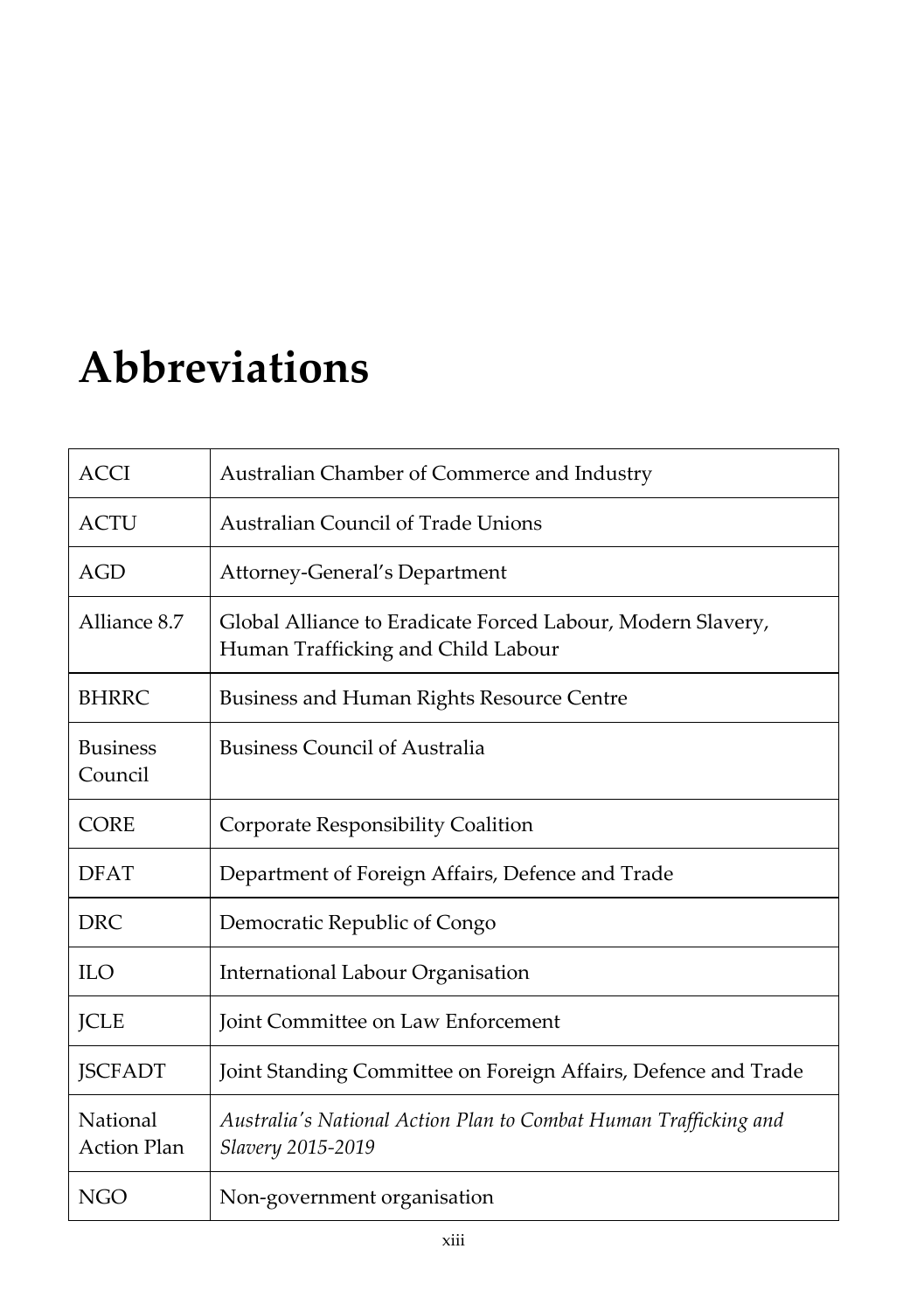| <b>SME</b>               | Small and medium-sized enterprise                              |
|--------------------------|----------------------------------------------------------------|
| statement                | Slavery and human trafficking statement                        |
| UK Act                   | Modern Slavery Act 2015 (UK)                                   |
| UN Guiding<br>Principles | United Nations Guiding Principles on Business and Human Rights |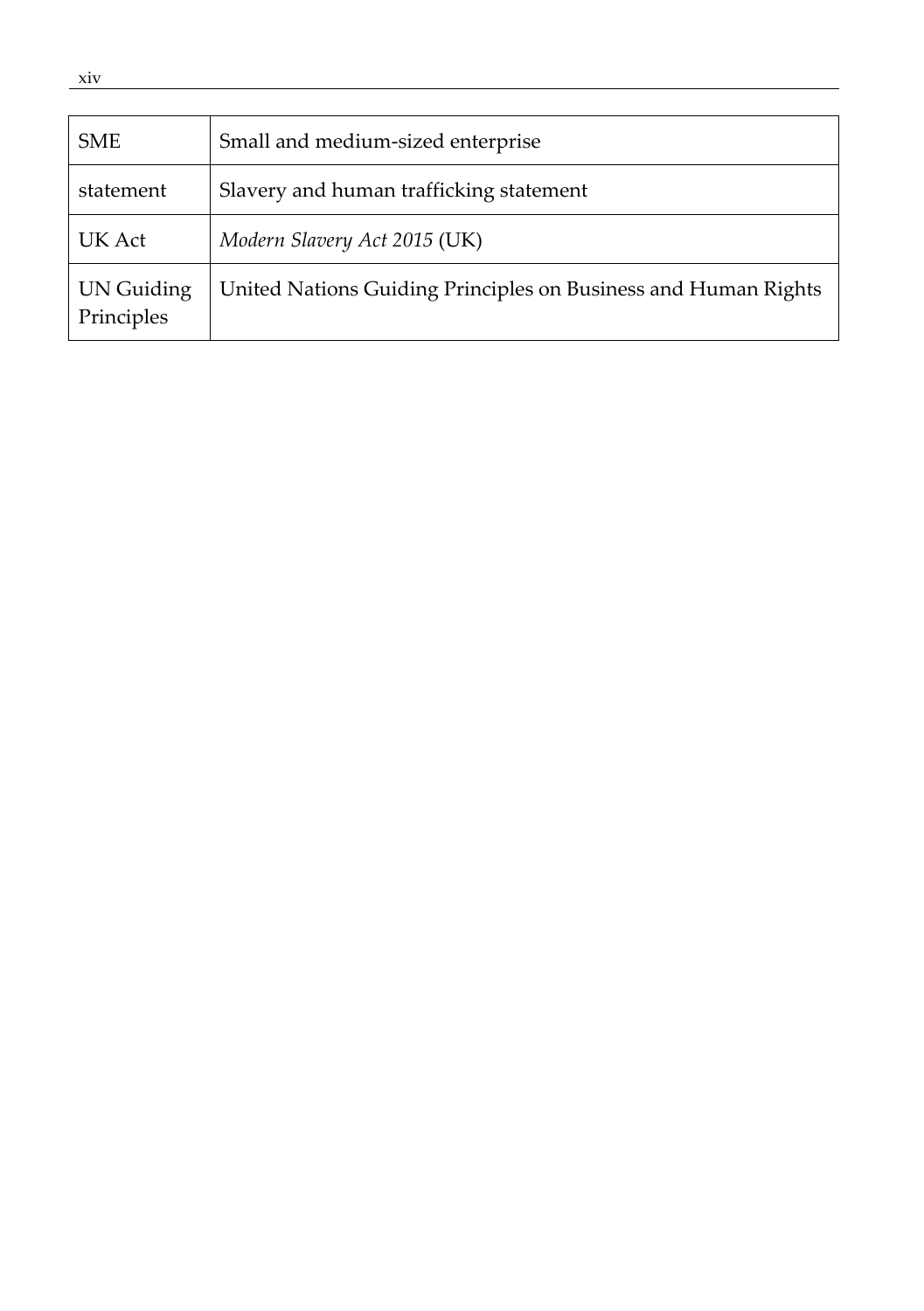# <span id="page-14-0"></span>**List of Recommendations**

#### **[Recommendation 1](#page-77-1)**

4.55 The Committee recommends that the Australian Government consider supporting in-principle the development of a Modern Slavery Act in Australia, including supply chain reporting requirements for companies, businesses, organisations and governments in Australia, as well as an Independent Anti-Slavery Commissioner, subject to reviewing the recommendations of the Committee's final report. The Committee will provide further recommendations for the content of a Modern Slavery Act in its final report, as well as other necessary changes to Australian legislation, policies and practices to combat modern slavery.

#### **[Recommendation 2](#page-77-2)**

4.56 The Committee recommends that the Australian Government consider the Committee's in-principle support for a Modern Slavery Act, including supply chain reporting requirements and an Independent Anti-Slavery Commissioner, as part of Australia's contribution to the Bali Process Government and Business Forum in Perth on 24 and 25 August 2017.

#### **[Recommendation 3](#page-77-3)**

4.57 The Committee recommends that the Australian Government consider this interim report as part of its current review of corporate reporting, with a view to developing legislation requiring businesses, companies, organisations and governments operating in Australia to report on measures taken to address modern slavery in their global supply chains, in accordance with the recommendations in the Committee's final report.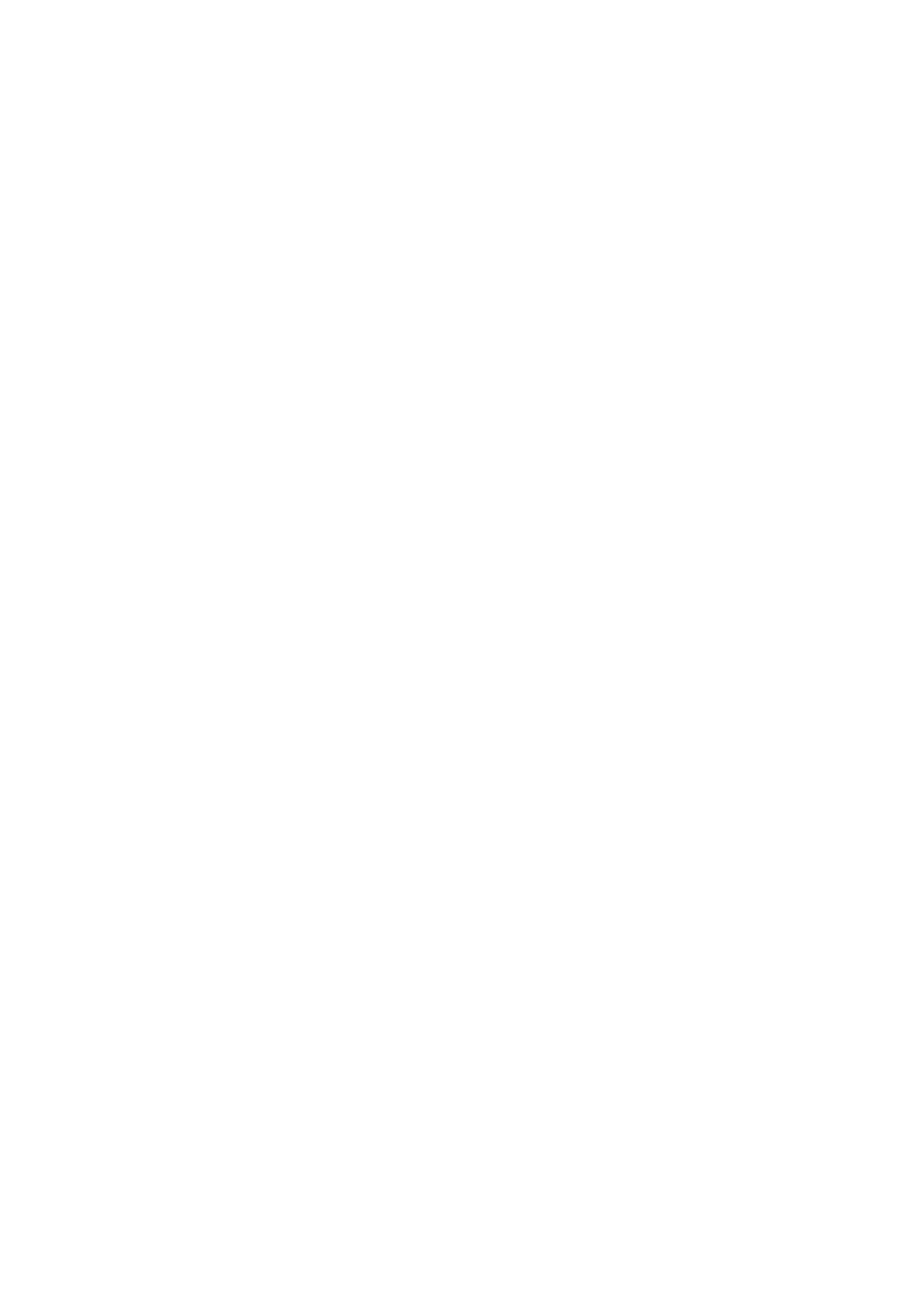# <span id="page-16-0"></span>**Statements of in-principle support and considerations**

## **A Modern Slavery Act**

4.2 The Committee gives in-principle support for developing a Modern Slavery Act in Australia, including mandatory supply chain reporting requirements for companies, businesses, organisations and governments and an Independent Anti-Slavery Commissioner. The Committee notes that it will consider other elements of a potential Modern Slavery Act in its final report, including prevention measures, support for victims, improvements to Australia's visa regime and prevention of orphanage tourism, as well as other recommended changes to Australian law, policy and practices to combat modern slavery.

## **Support for supply chain reporting**

- 4.6 The Committee gives in-principle support for mandatory annual modern slavery supply chain reporting requirements to apply, above a particular threshold, to companies, businesses, organisations (including religious organisations) and governments operating in Australia.
- 4.7 The Committee gives in-principle support for a requirement that the Board (or equivalent level of a company, business, organisation or government) approve modern slavery statements.

## **Support for the UK model**

4.11 The Committee gives in-principle support to key elements of the UK model of supply chain reporting and will continue to investigate possible improvements to this model in its final report.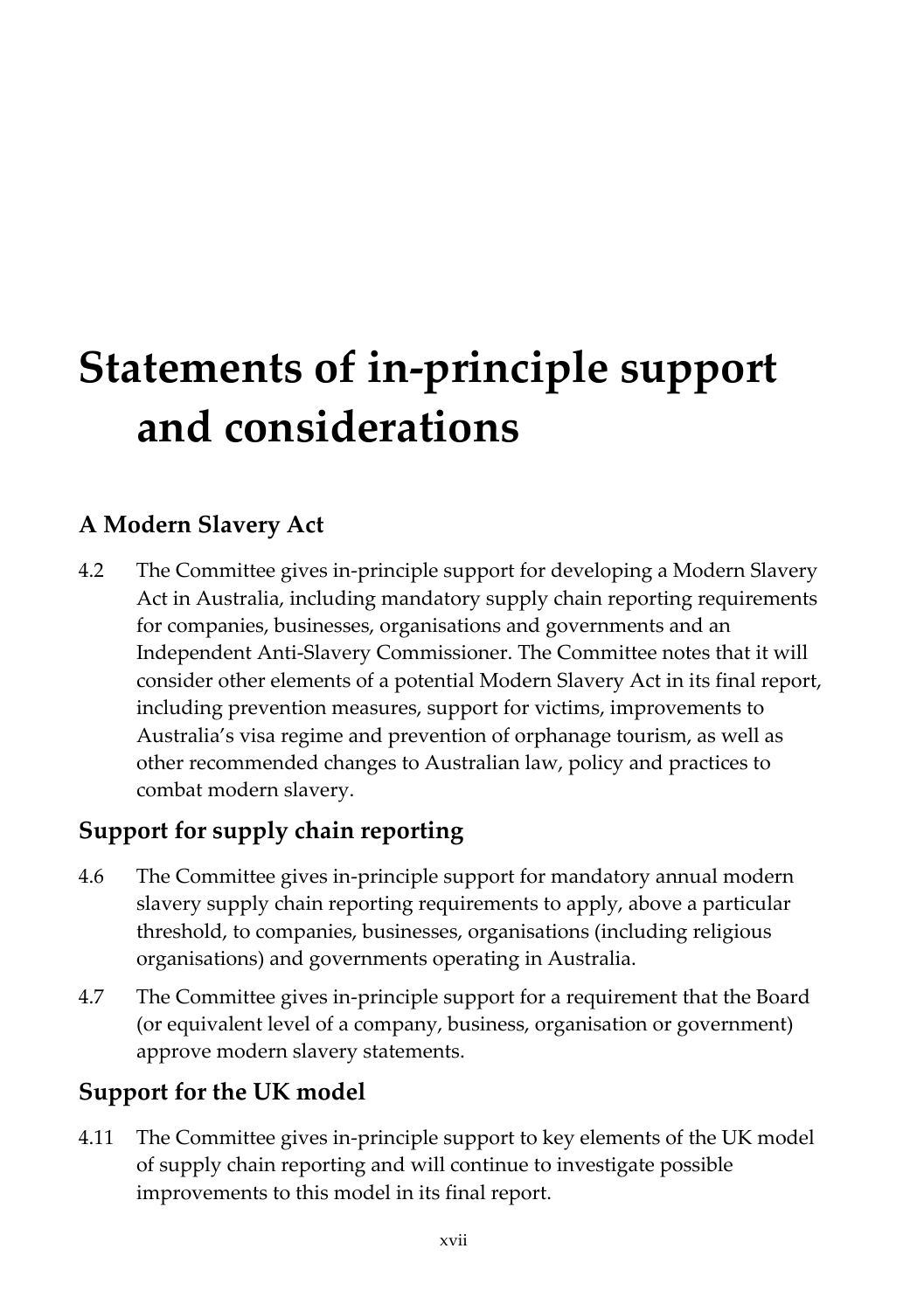## **Proposed principles for Australian legislation**

## *Consistency with international jurisdictions and best practice*

4.13 The Committee gives in-principle support for ensuring that any supply chain reporting requirement be consistent with international jurisdictions and best practice, including Australia's obligations under international law.

## *Repository of statements*

- 4.16 The Committee gives in-principle support for the establishment of a legislated and government-funded central repository containing modern slavery statements. The Committee is of the view that the Australian Government should work with existing modern slavery registries to create a combined and consistent registry to which statements can be submitted to prevent unnecessary duplication.
- 4.17 The Committee will further consider whether a modern slavery central repository should sit under the Independent Anti-Slavery Commissioner or elsewhere, noting the comments by the UK's Independent Anti-Slavery Commissioner on this matter outlined in Chapter 3.
- 4.18 The Committee will further consider whether it should be made compulsory for a company, business, organisation or government to publish their modern slavery statement on their website and/or in their annual report.

## *Threshold for reporting*

- 4.21 The Committee gives in-principle support for a threshold to be introduced, above which companies, organisations, businesses and governments must report on modern slavery in their supply chains. The exact threshold will be considered further in the Committee's final report.
- 4.22 The Committee gives in-principle support for the introduction of an opt-in option to allow companies, businesses, organisations and governments below the threshold to undertake supply chain reporting on modern slavery.
- 4.23 The Committee gives in-principle support for ensuring that the proposed reporting requirement enables businesses, companies, organisations and governments that are part of a supply chain to provide a single statement of compliance to multiple clients.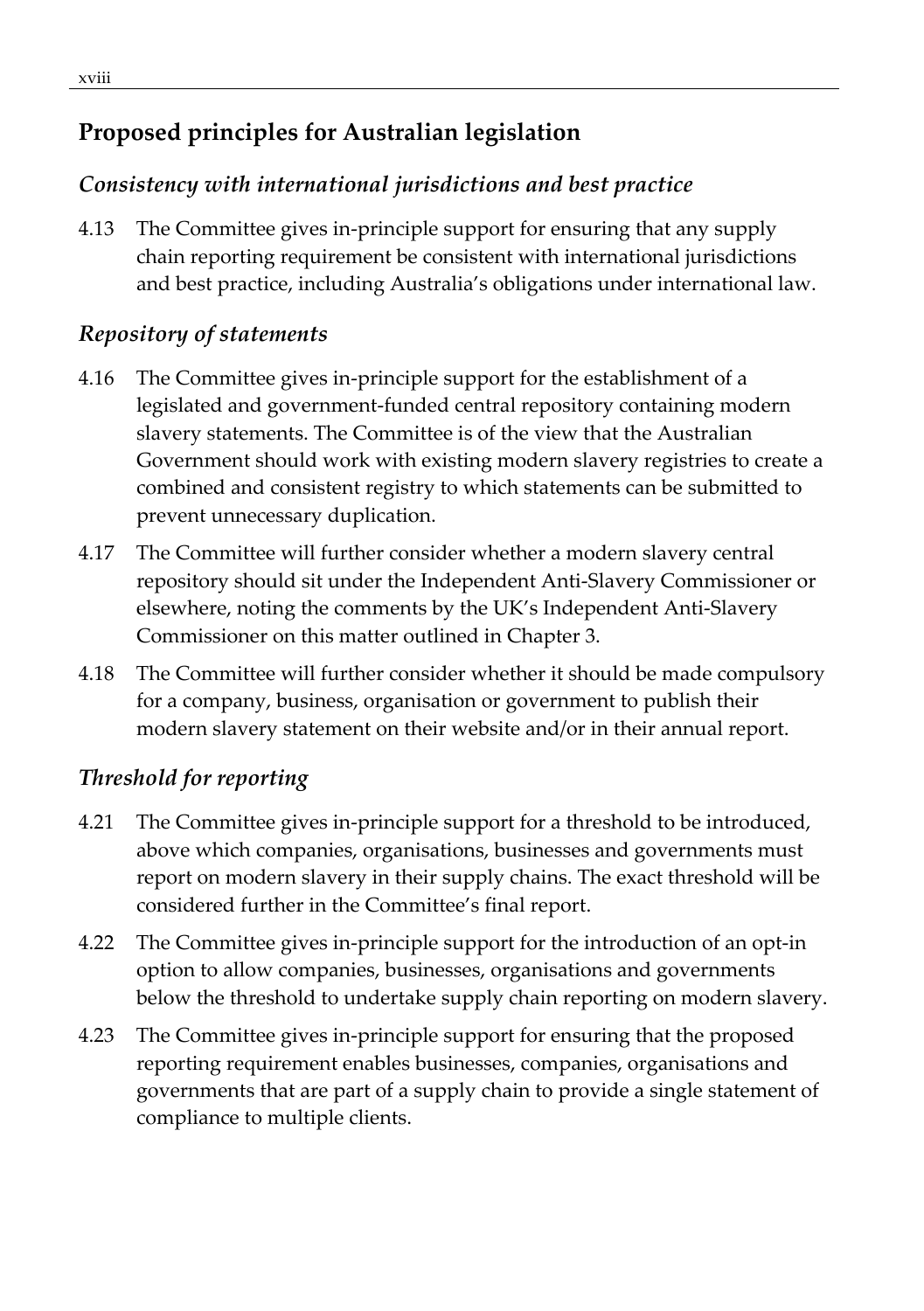#### *Prescribing reporting requirements*

- 4.28 The Committee will further consider prescriptive requirements for what statements include. Notwithstanding, it is of the view that the Modern Slavery Act outline at minimum what statements should include, in addition to allowing for innovation in reporting. The Committee is also of the view that guidelines should also be produced consistent with international best practice. These issues will be considered further in the Committee's final report.
- 4.29 The Committee is of the view that its final report further consider due diligence requirements, as suggested by a number of submitters and witnesses.

### *Guidance for businesses*

- 4.31 The Committee gives in-principle support for a broad definition of modern slavery to be included in the Modern Slavery Act, to help guide companies, businesses, organisations and governments on what to look for within their supply chains, including, but not limited to, forced labour, child labour, bonded labour, human trafficking, domestic servitude, orphanage trafficking, sex trafficking, forced marriage, slavery and other slavery-like practices. A full non-exhaustive list of terms will be considered in the Committee's final report.
- 4.32 The Committee gives in-principle support for the Australian Government to fund public awareness raising, information and training about modern slavery and modern slavery in supply chains, particularly for companies and businesses, as well as for front-line services, departments and embassies.
- 4.33 The Committee gives in-principle support for lists of at-risk industries, atrisk areas and at-risk groups in Australia and within Australian supply chains to be published by the Australian Government.
- 4.34 The Committee gives in-principle support for the Australian Government to publish a list of companies, organisations, businesses and governments to which the Modern Slavery Act supply chain reporting requirements apply.

#### *Penalties and compliance measures*

4.37 The Committee gives in-principle support for the Australian Government to mandate reporting for companies, businesses, organisations and governments above the threshold, with penalties applying for those that do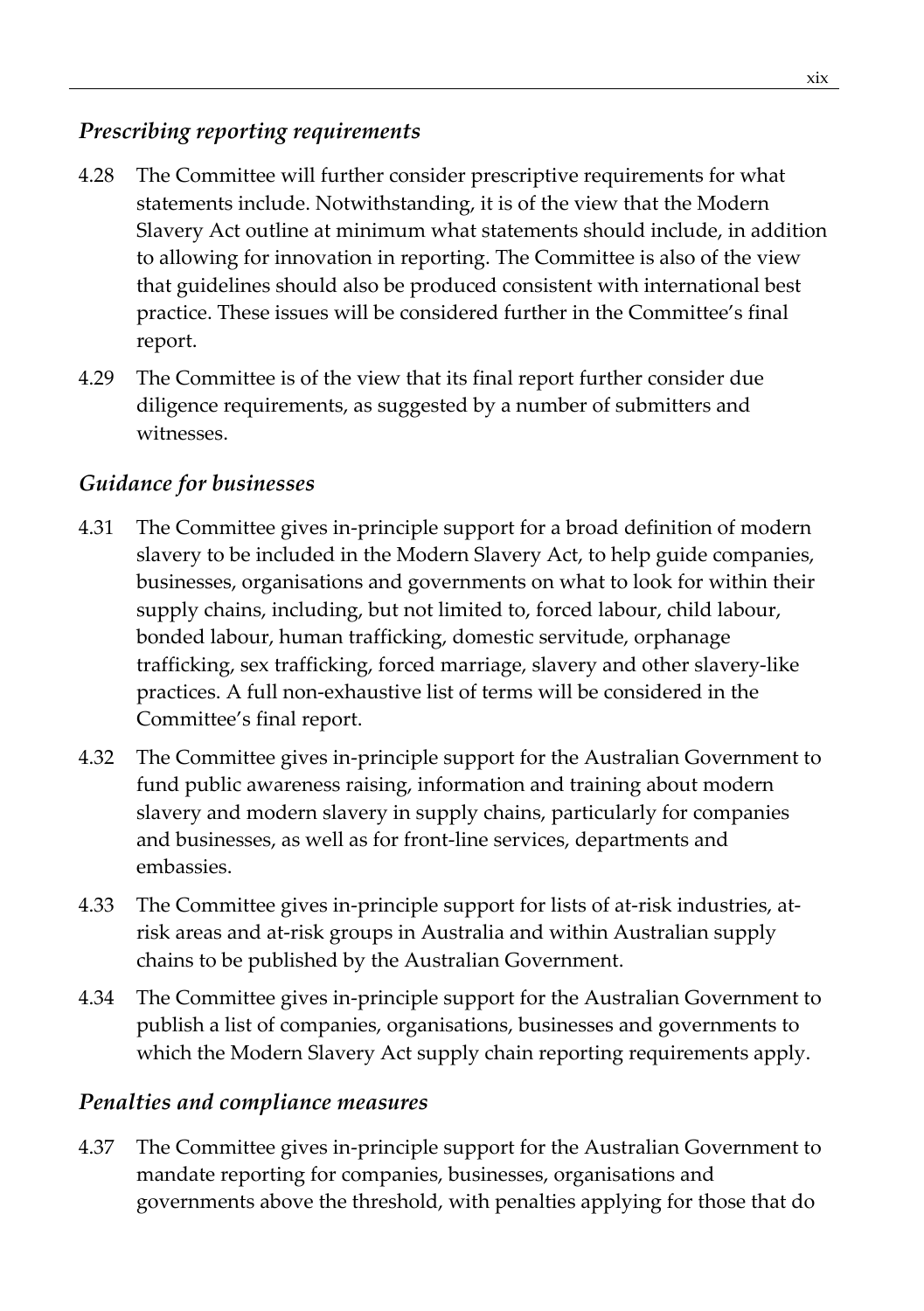not report or do not report in compliance with the Modern Slavery Act reporting requirements.

- 4.38 The Committee does not in-principle support penalties applying to companies, businesses, organisations and governments that look for and do find modern slavery within their supply chains, and are acting to address the issues identified, as this would discourage them looking into their supply chains in the first place.
- 4.39 The Committee gives in-principle support for the Australian Government to publish a list of companies, businesses, organisations and governments above the threshold that do not comply with the Modern Slavery Act supply chain reporting requirements.
- 4.40 The Committee gives in-principle support for the Australian Government to publish a list of companies, businesses, organisations and governments above the threshold that are in compliance with modern slavery statements.
- 4.41 The Committee gives in-principle support for the Australian Government to publish a list of companies, businesses, organisations and governments below the threshold that submitted optional statements to encourage others to report.

#### *Public procurement*

4.44 The Committee gives in-principle support for the Australian Government to introduce into its procurement requirements that it only engages with companies, businesses, organisations and other Australian governments that have submitted modern slavery statements. The Committee considers that this would encourage smaller companies to also report via the opt-in option.

#### *Independent Anti-Slavery Commissioner*

4.47 The Committee gives in-principle support for Australia establishing in its Modern Slavery Act an Independent Anti-Slavery Commissioner, who would have the ability to consult, advise, report on and make recommendations with respect to modern slavery supply chain reporting. The Committee concurs with the recommendation of the Joint Committee on Law Enforcement on this matter, but notes that the Commissioner should be truly independent of government. The Australian Government could consider incorporating the current People Smuggling and Human Trafficking Ambassador within this role. The possible role of the Commissioner will be considered further in the Committee's final report.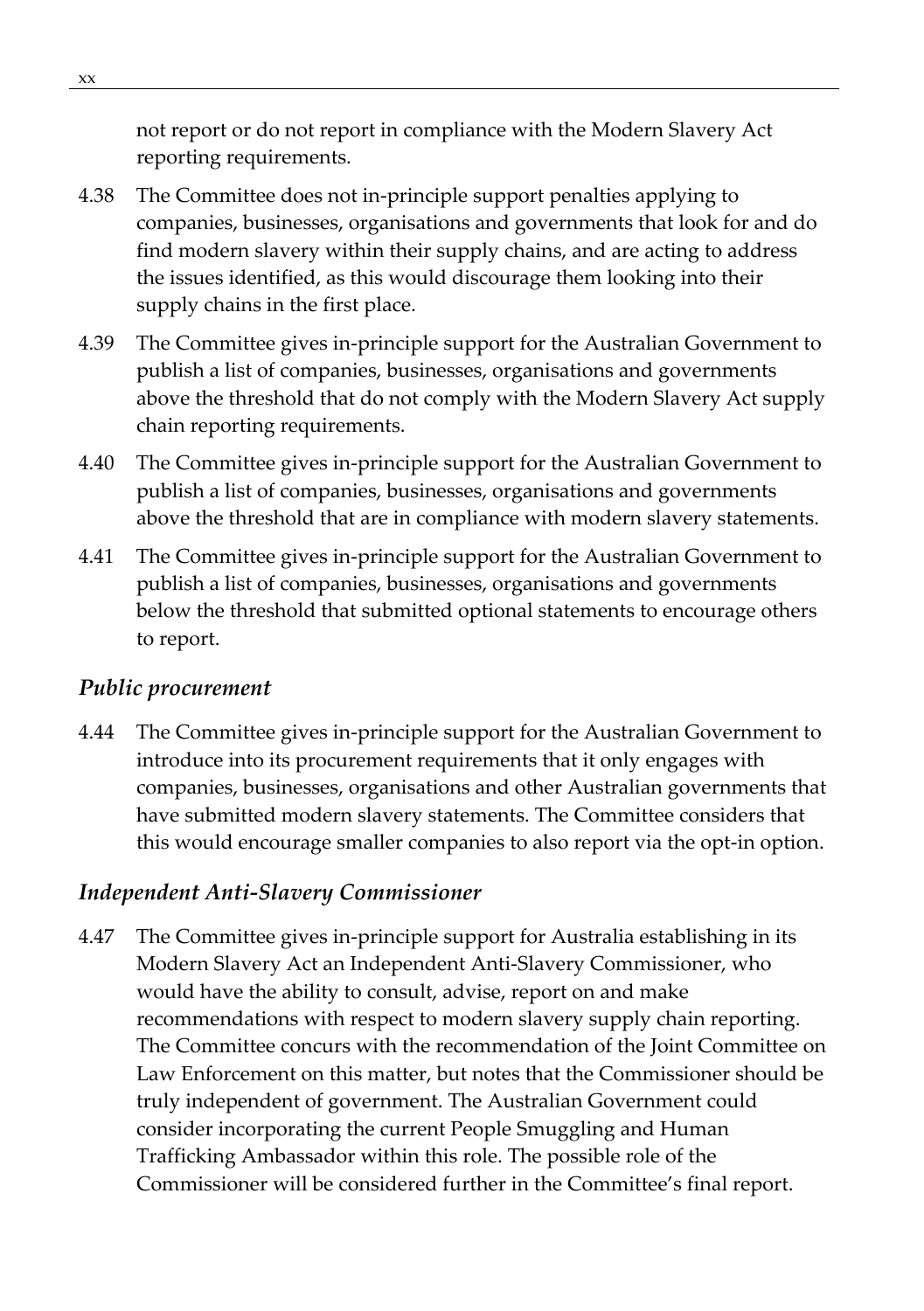4.48 The Committee gives in-principle support to a legislated review of an Australian Modern Slavery Act at least every three years. The Committee is of the view that the proposed Independent Anti-Slavery Commissioner would be best placed to undertake these reviews, in addition to suggesting other recommended changes outside of the Modern Slavery Act to combat modern slavery.

#### *Further consultation*

- 4.51 The Committee is of the view that its final report should consider, along with supply chains, how to ensure that foreign aid or corporate, business and organisational giving does not directly or indirectly support modern slavery practices, including via aid or giving to foreign governments.
- 4.52 The Committee is of the view that its final report should consider other measures to combat modern slavery in global supply chains, such as regulating the importation of goods that have been produced using modern slavery, similar to the US Trade Enforcement and Facilitation Act of 2015.
- 4.53 The Committee is of the view that its final report should consider whether the Australian Government should, at a later stage, introduce a mark that could be used by modern slavery compliant companies, businesses, organisations and governments.
- 4.54 The Committee will consider and consult further on the statements of in-principle support above, leading up to the final report. The Committee will consider additional supply chain and other elements of a Modern Slavery Act in its final report, as well as other changes necessary to combat modern slavery in Australia.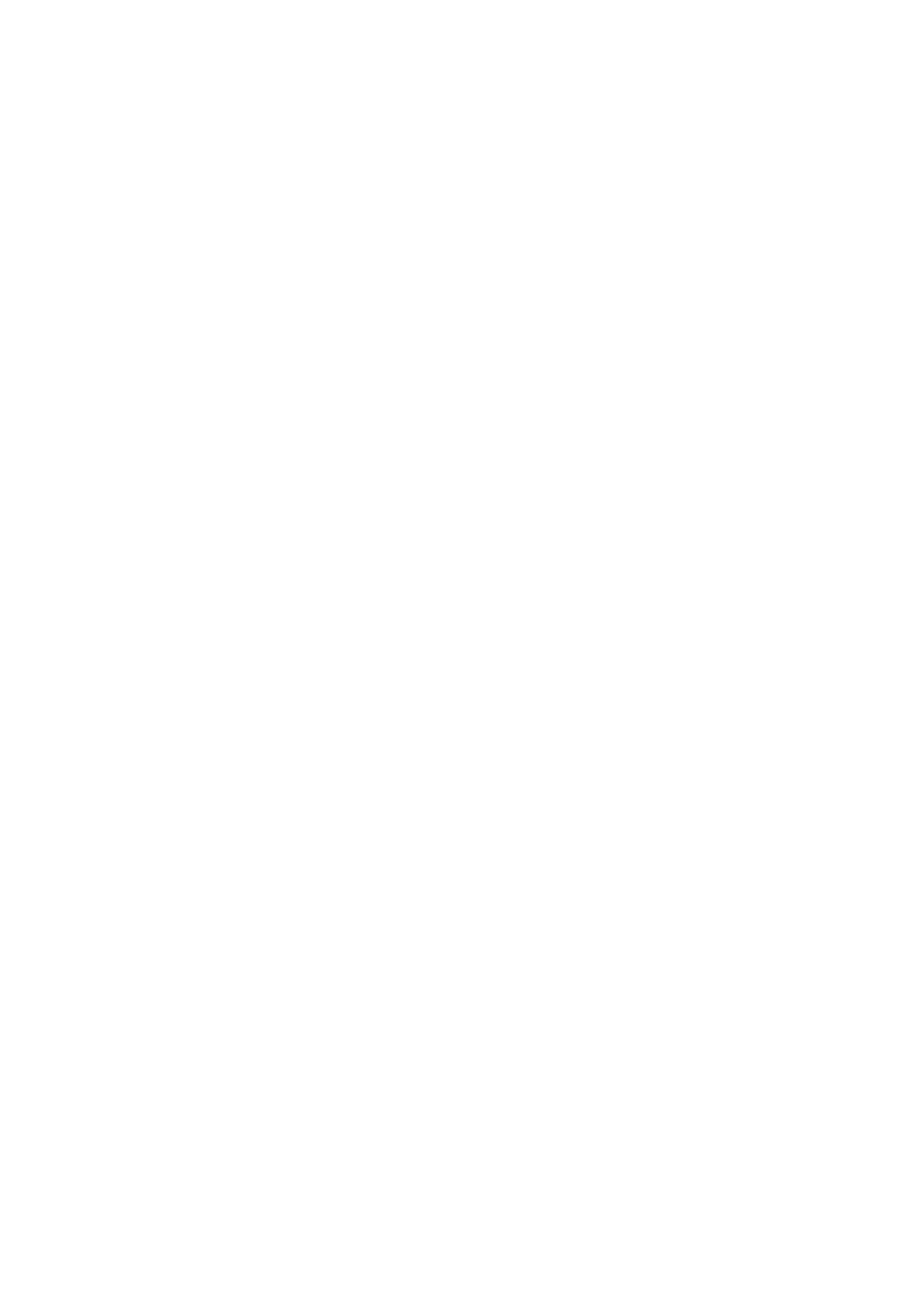# <span id="page-22-0"></span>**1. Introduction**

- 1.1 Modern slavery is a heinous crime that affects millions of people around the world. Evidence to this inquiry has highlighted the devastating impact of modern slavery and the need for stronger measures to combat it.
- 1.2 This interim report addresses one aspect of how to better combat modern slavery in the global supply chains of Australian businesses, companies, organisations and governments.

# <span id="page-22-1"></span>**Conduct of the inquiry**

- 1.3 On 15 February 2017, the Attorney-General, Senator the Hon George Brandis QC, referred the inquiry to the Joint Standing Committee on Foreign Affairs, Defence and Trade (JSCFADT). On 15 February 2017, the JSCFADT referred the inquiry to its Foreign Affairs and Aid Sub-Committee to undertake.
- 1.4 In referring the inquiry, the Attorney-General requested the Committee ensure there would be no unnecessary overlap between this inquiry and an inquiry by the Joint Committee on Law Enforcement (JCLE) into human trafficking, slavery and slavery-like practices. The report for the JCLE's inquiry was tabled on 18 July 2017.<sup>1</sup>
- 1.5 At the time of publication the Committee had published 201 submissions. These submissions are available from the Committee's website.<sup>2</sup> The full list

<sup>1</sup> Joint Committee on Law Enforcement, *An inquiry into human trafficking, slavery and slavery-like practices*, 18 July 2017, [http://www.aph.gov.au/Parliamentary\\_Business/Committees/Joint/Law\\_Enforcement/Humantra](http://www.aph.gov.au/Parliamentary_Business/Committees/Joint/Law_Enforcement/Humantrafficking45/Report) [fficking45/Report](http://www.aph.gov.au/Parliamentary_Business/Committees/Joint/Law_Enforcement/Humantrafficking45/Report) (accessed 24 July 2017).

<sup>&</sup>lt;sup>2</sup> See: [www.aph.gov.au/modernslavery](http://www.aph.gov.au/modernslavery).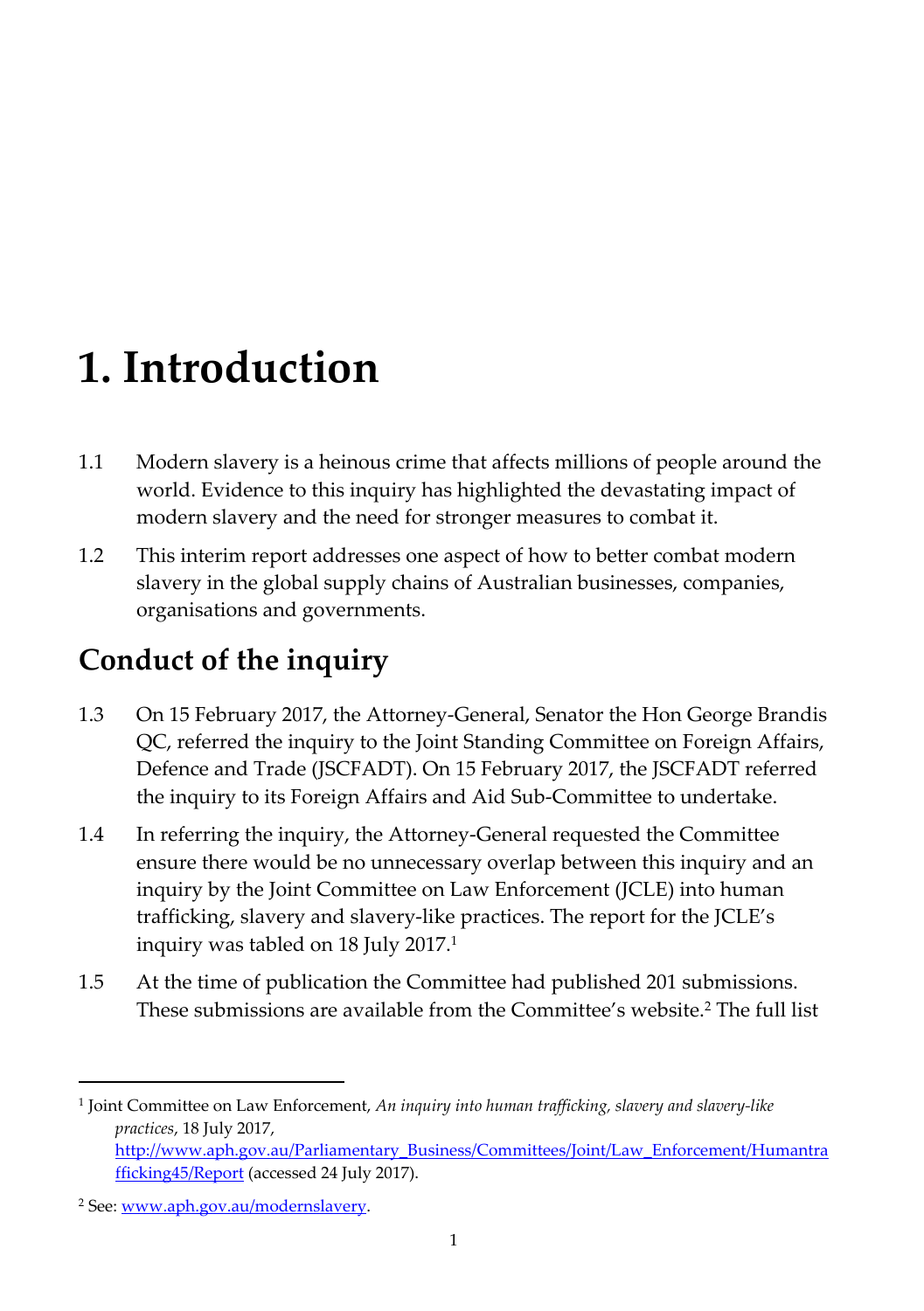of submissions and other evidence will be published in the Committee's final report.

- 1.6 At the time of publication, public hearings had been conducted in Canberra, Sydney and Melbourne. Transcripts of these hearings are available from the Committee's website.<sup>3</sup> The full list of public hearings will be published in the Committee's final report.
- 1.7 The Committee thanks those submitters and witnesses who have provided evidence to the inquiry to date. The Committee will continue to consider submissions and hold further public hearings as it prepares its final report.

# <span id="page-23-0"></span>**Overview of inquiry**

- 1.8 'Modern slavery' is a broad umbrella term used to describe a number of crimes including, but not limited to, human trafficking, forced labour, sexual slavery, child labour and trafficking, domestic servitude, forced marriage, bonded labour including debt bondage, slavery and other slavery-like practices. Estimates suggest 45.8 million people around the world are victims of modern slavery, including 20.9 million victims of forced labour.<sup>4</sup> Notably there are an estimated 30.4 million victims of modern slavery in the Asia-Pacific region.<sup>5</sup>
- 1.9 This inquiry addresses how Australia can better combat modern slavery in Australia and around the world to eradicate these exploitative practices. Central to the Committee's inquiry is the question of whether Australia should introduce a Modern Slavery Act similar to and improving on the United Kingdom's *Modern Slavery Act 2015* (UK Act). The Committee has received a large number of submissions addressing a wide range of issues, including, but not limited to:
	- defining 'modern slavery';

<sup>&</sup>lt;sup>3</sup> See: [www.aph.gov.au/modernslavery](http://www.aph.gov.au/modernslavery).

<sup>4</sup> The Walk Free Foundation's *Global Slavery Index* estimates that 45.8 million people are victims of modern slavery. The International Labour Organisation's (ILO) *2012 Global Estimate of Forced Labour* estimates 20.9 million people are victims of forced labour. Definitions and statistics of modern slavery will be examined in detail in the Committee's final report.

<sup>&</sup>lt;sup>5</sup> See: Walk Free Foundation, *Global Slavery Index 2016*, p. 50, <https://www.globalslaveryindex.org/> (accessed 30 July 2017). The Committee notes that estimates of the number of victims of modern slavery differ depending on the organisation, terminology and criteria used.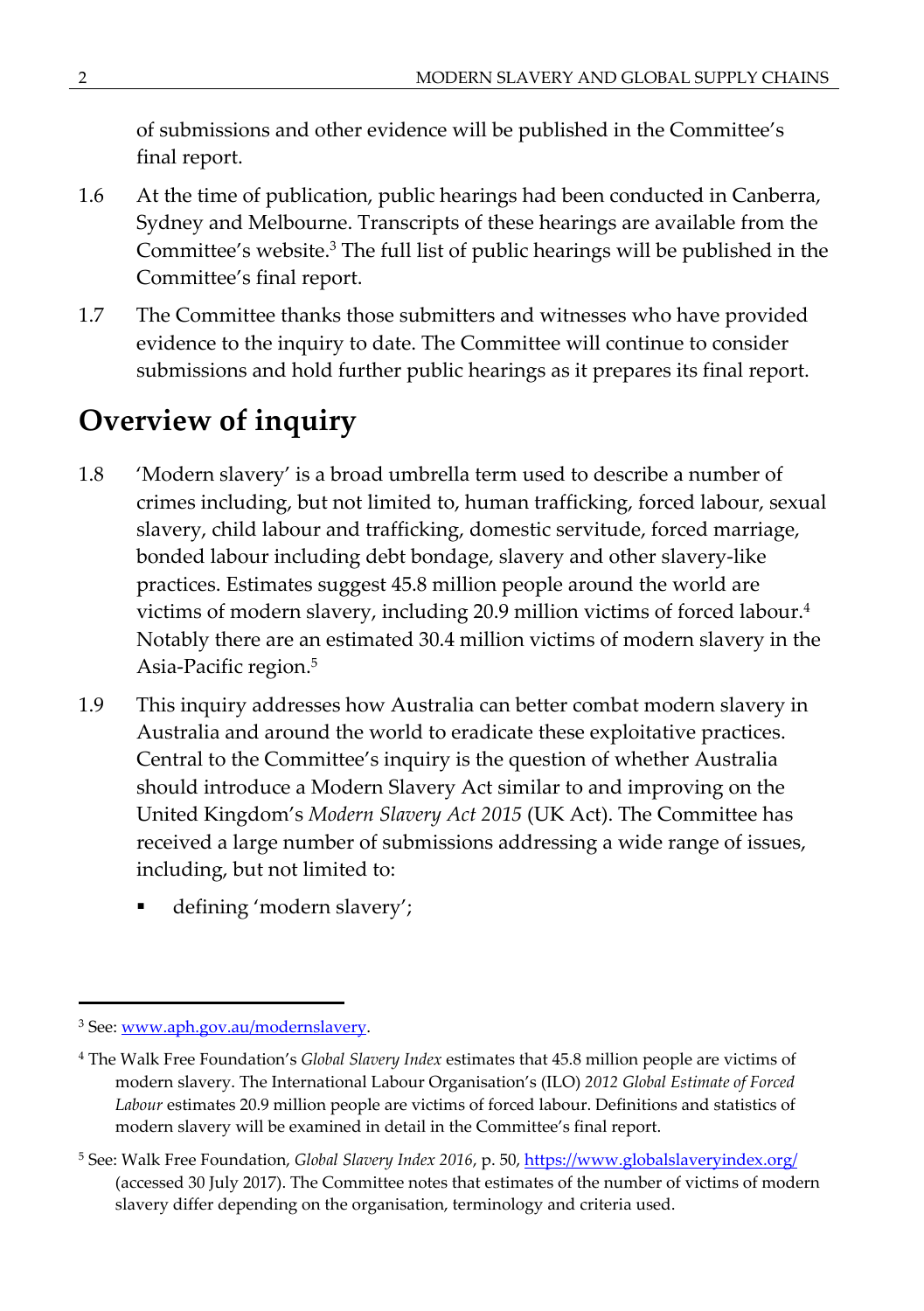- the prevalence of modern slavery in Australia and overseas, including human trafficking, forced labour and child exploitation through orphanage tourism;
- identifying and prosecuting cases of modern slavery;
- supporting and protecting victims of modern slavery;
- establishing an Independent Anti-Slavery Commissioner; and
- **•** introducing supply chain transparency reporting requirements.

# <span id="page-24-0"></span>**Scope and purpose of interim report**

- 1.10 The Committee recognises that the Australian Government is co-hosting the Bali Process Government and Business Forum on human trafficking in Perth on 24-25 August 2017. The forum aims to bring together ministers and business leaders from the 45 Bali Process countries to determine policies to tackle human trafficking, modern slavery and forced labour. The forum will be led by Mr Andrew Forrest AO and Mr Eddy Sariaatmadja as the private sector co-chairs, recognising the private sector's critical role in combating these crimes in supply chains in the region.<sup>6</sup>
- 1.11 Ahead of the forum, the Committee agreed to prepare an interim report summarising responses to whether Australia should, more generally, introduce a Modern Slavery Act and, under this Act, introduce requirements for companies, businesses, organisations and governements operating in Australia to report on how they identify and address risks in their global supply chains, similar to section 54 of the UK Act.
- 1.12 The Committee received a large number of submissions from a range of stakeholders including governments, businesses, non-government organisations, academics, peak bodies and individuals commenting on the supply chain reporting aspect of the UK Act. This interim report summarises these submissions.
- 1.13 The Committee notes that submissions addressed a range of other important issues for consideration including support for victims of modern slavery, prevention of orphanage tourism, Australia's visa regime and identification and prosecution of cases of modern slavery in Australia and overseas. The Committee agreed to address these issues in its final report.

<sup>6</sup> Minister for Foreign Affairs, the Hon Julie Bishop MP, 'Bali Process Government and Business Forum on Human Trafficking', Media release, 16 March 2017, [http://foreignminister.gov.au/releases/Pages/2017/jb\\_mr\\_170316.aspx](http://foreignminister.gov.au/releases/Pages/2017/jb_mr_170316.aspx) (accessed 24 July 2017).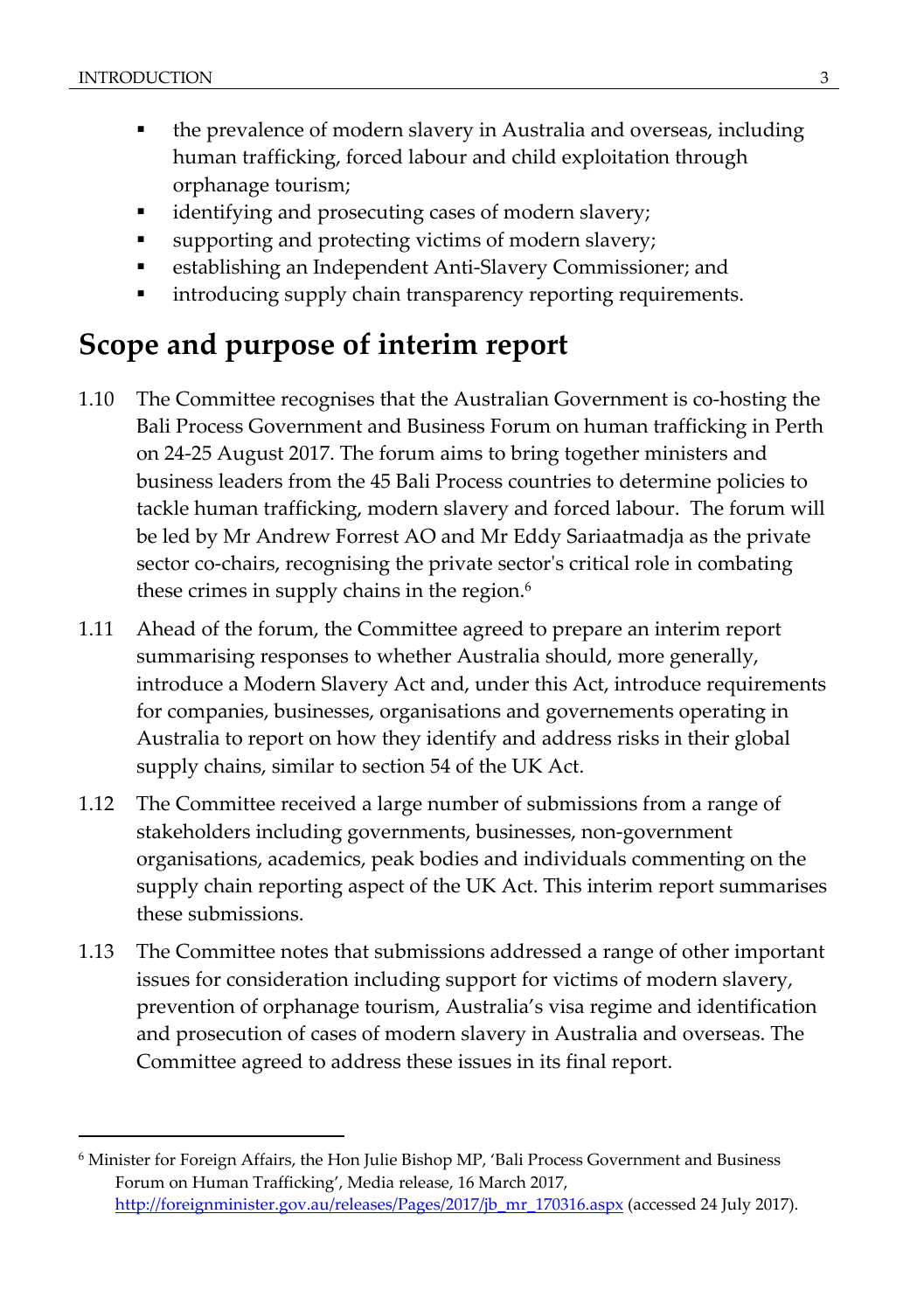1.14 The Committee notes that the JCLE's report on human trafficking, slavery and slavery-like practices has made a number of recommendations relating to issues addressed in submissions to this inquiry, including establishing an independent anti-slavery and trafficking commissioner, improving Australia's visa framework and establishing a federal victim compensation scheme.<sup>7</sup> The Committee also notes that the NSW Parliament's Legislative Council Select Committee on human trafficking in New South Wales is due to report by September 2017 on the role and effectiveness of NSW law enforcement agencies in responding to human trafficking.<sup>8</sup> The Committee will consider the recommendations of these inquiries in its final report.

# <span id="page-25-0"></span>**Outline of interim report**

- 1.15 This chapter sets out the scope and purpose of this interim report.
- 1.16 Chapter two summarises and examines the operation of section 54 of the UK Act and other international examples of supply chain reporting and due diligence requirements. It also summarises the outcomes of a parliamentary delegation of members of the Committee which visited the UK in April and May 2017 to investigate the operation of the UK Act.
- 1.17 Chapter three summarises submissions to the inquiry responding to whether supply chain transparency reporting should be introduced in Australia, similar to section 54 of the UK Act. It highlights the significant support from Australian businesses and organisations to introduce supply chain transparency reporting, and outlines many key principles identified by submitters and witnesses to consider in the development of any proposed legislation.
- 1.18 Chapter four outlines the Committee's recommendations, statements of in-principle support and areas for further consideration in the Committee's final report.

<sup>7</sup> See: Joint Committee on Law Enforcement, *An inquiry into human trafficking, slavery and slavery-like practices*, 18 July 2017, Canberra, Recommendations, pp xi–xiv.

<sup>&</sup>lt;sup>8</sup> NSW Parliament, Legislative Council Select Committee on human trafficking in New South Wales, [https://www.parliament.nsw.gov.au/committees/listofcommittees/Pages/committee](https://www.parliament.nsw.gov.au/committees/listofcommittees/Pages/committee-details.aspx?pk=250)[details.aspx?pk=250](https://www.parliament.nsw.gov.au/committees/listofcommittees/Pages/committee-details.aspx?pk=250) (accessed 27 July 2017).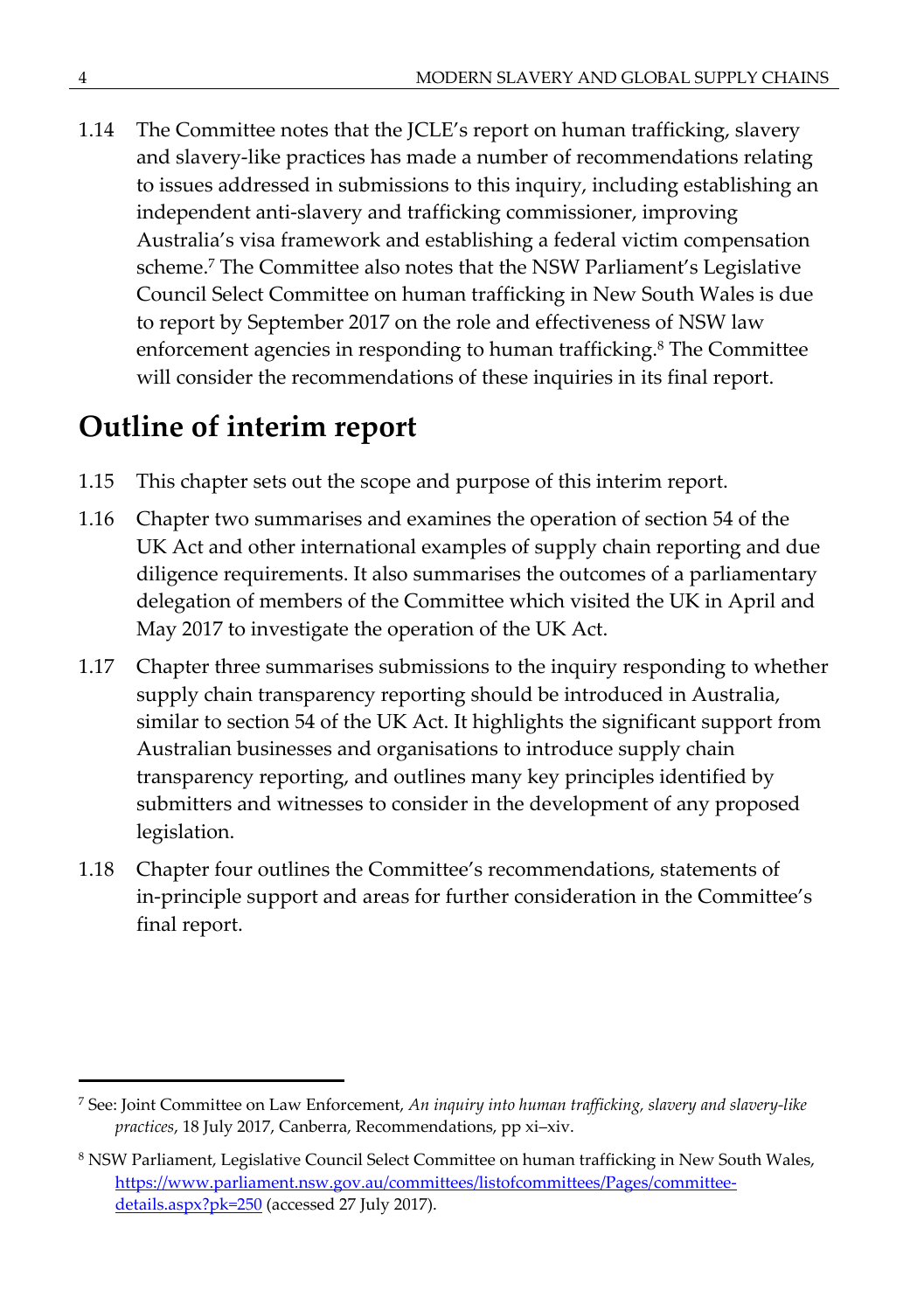# <span id="page-26-0"></span>**2. Supply chain reporting in the UK**

- 2.1 The UK Prime Minister, the Rt Hon Theresa May MP, has described modern slavery as the 'great human rights issue of our time' and has committed that the UK Government will 'lead the way in defeating modern slavery and preserving the freedoms and values that have defined our country for generations'.<sup>1</sup>
- 2.2 The *Modern Slavery Act 2015* was passed by the UK Parliament and received royal assent on 26 March 2015.<sup>2</sup> The Act introduced a number of changes in England and Wales to combat human trafficking and slavery, focussing on:
	- offences, prevention orders and enforcement;
	- prevention and establishment of an Independent Anti-Slavery Commissioner;
	- protection for victims; and
	- global supply chain transparency.
- 2.3 This chapter examines the global supply chain transparency reporting requirements introduced by section 54 of the Act.

### **Section 54 of the** *Modern Slavery Act 2015*

2.4 Section 54 of the UK *Modern Slavery Act 2015* (the UK Act) requires companies, businesses and organisations operating in the UK to report on measures to address modern slavery in their global supply chains.

<sup>&</sup>lt;sup>1</sup> The Rt Hon Theresa May MP, 'Defeating Modern Slavery', 31 July 2016, <https://www.gov.uk/government/speeches/defeating-modern-slavery-theresa-may-article> (accessed 27 July 2017).

<sup>2</sup> The Act applies in England and Wales. Separate legislation was passed to give effect to the Act in Northern Ireland and Scotland.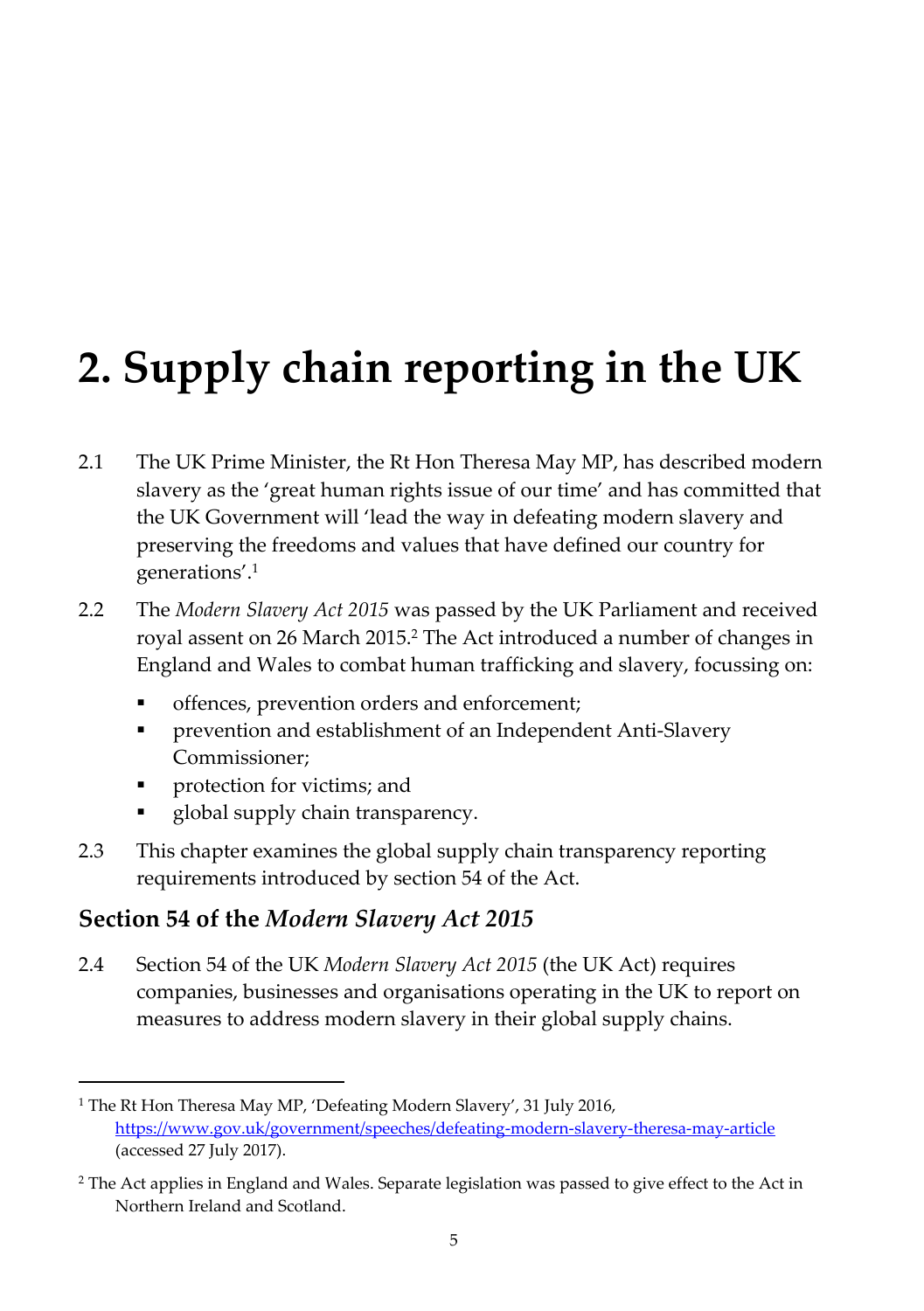- 2.5 Under the UK Act and regulations, commercial organisations with a total turnover of £36 million are required to prepare a slavery and human trafficking statement (statement) for each financial year, defined as:
	- a statement of the steps the organisation has taken to ensure that slavery and human trafficking is not taking place in any of its supply chains or its own business; or
	- a statement that the organisation has taken no such steps.<sup>3</sup>
- 2.6 Under the UK Act, statements must be:
	- approved by the board of directors (or equivalent);
	- signed by a director (or equivalent); and
	- published on the organisation's website (or be available on request).<sup>4</sup>
- 2.7 The prescribed threshold amount of  $\text{\pounds}36$  million was agreed to following consultation with businesses and NGOs.<sup>5</sup> The threshold aligns with the definition of a large business under the *Companies Act 2006* (UK) to ensure that those businesses 'who have the resources to undertake effective due diligence will be required to produce a statement'.<sup>6</sup> The UK Home Office estimates that 12,000 companies are required to report under the UK Act.<sup>7</sup>
- 2.8 The UK Act does not prescribe what a statement must contain, but does within section 54 (5) provide six areas that a statement could contain (though these are not required):
	- the organisation's structure, its business and its supply chains;
	- **i** its policies in relation to slavery and human trafficking;
	- **i** its due diligence processes in relation to slavery and human trafficking in its business and supply chains;

<sup>3</sup>*Modern Slavery Act 2015* (UK), Part 6, section 54, <http://www.legislation.gov.uk/ukpga/2015/30/contents/enacted>(accessed 30 July 2017).

<sup>4</sup>*Modern Slavery Act 2015* (UK), Part 6, Section 54.

<sup>5</sup> Over 80 per cent of respondents supported the £36m threshold. See: UK Home Office, *Modern Slavery and Supply Chains Government Response: Summary of consultation responses and next steps*, 2015, <https://www.gov.uk/government/consultations/modern-slavery-and-supply-chains> (accessed 30 July 2017).

<sup>6</sup> Explanatory memorandum to the Modern Slavery Act 2015 (Transparency in Supply Chains) Regulations 2015, 2015 No. 1833, p. 2, [http://www.legislation.gov.uk/uksi/2015/1833/pdfs/uksiem\\_20151833\\_en.pdf](http://www.legislation.gov.uk/uksi/2015/1833/pdfs/uksiem_20151833_en.pdf) (accessed 30 July 2017).

<sup>7</sup> UK Home Office, *Submission 13*, p. 6.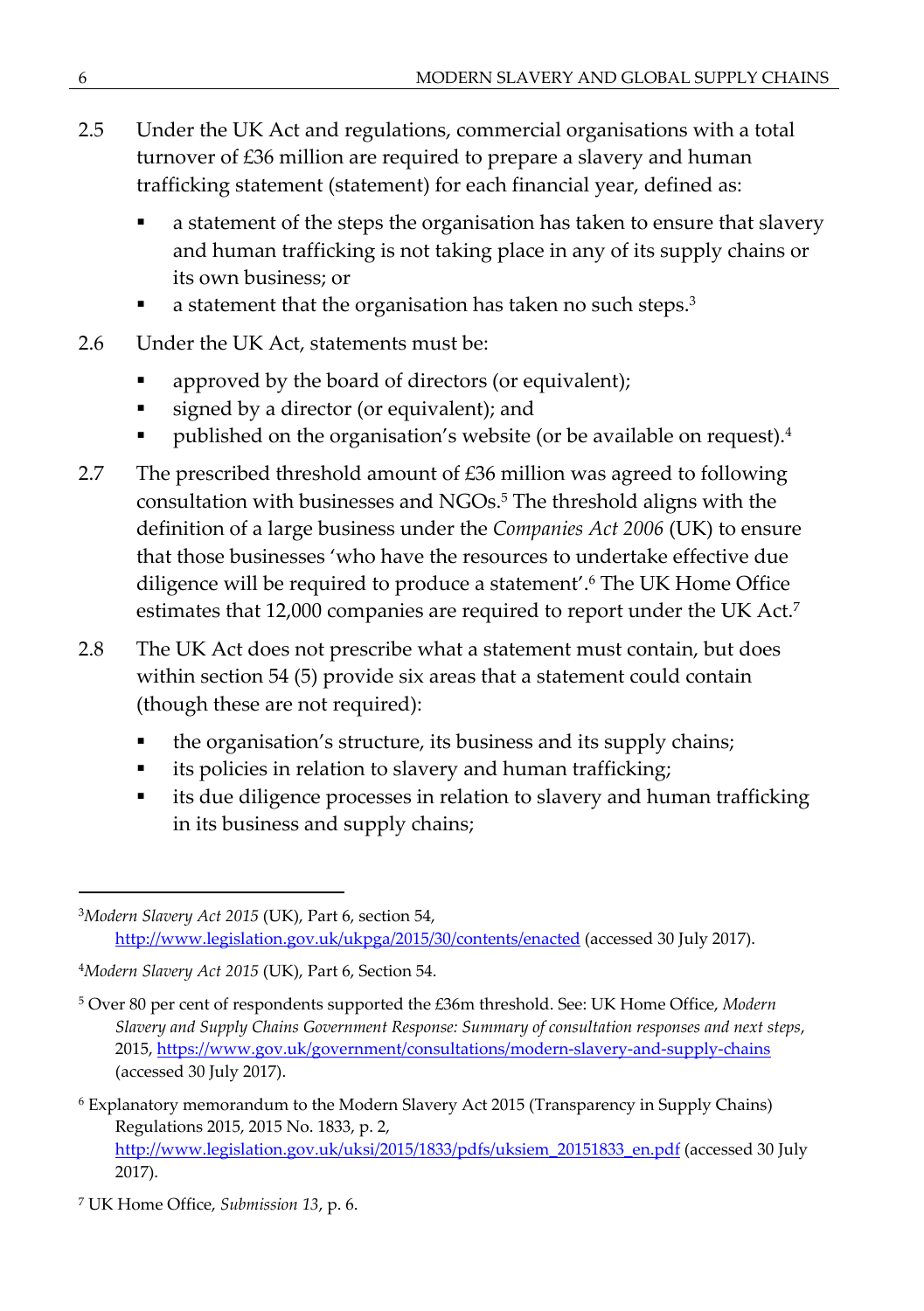- the parts of its business and supply chains where there is a risk of slavery and human trafficking taking place, and the steps it has taken to assess and manage that risk;
- its effectiveness in ensuring that slavery and human trafficking is not taking place in its business or supply chains, measured against such performance indicators as it considers appropriate; and
- the training about slavery and human trafficking available to its staff.<sup>8</sup>
- 2.9 The Committee heard that section 54 was not included in the original draft of the UK Act. The Committee notes that, following consultation, the UK Parliament's Joint Committee on the Draft Modern Slavery Bill recommended introducing a legislative requirement for certain companies to report on modern slavery in their annual strategic reports.<sup>9</sup>
- 2.10 The Committee heard that the inclusion of section 54 came about due to the significant support and advocacy for the measure from NGOs and businesses.<sup>10</sup> The UK Home Secretary, the Rt Hon Amber Rudd MP, submitted that the 'single most decisive factor in shaping the UK's approach was the views of businesses themselves'.<sup>11</sup> The Home Office stated that consultations with businesses highlighted that the majority of businesses supported introducing a reporting requirement:

They said that the single most useful thing government could do was to create a level playing field: an environment where responsible businesses (that take action to identify and prevent slavery in their supply chains) are rewarded and recognised, rather than being singled out for criticism or under-cut by unscrupulous competitors. They wanted the State to use legislation to create the conditions for a (fair) race to the top, while leaving each business to work out how best to fight slavery in the context of their unique situation.<sup>12</sup>

2.11 The UK Home Secretary submitted that the aim of the reporting requirement is:

<sup>8</sup>*Modern Slavery Act 2015* (UK), Part 6, Section 54 (5), <http://www.legislation.gov.uk/ukpga/2015/30/contents/enacted>(accessed 30 July 2017).

<sup>9</sup> Joint Committee on the Draft Modern Slavery Bill, Report, Session 2013-14, 8 April 2014, p. 89, [http://www.parliament.uk/business/committees/committees-a-z/joint-select/draft-modern](http://www.parliament.uk/business/committees/committees-a-z/joint-select/draft-modern-slavery-bill/)[slavery-bill/](http://www.parliament.uk/business/committees/committees-a-z/joint-select/draft-modern-slavery-bill/) (accessed 5 July 2017).

<sup>10</sup> See, for example: Ethical Trading Initiative, *Submission 145*, pp 5–6.

<sup>11</sup> UK Home Office, *Submission 13*, p. 7.

<sup>12</sup> UK Home Office, *Submission 13*, p. 7.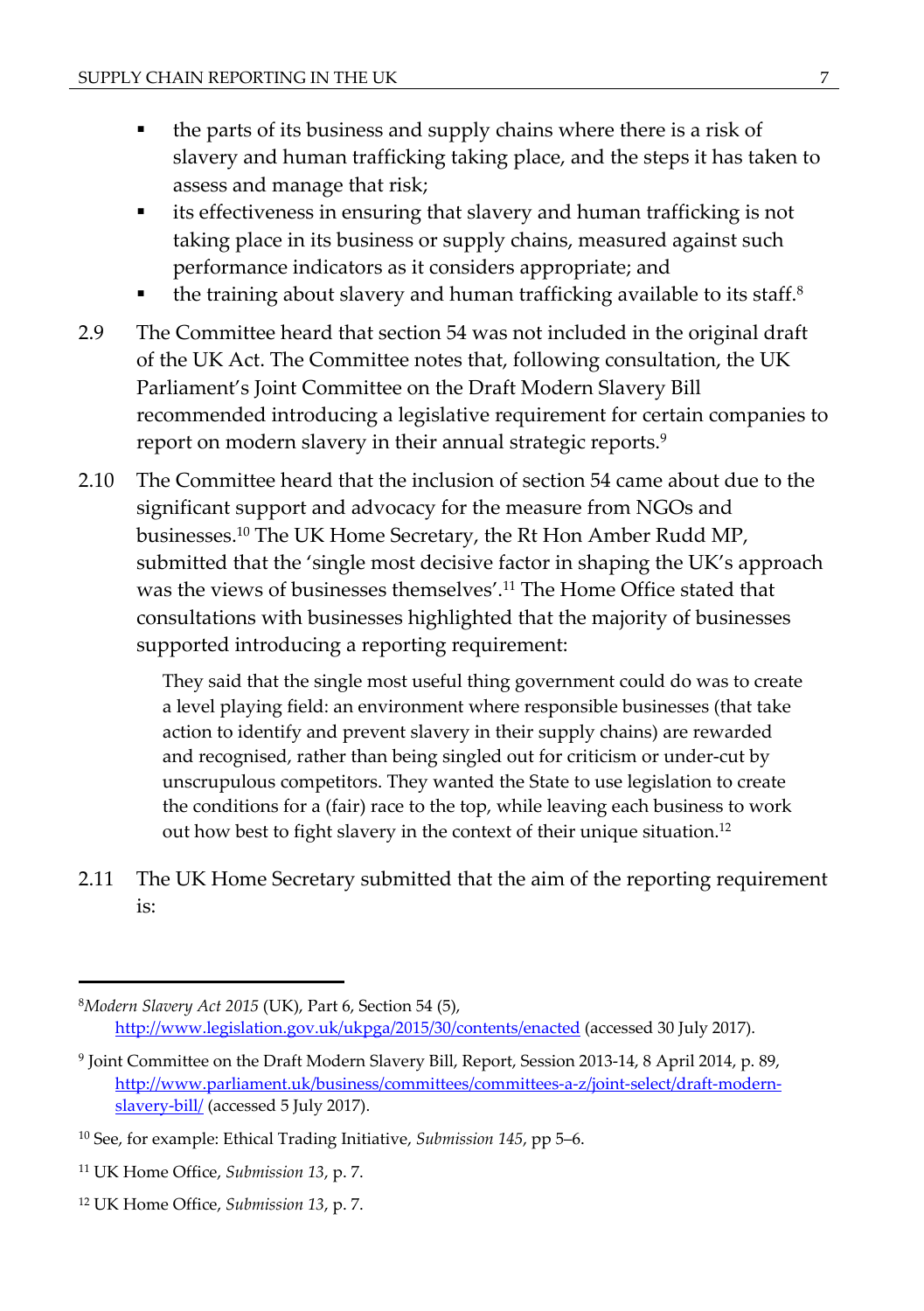…that information published by businesses will be used by consumers, investors, activists and competitors to give positive recognition to businesses who take action against slavery, while exposing laggards to public pressure and scrutiny that would ultimately hurt their brand and bottom line.<sup>13</sup>

### **International reporting requirements**

- 2.12 The Committee heard that governments around the world are considering a range of supply chain reporting requirements to address concerns about modern slavery in global supply chains.
- 2.13 The Department of Foreign Affairs and Trade (DFAT) submitted that international momentum to prevent and combat modern slavery in global supply chains is 'accelerating', with the introduction of legislation in the UK, the United States and Europe and increasing international cooperation. DFAT highlighted that supply chain transparency will be one of the key themes of Germany's presidency of the G20 in 2017, and may be a feature of the Commonwealth Heads of Government meeting in 2018.<sup>14</sup>
- 2.14 In particular, DFAT highlighted the establishment of the Global Alliance to Eradicate Forced Labour, Modern Slavery, Human Trafficking and Child Labour, known as Alliance 8.7 (named after the UN Sustainable Development Goal Target 8.7).<sup>15</sup> Alliance 8.7 aims to strengthen coordination between the key UN bodies working on modern slavery, forced labour, human trafficking and child labour.<sup>16</sup> Australia's Ambassador for People Smuggling and Human Trafficking, Andrew Goledzinowski AM, told the committee that Australia is taking a lead role in supporting Alliance 8.7 and advocating for more coordinated action.<sup>17</sup>
- 2.15 An overview of some of the key international supply chain reporting regimes are outlined below.

<sup>13</sup> UK Home Office, *Submission 13*, p. 7.

<sup>14</sup> Department of Foreign Affairs, Defence and Trade, *Submission 32*, p. 1.

<sup>&</sup>lt;sup>15</sup> Sustainable Development Goal Target 8.7 is to: 'Take immediate and effective measures to eradicate forced labour, end modern slavery and human trafficking and secure the prohibition and elimination of the worst forms of child labour, including recruitment and use of child soldiers, and by 2025 end child labour in all its forms'. See: Sustainable Development Goal 8, <https://sustainabledevelopment.un.org/sdg8> (accessed 25 July 2017).

<sup>&</sup>lt;sup>16</sup> See: Alliance 8.7,<http://www.alliance87.org/>(accessed 27 July 2017).

<sup>17</sup> Ambassador Andrew Goledzinowski AM, *Committee Hansard*, Canberra, 22 June 2017, p. 3.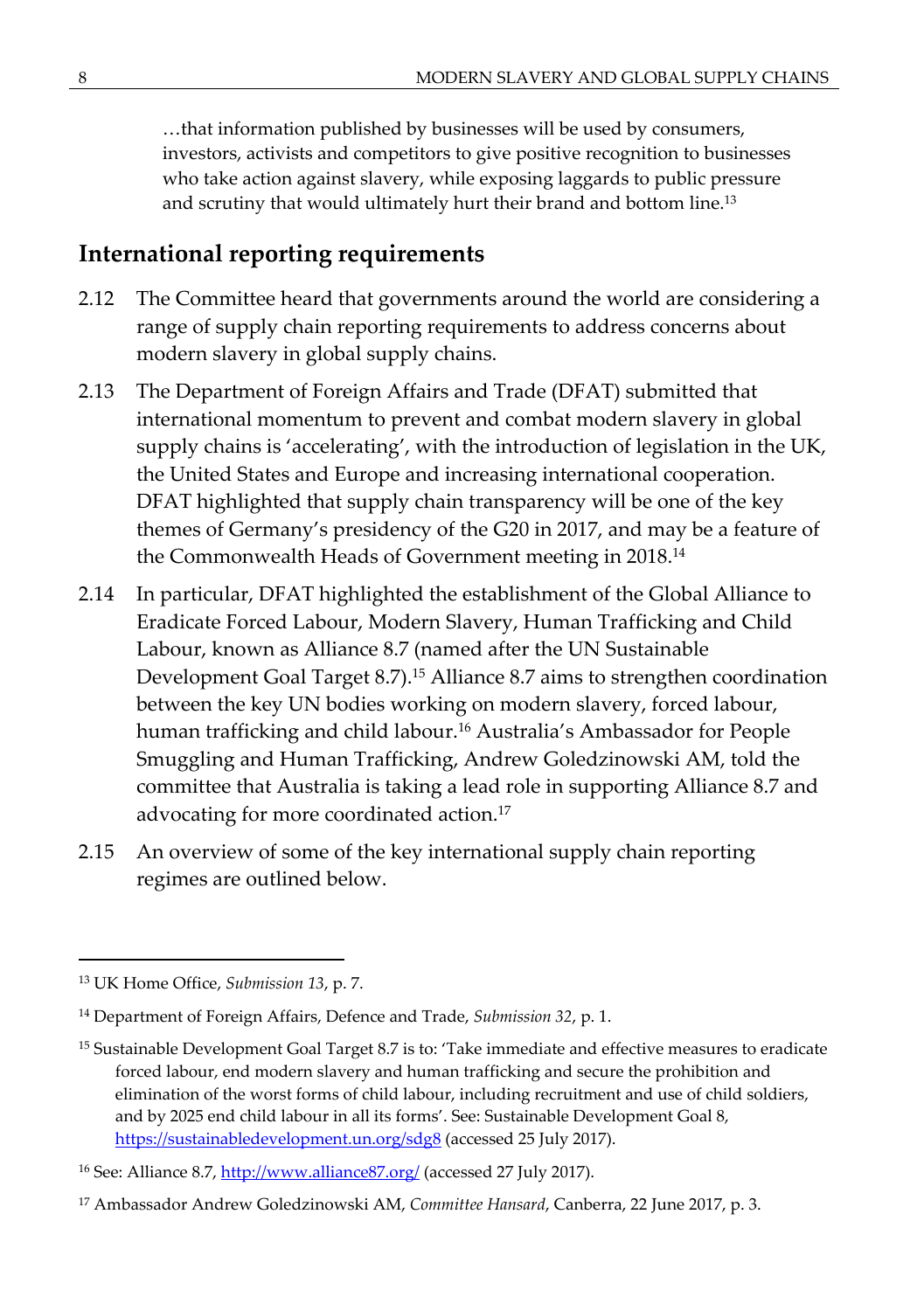#### *USA – Californian Transparency in Supply Chains Act 2010*

- 2.16 California was one of the first jurisdictions to introduce transparency in supply chains legislation. In January 2012, the *Transparency in Supply Chains Act 2010* entered into force.
- 2.17 The Californian Act requires some businesses with revenues of over \$100 million to report on initiatives to eradicate slavery and human trafficking from its supply chains for goods offered for sale. The Act aims to educate and assist consumers to make more ethical purchasing decisions and to encourage businesses to ensure that their supply chains are free of human trafficking and slavery.<sup>18</sup>
- 2.18 Subsequent reviews of the Act have indicated a number of issues with its implementation. For example, a 2015 report by Development International found that, of the 2126 companies subject to the law, only 14% of companies complied fully with the requirements.<sup>19</sup> Anti-Slavery Australia further noted that the Act is weakened by the lack of effective sanctions for contravention of reporting requirements or other regulatory incentives or penalties.<sup>20</sup>

#### *Dodd-Frank Wall Street Reform and Consumer Protection Act*

- 2.19 Section 1502 of the *Dodd-Frank Wall Street Reform and Consumer Protection Act*  introduced due diligence reporting requirements for organisations in the United States that use conflict minerals originating in the Democratic Republic of Congo (DRC) and bordering countries.<sup>21</sup>
- 2.20 The Act requires organisations that source minerals from this area to submit a report to the US Securities and Exchange Commission on due diligence measures taken to determine whether the minerals directly or indirectly finance armed groups in the DRC, and must meet internationally recognised

<sup>18</sup> United State Department of Labor, *California Transparency in Supply Chains Act*, <https://www.dol.gov/ilab/child-forced-labor/California-Transparency-in-Supply-Chains-Act.htm> (accessed 26 July 2017).

<sup>19</sup> Development International, *Corporate Compliance with the California Transparency in Supply Chains Act of 2010*, 2 November 2015,<http://www.developmentinternational.org/reports> (accessed 26 July 2017).

<sup>20</sup> Anti-Slavery Australia, *Submission 156*, p. 75.

<sup>21</sup> US Securities and Exchange Commission, 'Specialized Corporate Disclosure', <https://www.sec.gov/spotlight/dodd-frank/speccorpdisclosure.shtml> (accessed 27 July 2017).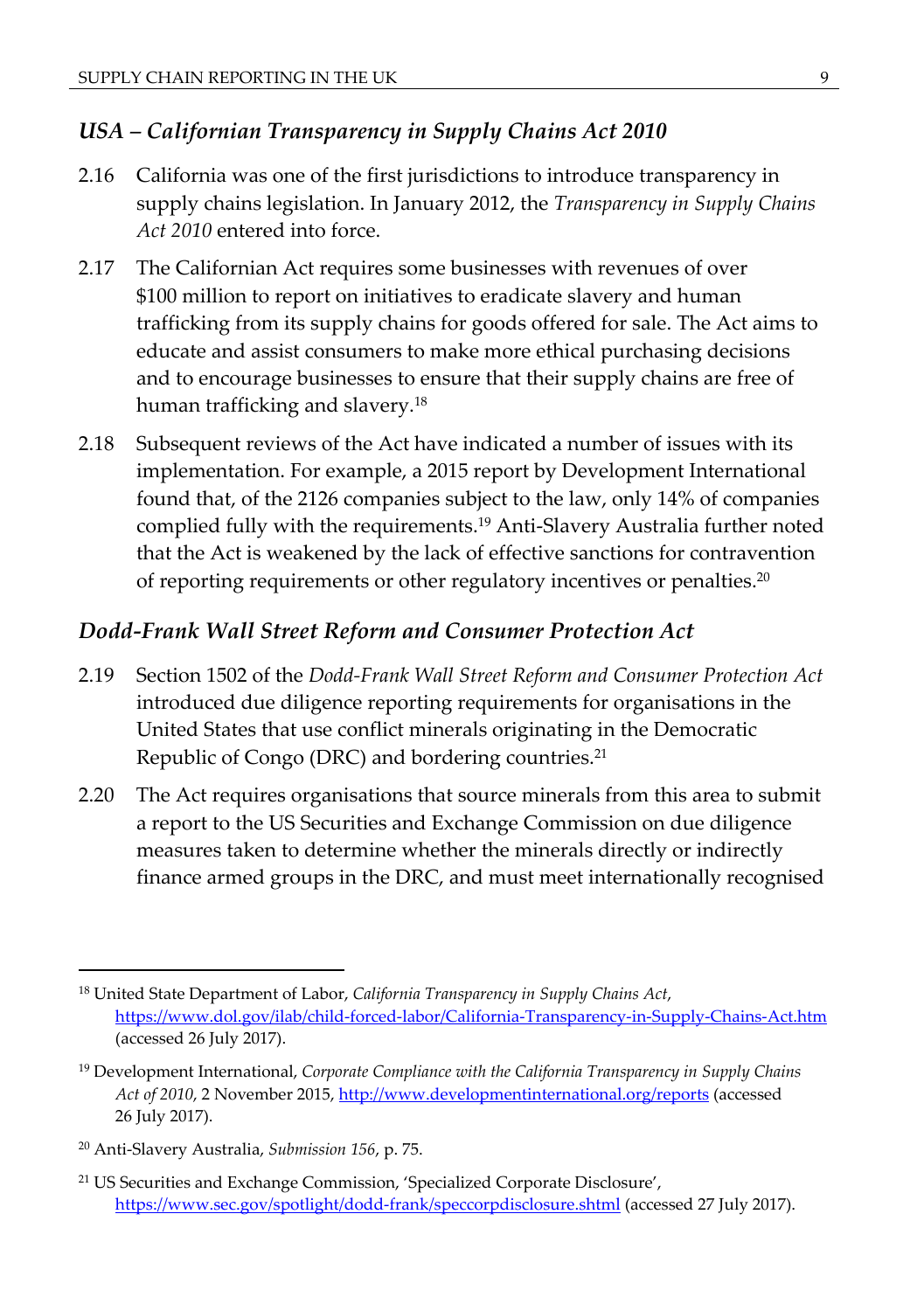standards, such as the OECD *Due Diligence Guidance for Responsible Supply Chains of Minerals from Conflict-Affected and High-Risk Areas.*<sup>22</sup>

#### *France – Duty of vigilance legislation*

- 2.21 In February 2017, the French Parliament adopted a new law establishing a 'duty of vigilance' obligation for businesses. The legislation requires businesses to monitor their company and supply chains for human rights and environmental protection violations and to publish an annual risk report assessing the impact of these policies. The law applies to companies based on number of employees, and is estimated to apply to around 150 large companies.<sup>23</sup>
- 2.22 The French legislation originally included strong penalties for non-compliance, including fines of up to €10 million when a company fails to publish a plan, and up to €30 million if the failure resulted in preventable damages.<sup>24</sup> However, Anti-Slavery Australia notes that these penalties were found to be unconstitutional by the Constitutional Council and were not enacted<sup>25</sup>

### *The Netherlands – Child labour due diligence legislation*

2.23 In February 2017, the Dutch Government adopted the proposed Child Labour Due Diligence Bill. If approved by the Dutch Senate, the law would require companies to publicly report on efforts to identify whether child labour is present in their supply chains and, where this is found, to develop a plan to combat it. The law would apply to companies registered in the

<sup>22</sup> Anti-Slavery Australia, *Submission 159*, p. 77.

<sup>&</sup>lt;sup>23</sup> Anti-Slavery Australia notes that the threshold for businesses headquartered in France would be 5000 employees, and for businesses headquartered outside of France be 10,000 employees. The 150 to 200 companies estimated to be captured by the legislation generate two-thirds of the international trade of French organisations. See: Anti-Slavery Australia, *Submission 159*, p. 78.

<sup>&</sup>lt;sup>24</sup> European Coalition for Corporate Justice, 'France adopts corporate duty of vigilance law: a first historic step towards better human rights and environmental protection', 21 February 2017, [http://corporatejustice.org/news/393-france-adopts-corporate-duty-of-vigilance-law-a-first](http://corporatejustice.org/news/393-france-adopts-corporate-duty-of-vigilance-law-a-first-historic-step-towards-better-human-rights-and-environmental-protection)[historic-step-towards-better-human-rights-and-environmental-protection](http://corporatejustice.org/news/393-france-adopts-corporate-duty-of-vigilance-law-a-first-historic-step-towards-better-human-rights-and-environmental-protection) (accessed 26 July 2017).

<sup>25</sup> Anti-Slavery Australia, *Submission 159*, p. 79.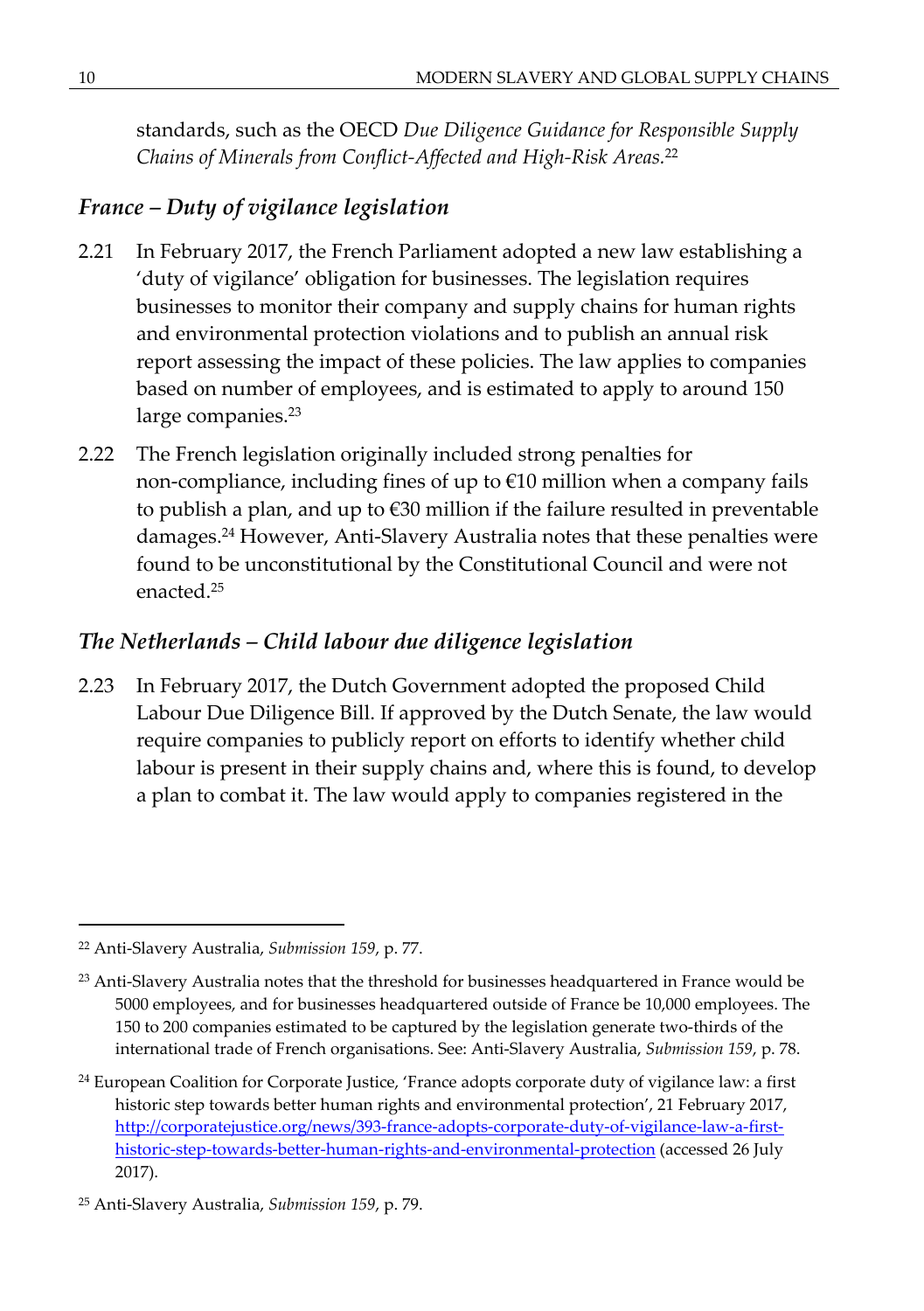Netherlands and those selling to Dutch consumers (including online retailers). Small businesses would be exempted.<sup>26</sup>

2.24 If approved, the Netherlands legislation would provide for penalties, including an administrative fine of up to  $\epsilon$ 4100. If an organisation is fined and does not comply with its obligations within 5 years, the directors may be guilty of an offence and be liable to 6 months imprisonment.<sup>27</sup>

#### *European Union – Non-financial reporting directive*

2.25 In December 2014, the EU Directive on disclosure of non-financial and diversity information (2014/95/EU) entered into force.<sup>28</sup> The Directive requires companies with over 500 employees to report on relevant environmental, social, human rights and corruption risks and outcomes, which could include trafficking and slavery. The first reports under the Directive are due to be published in 2018.<sup>29</sup>

#### *Brazil –'dirty list' of companies using forced labour*

2.26 In 1995, the Brazilian Government officially recognised the existence of 'labour analogous to slavery' following the highly publicised case of José Pereira, who escaped from a farm where he was forced to work as an indentured labourer. According to the International Labour Organisation's 2010 report, the Brazilian Government introduced measures to eradicate slave labour through the establishment of the Executive Group for the Repression of Forced Labour (GERTRAF) and the Special Mobile Inspection Group (GEFM). In 2004, the Brazilian Government passed a ministerial ordinance to enable a list of companies found by the GEFM to be using forced labour (the *lista suja*, or 'dirty list') to be publicly released.<sup>30</sup>

<sup>29</sup> European Commission, Company reporting, [https://ec.europa.eu/info/business-economy](https://ec.europa.eu/info/business-economy-euro/company-reporting-and-auditing/company-reporting_en)[euro/company-reporting-and-auditing/company-reporting\\_en#news](https://ec.europa.eu/info/business-economy-euro/company-reporting-and-auditing/company-reporting_en) (accessed 26 July 2017).

<sup>&</sup>lt;sup>26</sup> Littler Mendelson PC, Dutch and French Legislatures Introduce New Human Rights Due Diligence Reporting Requirements, *Lexology*, 13 March 2017, <http://www.lexology.com/library/detail.aspx?g=153b6746-8734-43b0-8462-4bfd9dc25f5a> (accessed 30 July 2017).

<sup>27</sup> Anti-Slavery Australia, *Submission 129*, p. 78.

<sup>&</sup>lt;sup>28</sup> Directive 2014/95/EU of 22 October 2014, [http://eur-lex.europa.eu/legal](http://eur-lex.europa.eu/legal-content/EN/TXT/HTML/?uri=CELEX:32014L0095&from=EN)[content/EN/TXT/HTML/?uri=CELEX:32014L0095&from=EN](http://eur-lex.europa.eu/legal-content/EN/TXT/HTML/?uri=CELEX:32014L0095&from=EN) (accessed 26 July 2017).

<sup>30</sup> International Labour Organisation (ILO), *The good practices of labour inspection in Brazil: the eradication of labour analogous to slavery*, 15 April 2011, [http://www.ilo.org/global/topics/forced](http://www.ilo.org/global/topics/forced-labour/publications/WCMS_155946/lang--en/index.htm)[labour/publications/WCMS\\_155946/lang--en/index.htm](http://www.ilo.org/global/topics/forced-labour/publications/WCMS_155946/lang--en/index.htm) (accessed 26 July 2017).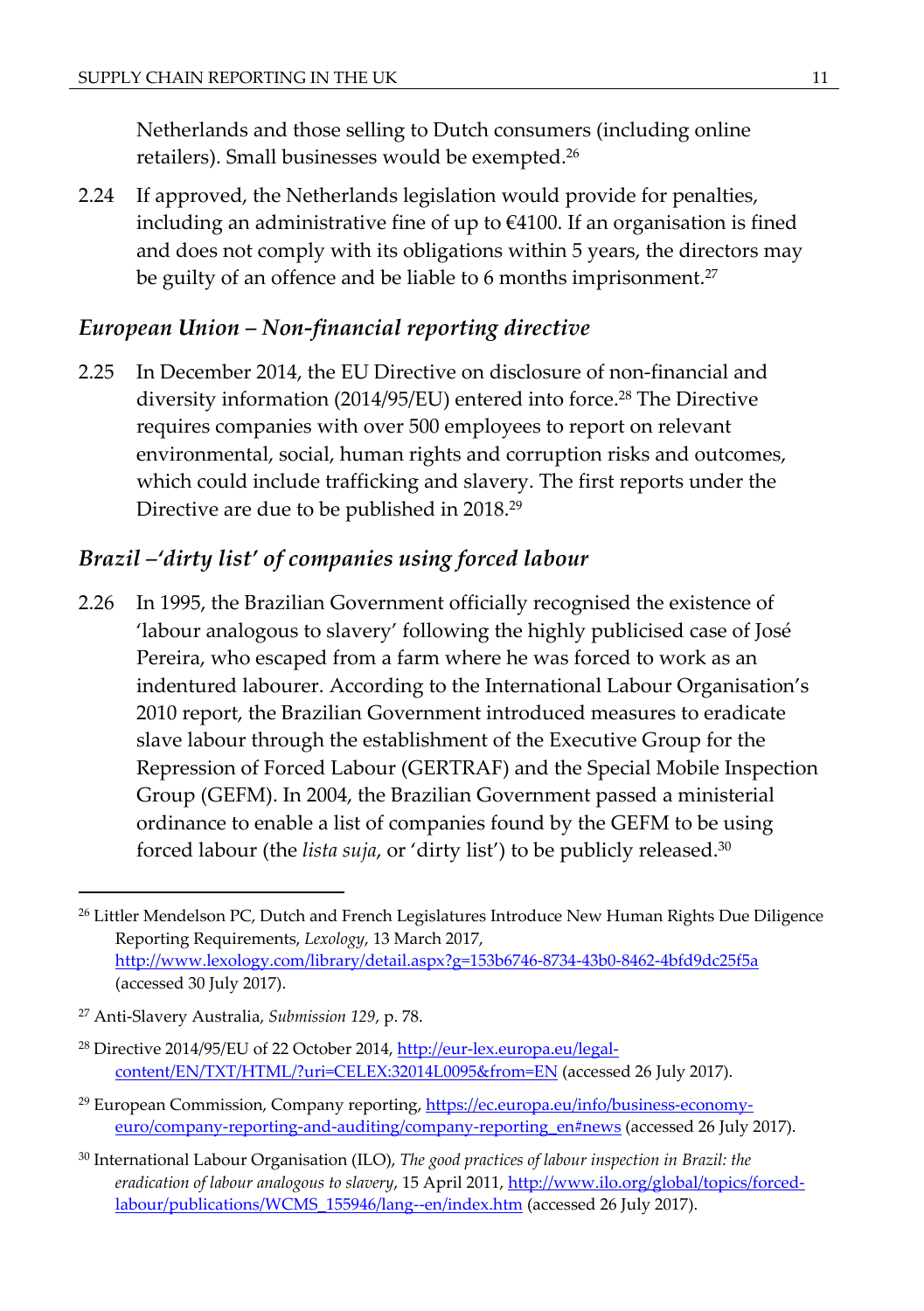### **Assessments of the UK Act**

#### *Reviews of section 54*

2.27 A number of formal reviews of the UK's Modern Slavery Act have been undertaken since the introduction of the Act. The aspects of these reviews that relate to section 54 are outlined below. Further aspects of these reviews will be considered in the Committee's final report.

#### *UK Joint Committee on Human Rights*

- 2.28 In April 2017, the UK Parliament's Joint Committee on Human Rights examined section 54 of the UK Act as part of its review of business and human rights. While the Joint Committee applauded the passage of the UK Act and commended the Government for showing 'genuine leadership', it identified a number of shortcomings with the reporting requirements, namely:
	- no central list of companies required to report or repository of statements;
	- **•** inadequate reporting requirements for companies;
	- **lack of awareness among businesses; and**
	- **•** public bodies not included.<sup>31</sup>
- 2.29 The Joint Committee also recommended that the Government bring forward legislative proposals to make:

… reporting on due diligence for all other relevant human rights, not just the prohibition of modern slavery, compulsory for large businesses, with a monitoring mechanism and an enforcement procedure.<sup>32</sup>

- 2.30 The Joint Committee supported the passage of the Modern Slavery (Transparency in Supply Chains) Bill, introduced to the House of Lords by Baroness Young of Hornsey in May 2016. The Bill proposed to:
	- include public bodies in the transparency in supply chains requirements of the Act;

<sup>31</sup> Joint Committee on Human Rights (UK), *Human Rights and Business 2017: Promoting responsibility and ensuring accountability,* Sixth Report of Session 2016-17, 5 April 2017, pp 41 – 42, <https://www.publications.parliament.uk/pa/jt201617/jtselect/jtrights/443/443.pdf>(accessed 30 July 2017).

<sup>32</sup> Joint Committee on Human Rights (UK), *Human Rights and Business 2017: Promoting responsibility and ensuring accountability*, Sixth Report of Session 2016-17, 5 April 2017, p. 42.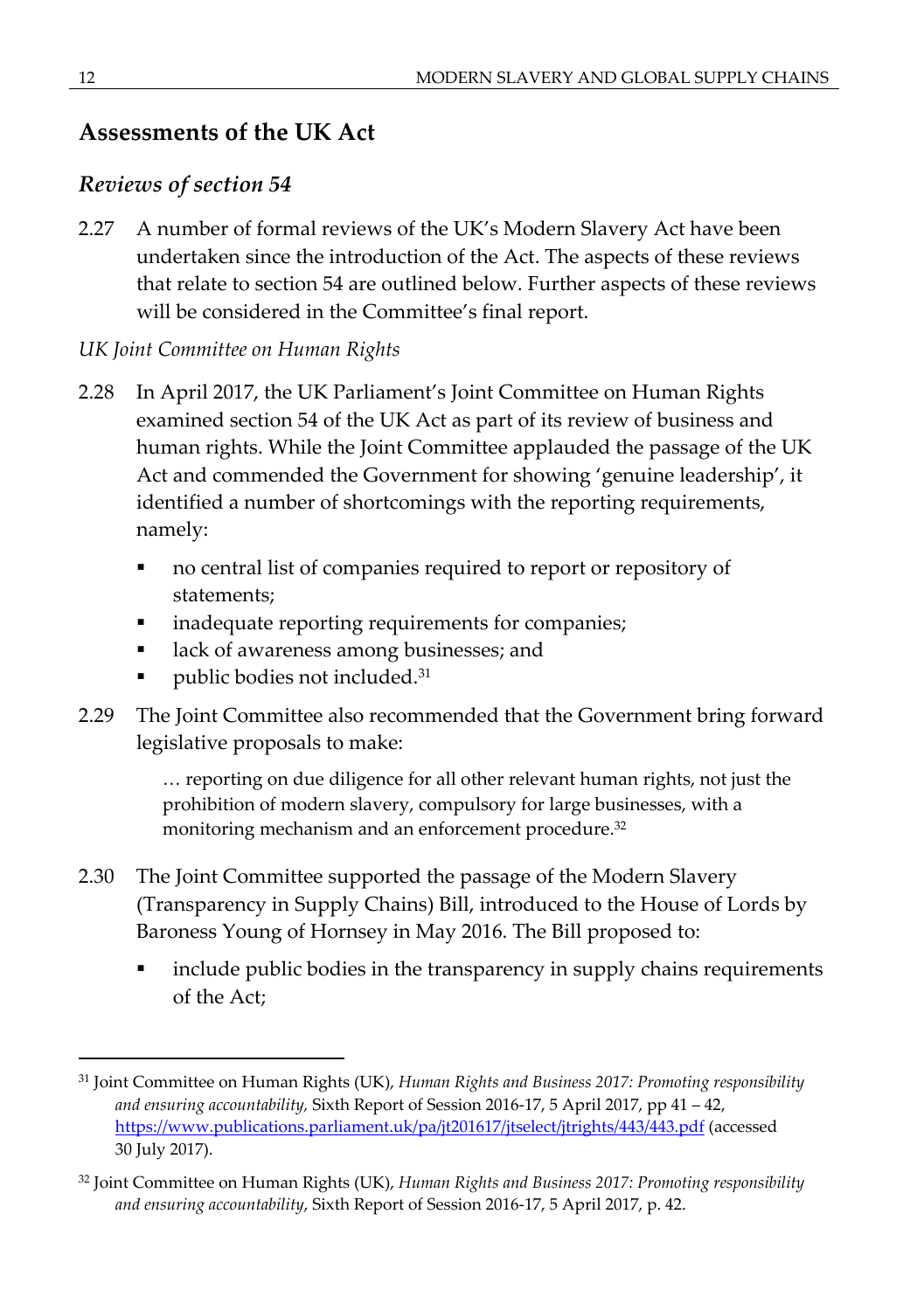- require companies and public bodies to publish their statements in their company reports;
- require the Secretary of State to compile a list of companies that should be compliant with Transparency in Supply Chains, to make it possible for NGOs, civil society and the general public to find the information required for effective monitoring; and
- prevent public bodies from procuring services from companies that have not conducted due diligence.<sup>33</sup>
- 2.31 The Bill was not debated in the House of Commons prior to the UK election in mid-2017.
- 2.32 In his submission to this inquiry, Professor Robert McCorquodale, Director of the British Institute of International and Comparative Law and specialist advisor to the UK Joint Committee on Human Rights, recommended that the Committee take into account the conclusions of the UK Joint Committee on Human Right's report, including the support for Baroness Young's Bill.<sup>34</sup>

#### *Independent Anti-Slavery Commissioner*

- 2.33 One of the key provisions of the UK Act established the office of the Independent Anti-Slavery Commissioner. The Commissioner is required to encourage good practice in the prevention, detection, investigation and prosecution of slavery and human trafficking offences and the identification of victims of those offences.<sup>35</sup> Importantly, this position is independent of government. The current Independent Anti-Slavery Commissioner is Mr Kevin Hyland OBE.
- 2.34 In the first annual report in October 2016, the UK Commissioner noted:

Section 54 of the Modern Slavery Act, with its reporting requirement for large businesses operating in the UK, has forced the business community to discuss the topic of slavery openly to an extent that has not occurred since the days of the 19th century abolitionists.<sup>36</sup>

<sup>33</sup> Modern Slavery (Transparency in Supply Chains) Bill [HL] 2016-17, <http://services.parliament.uk/bills/2016-17/modernslaverytransparencyinsupplychains.html>

<sup>34</sup> British Institute of International and Comparative Law, *Submission 108*, p. 4.

<sup>35</sup> Explanatory Notes, *Modern Slavery Act 2015*, pp 28–29. See: *Modern Slavery Act 2015* (UK), Part 4.

<sup>36</sup> Independent Anti-Slavery Commissioner, Annual Report 2015-16, October 2016, p. 3, [https://www.gov.uk/government/uploads/system/uploads/attachment\\_data/file/559571/IASC\\_A](https://www.gov.uk/government/uploads/system/uploads/attachment_data/file/559571/IASC_Annual_Report_WebReadyFinal.pdf) [nnual\\_Report\\_WebReadyFinal.pdf](https://www.gov.uk/government/uploads/system/uploads/attachment_data/file/559571/IASC_Annual_Report_WebReadyFinal.pdf) (accessed 30 July 2017).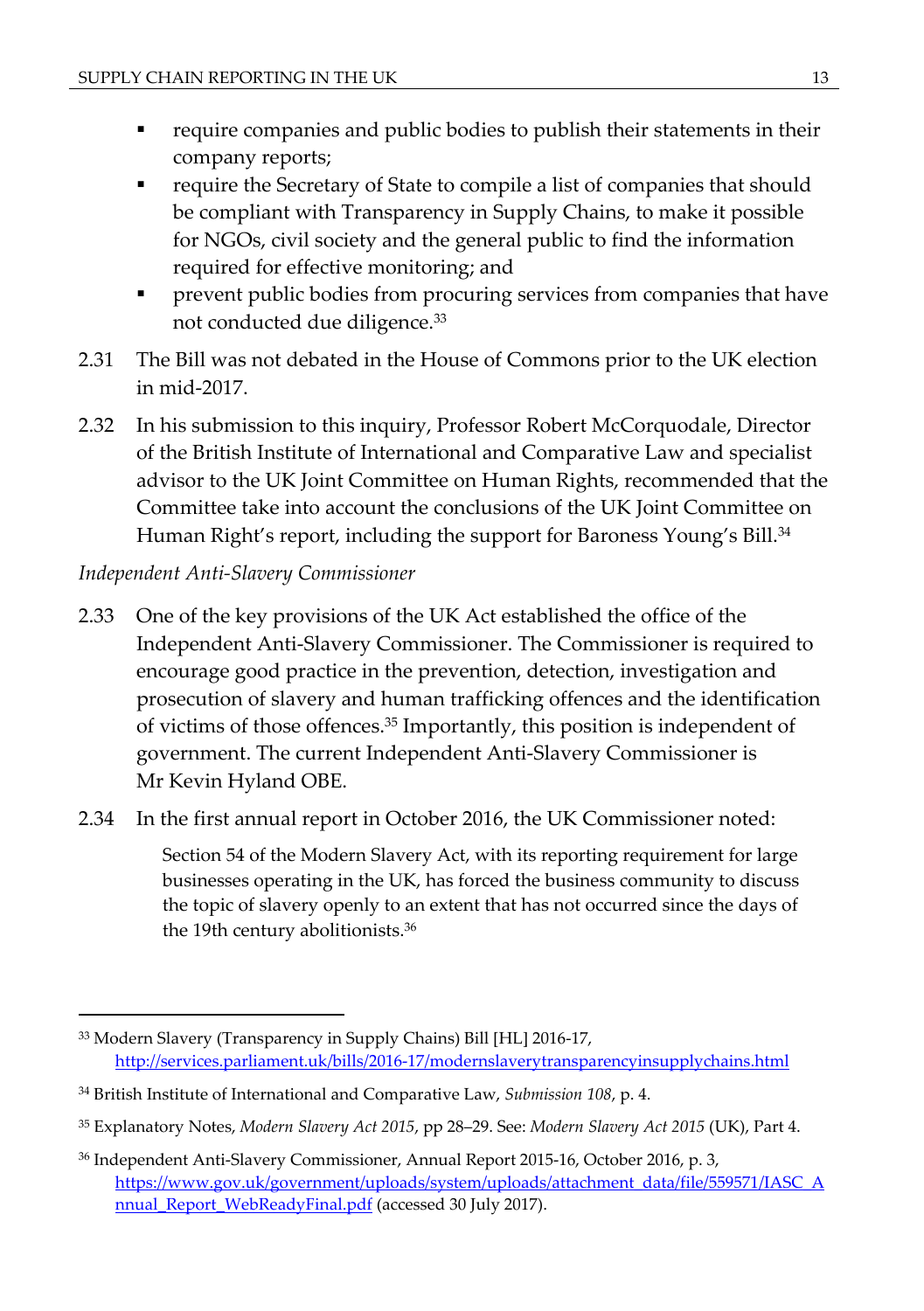- 2.35 Mr Hyland told the Sub-Committee that the change in the private sector since the introduction of the Act has been significant, with business CEOs viewing the requirement 'as a race to the top, not just a function that they have to fulfil'.<sup>37</sup>
- 2.36 However, the Commissioner highlighted that more needs to be done to better engage with the private sector in supply chain reporting:

While the Modern Slavery Act has undoubtedly pushed modern slavery up the agenda and into the boardrooms of large businesses, this is just the first step. There is still much more to be done to ensure that companies produce statements that both comply with the Act's obligations and point to decisive action being taken, as opposed to merely being a 'tick box' exercise.<sup>38</sup>

2.37 The Commissioner's report highlighted the work undertaken to better engage with the private sector on supply chain reporting, including communicating with over 1000 companies outlining his expectations of reporting, leading roundtables on supply chain transparency and working with trade bodies to tackle modern slavery.<sup>39</sup>

### **UK delegation outcomes**

- 2.38 In May 2017, a delegation from the Committee visited the UK and met with a number of non-government organisations, legal experts, businesses required to report under the UK Act, and government officials responsible for its implementation. The itinerary for the delegation is at **Appendix A**.
- 2.39 The delegation discussed a range of issues related to the UK Act. The key themes related to the implementation of section 54 are outlined below. The Committee will address the other issues discussed in its final report.

### *A 'game changer'*

2.40 Overall, businesses and NGOs supported the introduction of supply chain reporting and reported it was having a positive impact on combatting modern slavery in global supply chains. In its submission to the inquiry, Marks and Spencer, which has a well-established and highly regarded human rights policy and framework, described the legislation as

<sup>37</sup> Mr Kevin Hyland OBE, Independent Anti-Slavery Commissioner, *Committee Hansard*, 30 May 2017, Canberra, p. 2.

<sup>38</sup> Independent Anti-Slavery Commissioner, *Annual Report 2015-16*, October 2016, p. 3.

<sup>39</sup> Independent Anti-Slavery Commissioner, Annual Report 2015-16, October 2016, p. 31.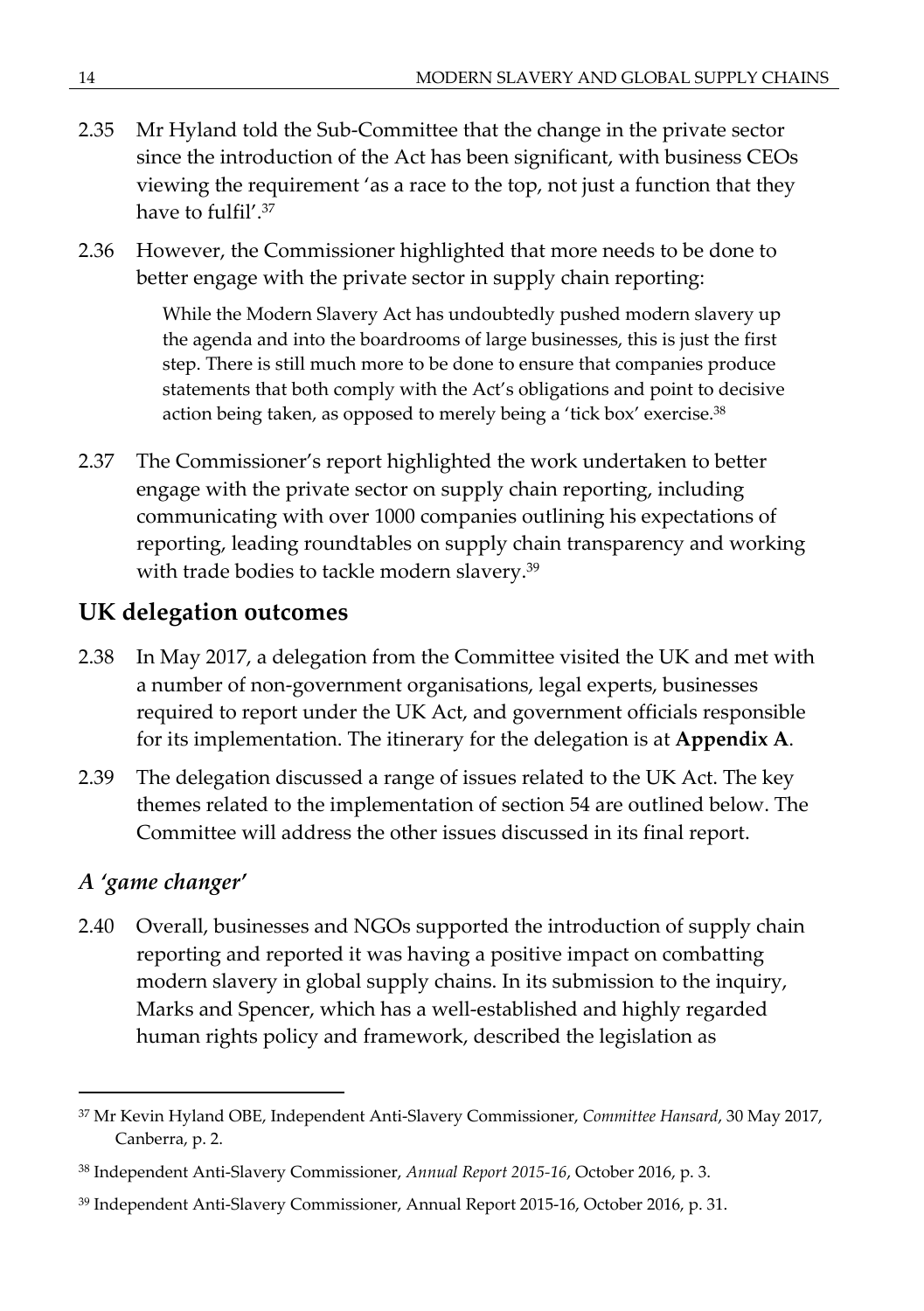'game-changing' in terms of raising awareness of modern slavery issues for many businesses. Marks and Spencer noted that the legislation had:

… forced businesses yet to consider ethical practices in their own businesses to rapidly get started and those with more mature systems to get greater time on the board agenda to discuss how to embed [these] more effectively in their organisations.<sup>40</sup>

2.41 Anti-Slavery International noted that the inclusion of section 54 into the UK Act was the direct result of lobbying by businesses involved in the Ethical Trade Initiative and British Retail Consortium. Anti-Slavery International noted that these businesses:

> … recognised that their efforts towards ethical practices were undermined by competitors who were able to undercut them with impunity by adopting exploitative labour practices, including slavery. These businesses therefore wished for increased regulation in order to "level the playing field" somewhat by compelling unethical competitors to be more transparent about their practices.<sup>41</sup>

2.42 The delegation also met with barrister Ms Caroline Haughey, who was commissioned by the Home Office to undertake an independent review of the Modern Slavery Act.<sup>42</sup> In her submission and evidence to the inquiry, Ms Haughey noted that the reporting requirement under section 54 has had 'multiple benefits' in the UK, including raising public and consumer awareness about modern slavery and exploitation. Ms Haughey noted that, while some companies pay only 'lip service' to the requirement, a number have embraced its intention:

> … reviewing their supply chains, proactively ensuring that exploitation if not eradicated its risk is reduced, changing terms of contracts to include ethics clauses, undertaking spot checks and ensuring their own employment standards are appropriate. Each company that takes such an action is having a ripple effect of setting standards and reducing exploitation.<sup>43</sup>

<sup>40</sup> Marks and Spencer, *Submission 159*, p. 1.

<sup>41</sup> Anti-Slavery International, *Submission 186*, p. 10.

<sup>&</sup>lt;sup>42</sup> The findings of this review will be considered in the Sub-Committee's final report. See: Caroline Haughey, *The Modern Slavery Act review*, 31 July 2016, [https://www.gov.uk/government/uploads/system/uploads/attachment\\_data/file/542047/2016\\_07](https://www.gov.uk/government/uploads/system/uploads/attachment_data/file/542047/2016_07_31_Haughey_Review_of_Modern_Slavery_Act_-_final_1.0.pdf) [\\_31\\_Haughey\\_Review\\_of\\_Modern\\_Slavery\\_Act\\_-\\_final\\_1.0.pdf](https://www.gov.uk/government/uploads/system/uploads/attachment_data/file/542047/2016_07_31_Haughey_Review_of_Modern_Slavery_Act_-_final_1.0.pdf) (accessed 30 July 2017).

<sup>43</sup> Ms Caroline Haughey, *Submission 190*, p. 2.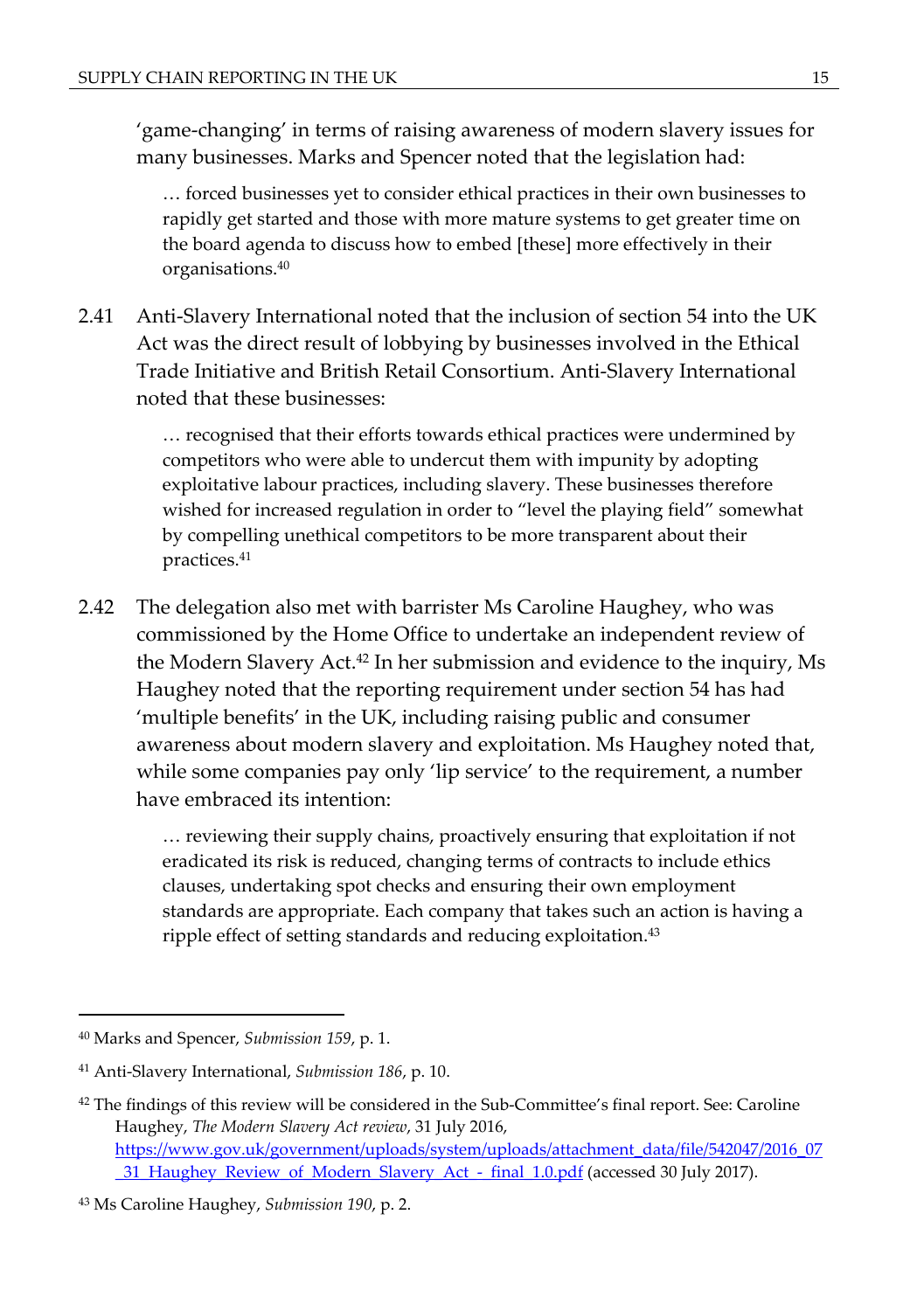#### *Central repository*

- 2.43 One of the most significant concerns with the UK Act was the lack of provision for a central repository of modern slavery statements. As the UK Act does not include enforcement mechanisms, a central repository of statements was viewed as a key mechanism to hold businesses and organisations to account.<sup>44</sup> Ms Haughey noted that recurring criticism of the section is that 'there is no single repository to ensure that companies are compliant and it is suggested that this would add significant weight to the effect of the section'.<sup>45</sup>
- 2.44 The delegation met with representatives from the Business and Human Rights Resource Centre (BHRRC), a privately funded NGO that administers the Modern Slavery Registry. BHRRC told the delegation that its main aim in publishing the registry was to drive change and act as an 'unofficial watchdog'. At the time, BHRRC had published around 1800 statements of the estimated 12,000 to 18,000 required to report under the UK Act. <sup>46</sup>
- 2.45 BHRRC also noted that it publishes analyses of the statements to compare and contrast how different businesses are reporting and aims to track how the reports develop over subsequent years.<sup>47</sup>
- 2.46 The Committee notes that TISCreport also publishes a registry of human rights statements, including modern slavery statements prepared under the UK Act, and has made a submission to this inquiry outlining how it could assist in the development of a registry in Australia.<sup>48</sup>

<sup>44</sup> The UK Act contains limited penalties for non-compliance and relies on market forces to encourage businesses and organisations to report. If a business or organisation fails to comply with the reporting requirement, the Secretary of State may seek an injunction from the High Court requiring the organisation to report. See: *Modern Slavery Act 2015* (UK), Section 54 (11).

<sup>45</sup> Ms Caroline Haughey, *Submission 190*, p. 3.

<sup>46</sup> See: Business and Human Rights Resource Centre (BHRRC), *Modern Slavery Registry*, <http://www.modernslaveryregistry.org/> (accessed 27 July 2017).

<sup>47</sup> See, for example: BHRRC, *At the Starting Line: FTSW 100 & the UK Modern Slavery Act*, 2016, [https://business](https://business-humanrights.org/sites/default/files/documents/FTSE%2520100%2520Modern%2520Slavery%2520Act.pdf)[humanrights.org/sites/default/files/documents/FTSE%20100%20Modern%20Slavery%20Act.pdf](https://business-humanrights.org/sites/default/files/documents/FTSE%2520100%2520Modern%2520Slavery%2520Act.pdf) (accessed 26 July 2017).

<sup>48</sup> See: TISCreport, Semantrica, *Submission 183*, p. 3.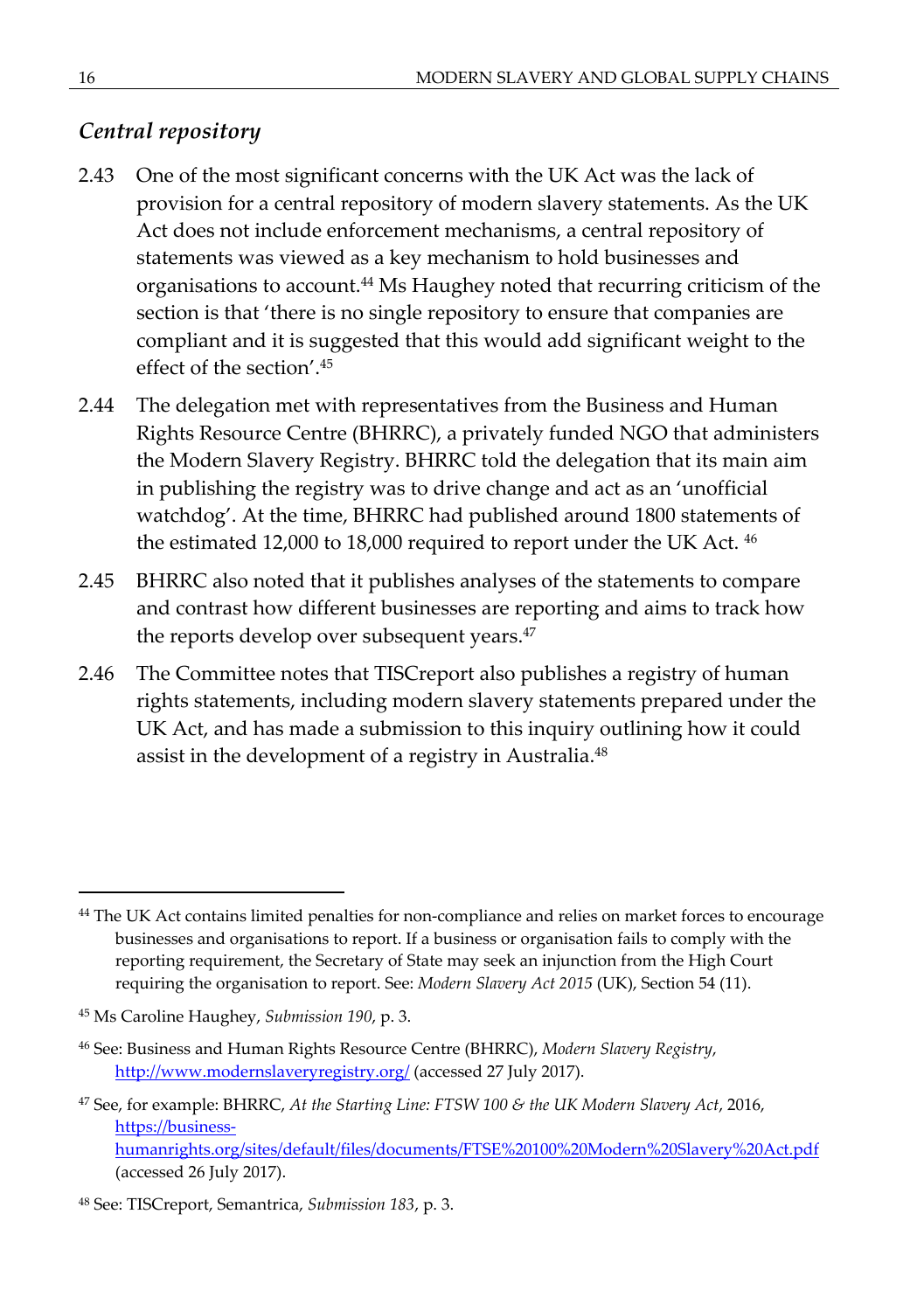#### *Consistency across jurisdictions*

2.47 UK businesses and organisations highlighted the importance of ensuring that any requirements considered in Australia be consistent with the UK Act. Marks and Spencer submitted its concerns that:

> … parallel legislative requirements in different parts of the world (including Australia) could create duplication in effort or multiple, varied approaches. This should be avoided.<sup>49</sup>

#### *Guidelines and templates*

- 2.48 Some businesses suggested that clearer guidelines on the reporting process would have assisted them in developing their statements. Anti-Slavery International submitted that, to date, 'the quality of the statements is mixed, with the majority being poor', but highlighted that the requirement to report 'has increased consideration of slavery risks by businesses and promoted increased dialogue on how slavery may be eradicated from business supply chains'.<sup>50</sup> BHRRC noted that it publishes the available guidance developed by government and the NGO sector as part of the Modern Slavery Registry.<sup>51</sup>
- 2.49 In its submission, Marks and Spencer supported the UK Government's approach not to specify what modern slavery statements should contain, allowing businesses to determine what is appropriate.<sup>52</sup> Marks and Spencer highlighted recent research by Ergon Associates that highlights that modern slavery statements are generally longer and more detailed than a year ago, containing more information on their structure, operations, supply chains, policies and training on human rights and modern slavery.<sup>53</sup>
- 2.50 As discussed in Chapter 3, other submitters to this inquiry, such as the Walk Free Foundation, noted that the lack of clear guidelines made it hard for

<sup>51</sup> See: BHRRC, Modern Slavery Registry, [https://www.modernslaveryregistry.org/pages/reporting\\_guidance](https://www.modernslaveryregistry.org/pages/reporting_guidance) (accessed 27 July 2017).

<sup>49</sup> Marks and Spencer, *Submission 159*, p. 2.

<sup>50</sup> Anti-Slavery International, *Submission 186*, p. 10.

<sup>52</sup> Marks and Spencer, *Submission 159*, p. 2.

<sup>53</sup> See: Ergon Associates, Modern slavery statements: One year on, April 2017, [http://www.ergonassociates.net/images/stories/articles/msa\\_one\\_year\\_on\\_april\\_2017.pdf](http://www.ergonassociates.net/images/stories/articles/msa_one_year_on_april_2017.pdf) (accessed 27 July 2017).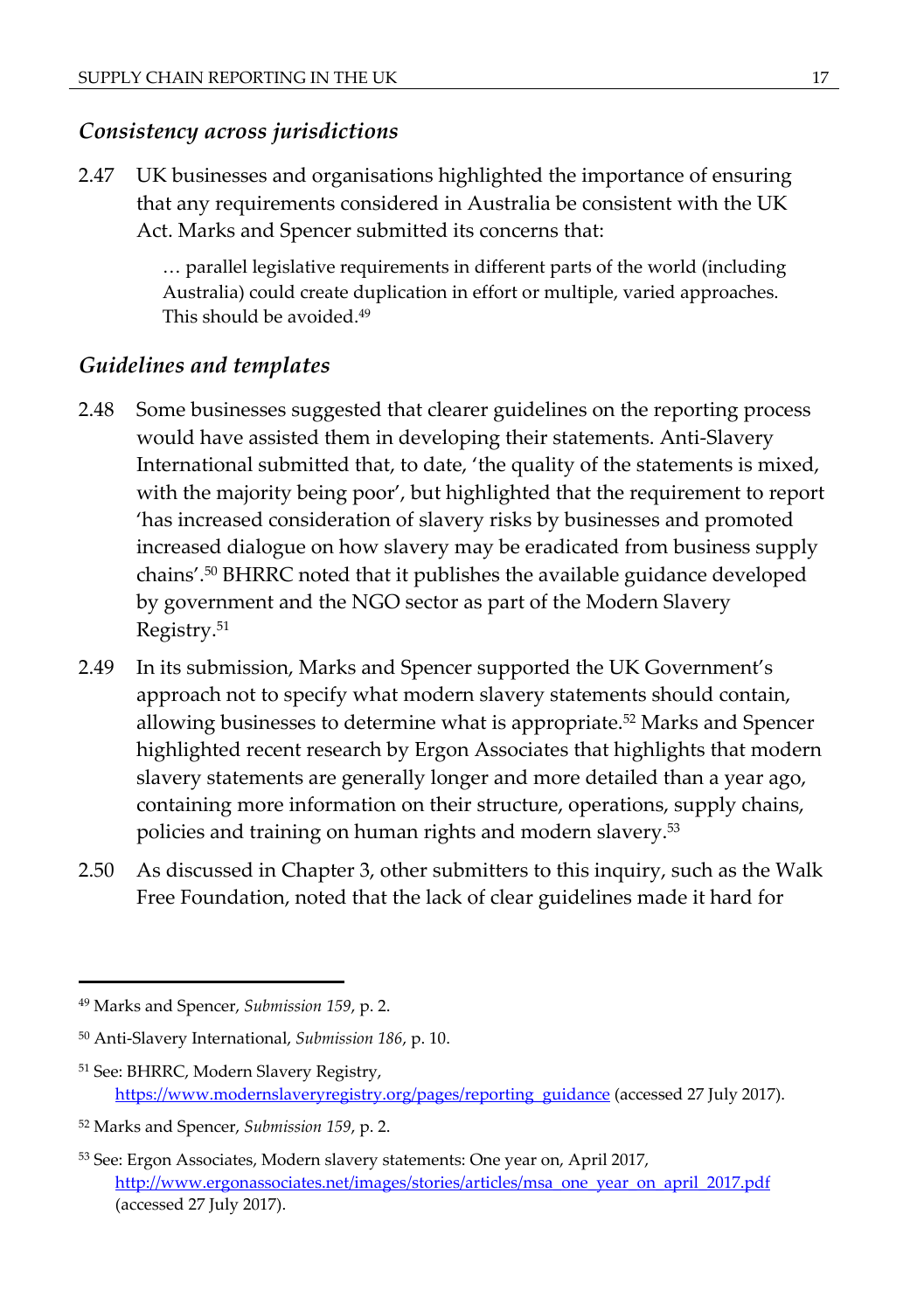businesses to know what to report and made comparisons of statements more difficult.<sup>54</sup>

#### *Other measures*

2.51 A number of organisations highlighted other mechanisms government could use to address modern slavery in supply chains. Both BHRRC and Anti-Slavery International highlighted the US *Trade Enforcement and Facilitation Act of 2015* as an example the Australian Government could consider.<sup>55</sup> The Act increases the powers of US customs officials to exclude from US markets goods that have been produced using forced or child labour.<sup>56</sup> This Act, together with other best practice examples to combat modern slavery beyond supply chain reporting, will be considered in the Committee's final report.

<sup>54</sup> See: Chapter 3, 3.62.

<sup>55</sup> See: US Congress, *HR 1907 – Trade Facilitation and Trade Enforcement Act of 2015*, <https://www.congress.gov/bill/114th-congress/house-bill/1907>(accessed 4 August 2017).

<sup>56</sup> See: Anti-Slavery International, *Submission 186*, p. 11.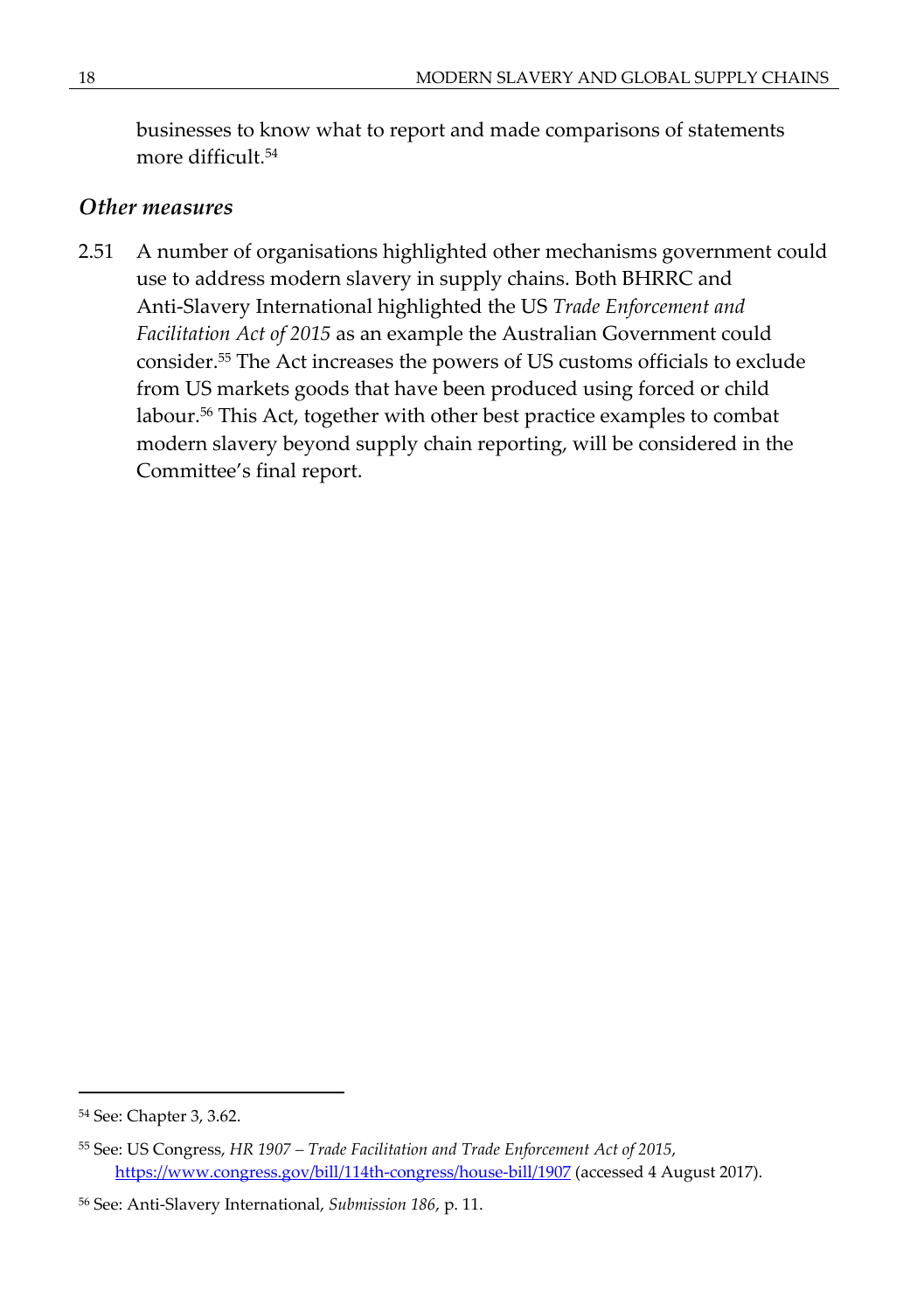# **3. Supply chain reporting in Australia**

- 3.1 The Committee heard from a large number of businesses, non-government organisations (NGOs), investors, legal experts, academics, unions and individuals on the issue of supply chain reporting.
- 3.2 The majority of these submitters and witnesses supported the introduction of supply chain reporting requirements similar to section 54 of the UK *Modern Slavery Act 2015* (UK Act). Many submitters and witnesses also suggested that any Australian legislation should seek to improve on the UK model based on international best practice.
- 3.3 This chapter outlines some of the key proposed principles for Australian legislation suggested in submissions.

# **Modern slavery in global supply chains**

3.4 Submitters and witnesses to the inquiry recognised the significant risk of modern slavery in the global supply chains of businesses operating in Australia. Anti-Slavery Australia defines supply chains as the 'vertically integrated systems of production that link raw materials to finished products', highlighting that:

> Modern business relationships frequently involve engagement with complex international supply chains, often with multiple tiers. These supply chains can involve industries that involve a high risk of exploitation in Australia, or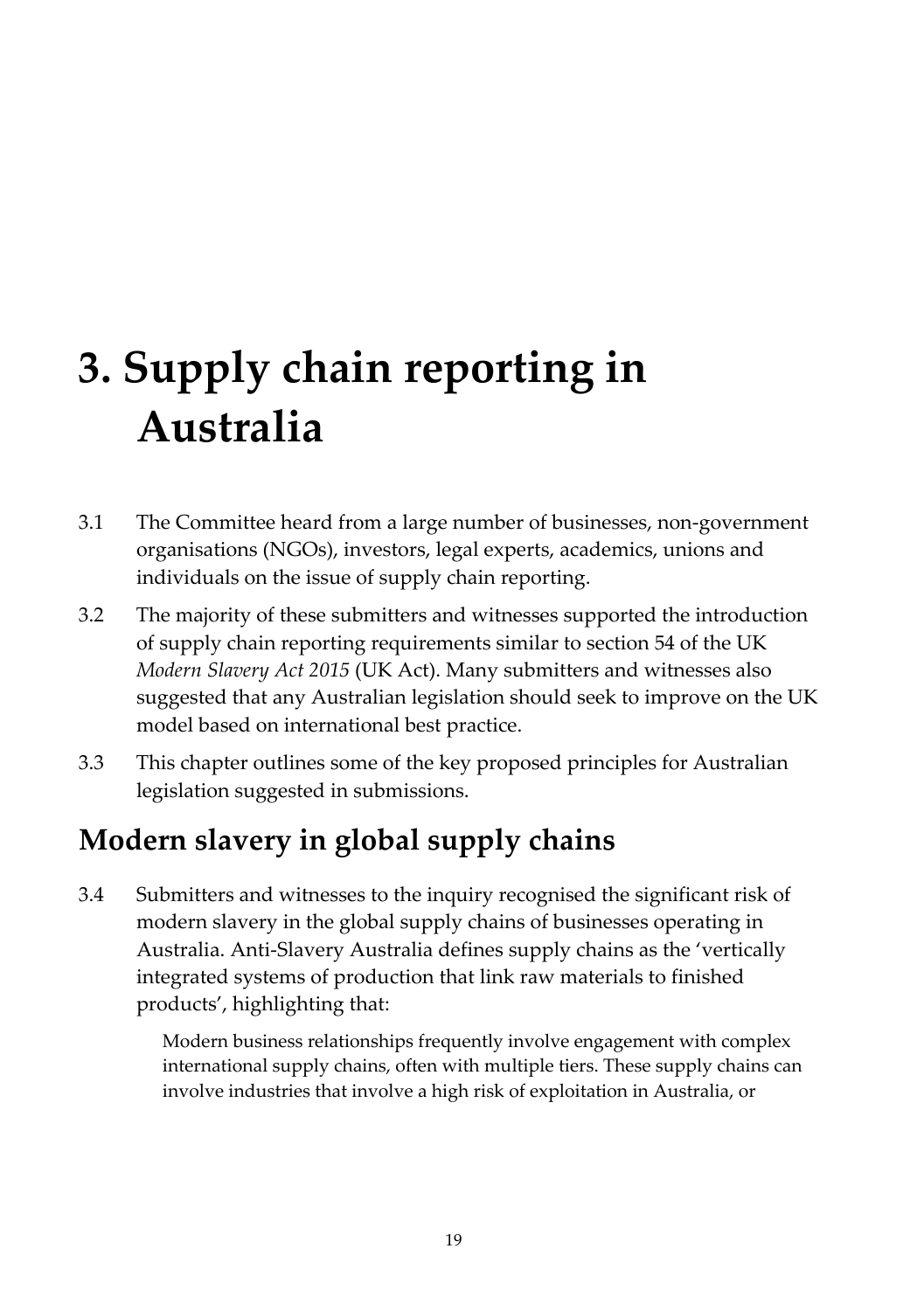extend to countries overseas with [a] high incidence of human trafficking and slavery.<sup>1</sup>

- 3.5 Submitters acknowledged the particularly high risk of forced labour in the Asia-Pacific region, where many Australian businesses source materials and products. The International Labour Organisation (ILO) estimates that over half (11.7 million) of the 20.9 million victims of forced labour across the world are in the Asia Pacific region.<sup>2</sup> The Walk Free Foundation, which publishes the annual *Global Slavery Index*,<sup>3</sup> estimates that 30.4 million people are victims of modern slavery in the Asia Pacific region.<sup>4</sup> The Committee notes that the Walk Free Foundation and the ILO are currently working on developing common definitions and data on the number of victims of modern slavery, including in the Asia-Pacific region.<sup>5</sup>
- 3.6 Mr Andrew Forrest AO, Chairman and Founder of the Walk Free Foundation, told the Committee that when he investigated his own company, Fortescue Metals Group,<sup>6</sup> he was shocked to discover 'a number of incidences of slavery in our supply chain' and took immediate steps to address it. Mr Forrest noted that his experience highlighted that:

The reality of people being kept in forced labour conditions and having their freedom removed is apparent in Australia and all over the region which feeds goods and services into Australia.<sup>7</sup>

- 6 For further details on the steps Fortescue Metals Group took to address modern slavery risks in its supply chain, see: Fortescue Metals Group, *Submission 58*.
- 7 Mr Andrew Forrest AO, Chairman and Founder, Walk Free Foundation, *Committee Hansard*, Sydney, 23 June 2017, p. 2.

<sup>1</sup> Anti-Slavery Australia, *Submission 156*, p. 69.

<sup>2</sup> International Labour Organisation (ILO), *Global Estimate of Forced Labour*, 1 June 2012, pp 13–17, [http://www.ilo.org/wcmsp5/groups/public/---ed\\_norm/--](http://www.ilo.org/wcmsp5/groups/public/---ed_norm/---declaration/documents/publication/wcms_182004.pdf) [declaration/documents/publication/wcms\\_182004.pdf](http://www.ilo.org/wcmsp5/groups/public/---ed_norm/---declaration/documents/publication/wcms_182004.pdf) (accessed 28 July 2017).

<sup>3</sup> See: Walk Free Foundation, *Global Slavery Index 2016*, p. 50, <https://www.globalslaveryindex.org/> (accessed 30 July 2017).

<sup>4</sup> Walk Free Foundation, *Submission 91*, p. 12.

<sup>5</sup> Walk Free Foundation, *Submission 91*, p. 10. See also: ILO, 'ILO and Walk Free Foundation to collaborate on Global Estimate of Modern Slavery', Press release, 17 March 2017, [http://www.ilo.org/global/topics/forced-labour/news/WCMS\\_547316/lang--en/index.htm](http://www.ilo.org/global/topics/forced-labour/news/WCMS_547316/lang--en/index.htm) (accessed 4 August 2017). The Committee notes that due to the lack of an agreed definition of modern slavery, estimates of its prevalence differ between organisations.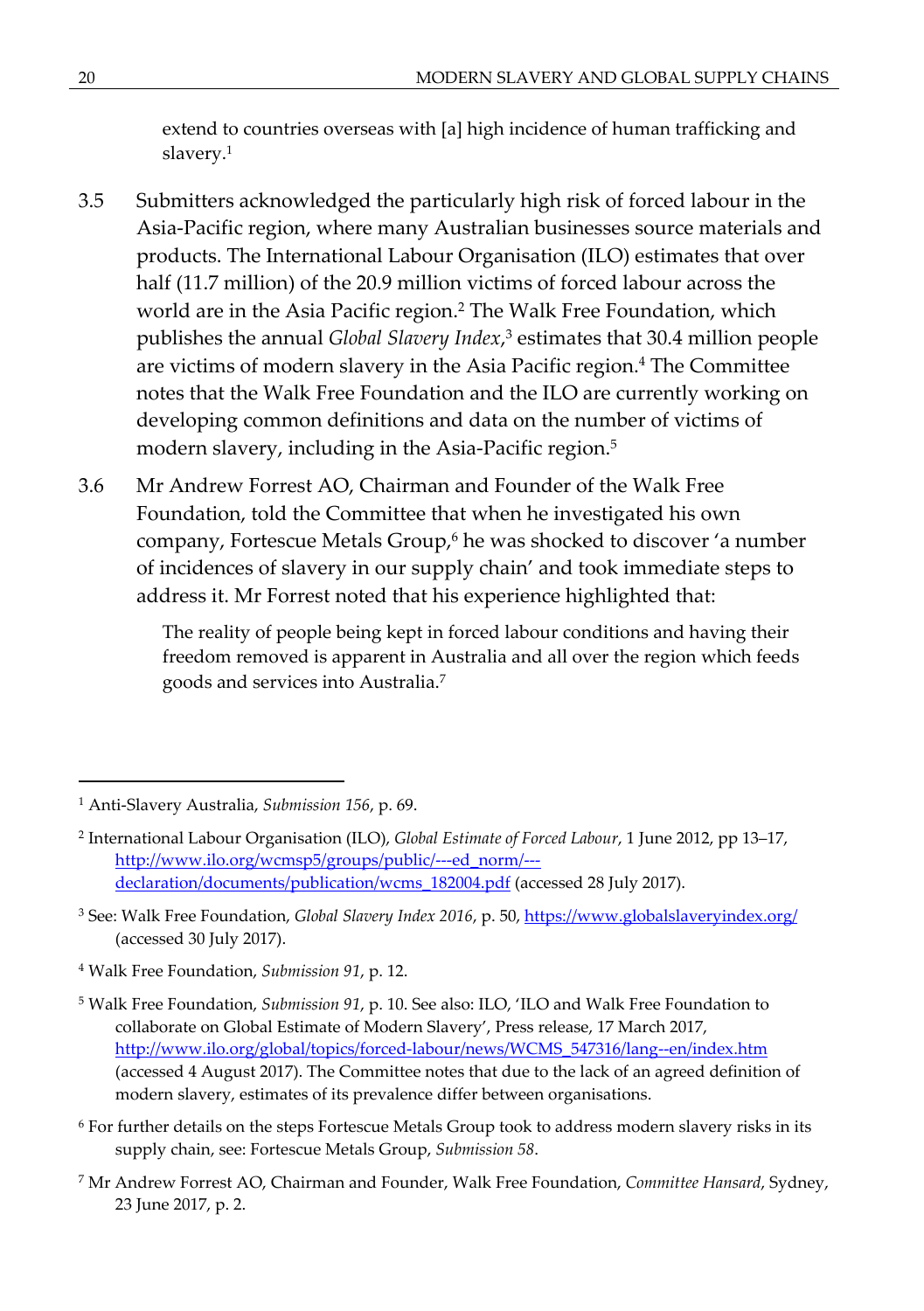3.7 Similarly, Ms Fiona Lawrie, Sustainability Manager at Australia's largest private sector employer, Wesfarmers, acknowledged:

> … that forms of forced labour and very real human rights [abuses are] occurring across global supply chains, and there is no doubt that there have been instances of unfair treatment of workers in our supply chain.<sup>8</sup>

- 3.8 The Committee notes that its predecessor Committee has previously expressed concerns about the risks of modern slavery in global supply chains in its 2013 report, *Trading Lives: Modern Day Human Trafficking*. The Committee notes that that report recommended that the Australian Government undertake a review of Australia's anti-slavery mechanisms with a view to introducing legislation to improve transparency in supply chains.<sup>9</sup>
- 3.9 The Committee also notes the concerns about modern slavery in the supply chains of companies and businesses operating in Australia recently expressed by the Joint Committee on Law Enforcement.<sup>10</sup>

## **Support for supply chain reporting**

- 3.10 The majority of submitters to the inquiry supported action to address and eliminate the risks of modern slavery in the global supply chains of companies and businesses operating in Australia.
- 3.11 The Committee heard significant support for supply chain reporting from NGOs, charities, religious leaders, unions, legal experts and consumers. These submitters emphasised that a reporting requirement was an important piece of the jigsaw to address modern slavery in Australia and around the world.<sup>11</sup>

- <sup>10</sup> Joint Committee on Law Enforcement, *An inquiry into human trafficking, slavery and slavery-like practices*, 18 July 2017, Canberra, p. 56.
- <sup>11</sup> See, for example: Australian Freedom Network, *Submission 26;* Baptist World Aid Australia, *Submission 35*; Fairtrade Australia and New Zealand, *Submission 49*; Oxfam Australia, *Submission 59*; Law Council of Australia, *Submission 60;* Walk Free Foundation, *Submission 91*; Stop the Traffik Australia, *Submission 93*; Australian Council of Trade Unions (ACTU), *Submission 113;*

<sup>8</sup> Ms Fiona Lawrie, Sustainability Manger, Wesfarmers, *Committee Hansard*, Sydney, 23 June 2017, p. 29.

<sup>9</sup> See: Joint Standing Committee on Foreign Affairs, Defence and Trade, *Trading Lives: Modern Day Human Trafficking*, 24 June 2013, Recommendation 7, [http://www.aph.gov.au/parliamentary\\_business/committees/house\\_of\\_representatives\\_committ](http://www.aph.gov.au/parliamentary_business/committees/house_of_representatives_committees?url=jfadt/slavery_people_trafficking/report.htm) [ees?url=jfadt/slavery\\_people\\_trafficking/report.htm](http://www.aph.gov.au/parliamentary_business/committees/house_of_representatives_committees?url=jfadt/slavery_people_trafficking/report.htm) (accessed 30 June 2017).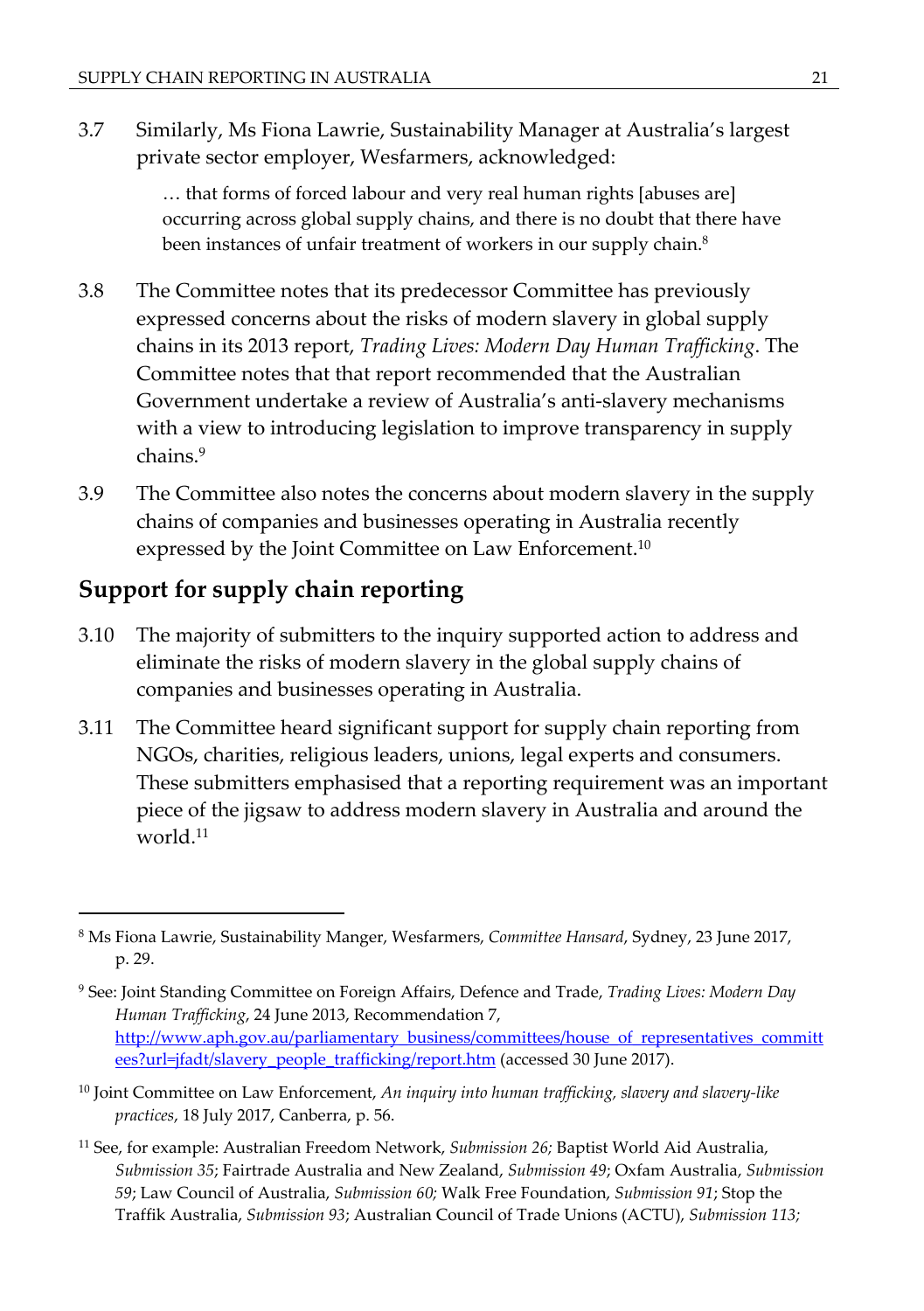- 3.12 The Committee notes strong support for combatting modern slavery from the Business Council of Australia (Business Council). The Committee notes the statement of 29 March 2017 by the Business Council's President and Chief Executive calling for a comprehensive approach to combatting modern slavery in Australia, including legislation.<sup>12</sup> The Business Council submitted that supply chain reporting would be an 'important piece of the jigsaw' to combat modern slavery and would:
	- close the governance gap that is inherent in global supply chains;
	- increase transparency by providing more information about what is occurring in global supply chains;
	- **shape corporate behaviour; and**
	- **EXE** ensure there is a level playing field so companies who are regulated in other jurisdictions are not put at a disadvantage by companies that do not face the same requirements and therefore may not face the same costs as well as scrutiny.<sup>13</sup>
- 3.13 The Committee also notes the significant support from the union movement, as outlined by the Australian Council of Trade Unions (ACTU).<sup>14</sup> The ACTU submitted that supply chain reporting is a 'game changer in fighting slavery in supply chains':

We strongly believe that having a robust act which clearly compels companies to pay attention to the risks in their supply chains would have a very beneficial impact both by stopping the practices of modern slavery and by creating a level playing field amongst companies. As trade unions, we would like to see the act require businesses to report on what they are doing to address slavery because we believe that a minimum standard established in law provides clarity to business and prevents good practice from being undermined by less responsible companies. <sup>15</sup>

International Justice Mission Australia, *Submission 118*; UNICEF Australia, *Submission 129*; Amnesty International Australia, *Submission 154*; The Freedom Partnership, *Submission 199*.

- <sup>12</sup> Business Council of Australia, 'No Place for Modern Slavery', 29 March 2017, <http://www.bca.com.au/media/no-place-for-modern-slavery>(accessed 30 July 2017).
- <sup>13</sup> Business Council of Australia, *Submission 121*, p. 3.
- <sup>14</sup> The Committee notes that the ACTU submission was endorsed by: Maritime Union of Australia, *Submission 115*; United Voice, *Submission 116*; and the International Trade Union Confederation and International Transport Workers' Federation, *Submission 149*.

<sup>15</sup> Australian Council of Trade Unions (ACTU), *Submission 113*, p. 3.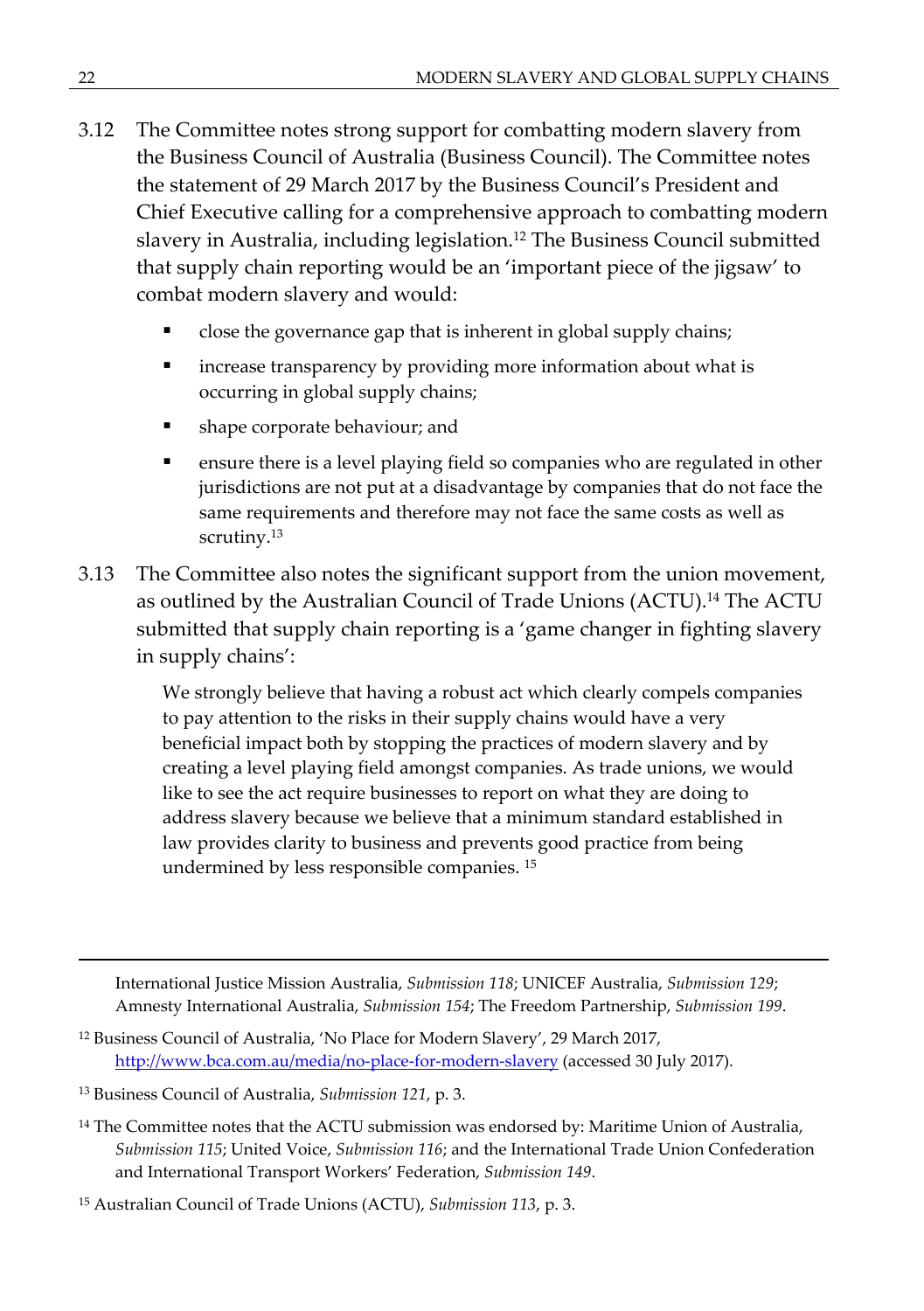3.14 However, the Committee notes that some business groups questioned the need for legislation to address this issue. The Australian Chamber of Commerce and Industry (ACCI) suggested that the introduction of legislation would be premature and recommended the need for further consultation, particularly with businesses.<sup>16</sup> ACCI recommended that 'a great deal more work' needs to be done to consult with businesses to:

> … determine where any efforts should be focussed, which behaviours and practices should be addressed, and how best to do so, prior to starting to consider modern slavery legislation for Australia or its terms.<sup>17</sup>

- 3.15 The Committee also heard from businesses, such as Adidas Group and Rio Tinto, which highlighted the significant work they have already undertaken to address modern slavery risks and the robust frameworks they have introduced to monitor and audit their supply chains.<sup>18</sup> The Committee heard that many Australian businesses are already collaborating to address these issues through voluntary initiatives such as the United Nations Global Compact,<sup>19</sup> and the Australian Business Pledge against Forced Labour.<sup>20</sup>
- 3.16 These businesses supported the introduction of a legislative requirement to report on measures taken to address modern slavery risks in their supply chains. The Committee notes the significant support for supply chain reporting in Australia across a number of sectors including retail and clothing,<sup>21</sup> food and grocery,<sup>22</sup> mining<sup>23</sup> and finance and investment.<sup>24</sup>

<sup>16</sup> See: Australian Chamber of Commerce and Industry, *Submission 173*, p. 5. See also: Australian Retailers' Association, *Submission 131*; National Farmers' Federation, *Submission 193*.

<sup>17</sup> Australian Chamber of Commerce and Industry, *Submission 173*, p. 5.

<sup>18</sup> See, for example: Adidas Group, *Submission 1*; Wesfarmers, *Submission 3*; Nestlé Australia Ltd, *Submission 65*; Fortescue Metals Group Pty Ltd, *Submission 58*; Rio Tinto, *Submission 78*; Westpac Group, *Submission 136*.

 $19$  The UN Global Compact was launched in 2000 and is the leading global voluntary initiative for corporate social responsibility and sustainability, including business and human rights. The UN Global Compact has over 9000 business signatories in 162 countries, including some of Australia's largest companies. For further details, see: Global Compact Network Australia, *Submission 83.*

<sup>&</sup>lt;sup>20</sup> The Australian Business Pledge against Forced Labour (the Pledge) is an initiative of the Retail and Supplier Roundtable Sustainability Council, an industry-led forum for collaborating on sustainability practices. Signatories to the Pledge include Woolworths, Big W, Simplot, Ingham's and Goodman Fielder. See: Retail and Supplier Roundtable Pledge against Forced Labour, *Submission 82*.

<sup>21</sup> See: Adidas Group, *Submission 1*; David Jones, *Submission 88.*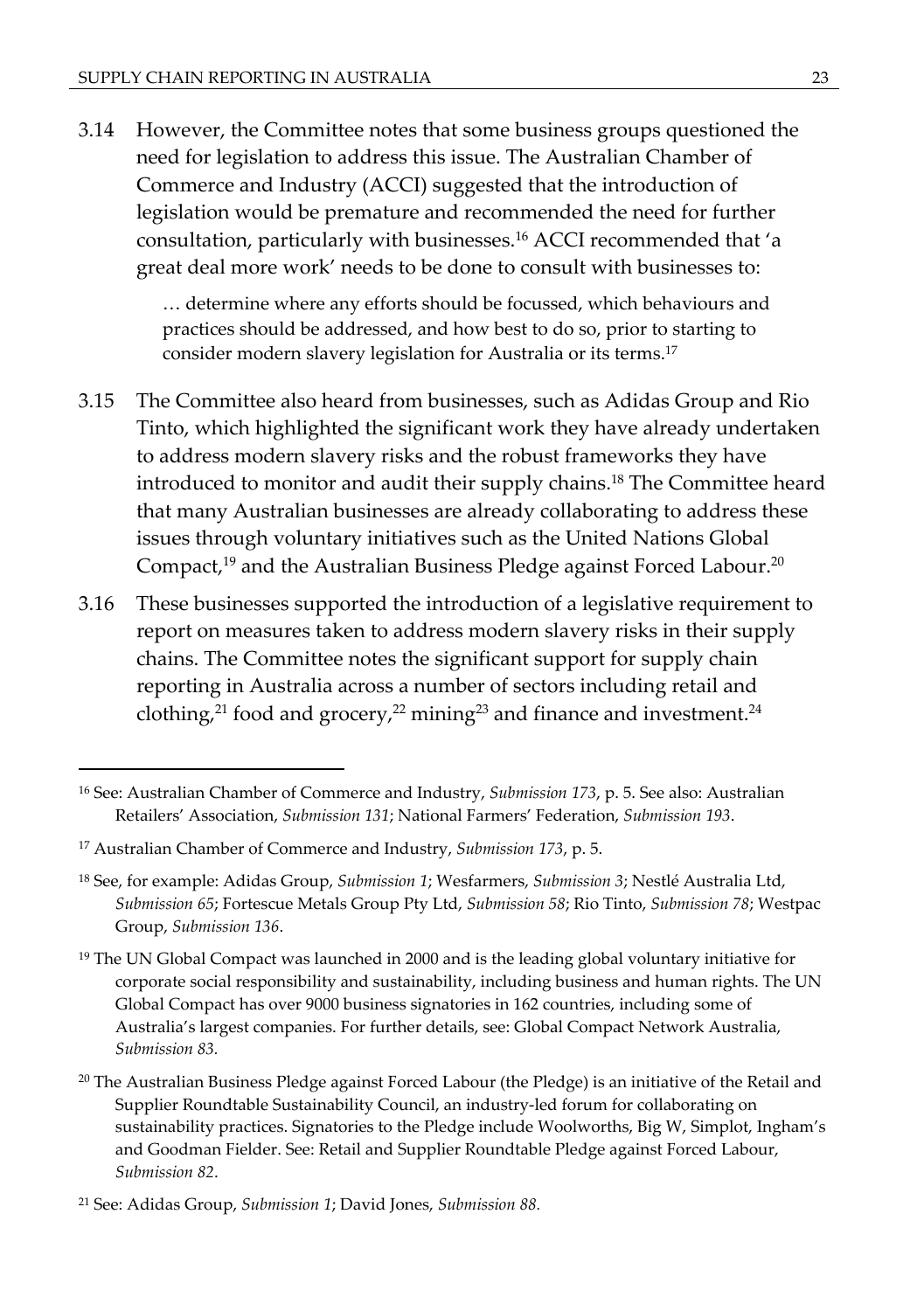3.17 The Committee also heard that investors are increasingly concerned about ensuring that the supply chains of businesses they invest in are free of modern slavery and other human rights violations. Ms Nicolette Boele from Responsible Investment Association Australasia told the Committee that investors:

> … view human rights violations and their management as social and governance risks that, when poorly managed, may impact negatively on the long-term value of companies … eradicating modern slavery in Australian companies and their supply chains is fundamental to well-performing companies and stable economies.<sup>25</sup>

3.18 The Walk Free Foundation submitted that government intervention would assist and strengthen efforts by businesses already trying to address modern slavery risks in their supply chains:

> Governments have a critical leadership role to play in encouraging and guiding industry to take the necessary steps to ensure the integrity of their supply chains. We know what works to drive modern slavery from our supply chains. It requires collaboration and best practise by governments, business and civil society. Our approach must be to encourage business to look and find, and to be open about what they discover. As a community, we must support not shame them. We must work with them and their colleagues to find creative, commercial and long lasting solutions that free the victims, and empower them to pursue free lives.<sup>26</sup>

- 3.19 Businesses and NGOs emphasised that a reporting requirement would help to 'level the playing field' for businesses in Australia already seeking to address these issues. Ms Alice Cope, Executive Director of the Australian
- <sup>22</sup> See: Wesfarmers, *Submission 3;* Nestle Australia Ltd, *Submission 65*; Australian Food and Grocery Council, *Submission 77*; Woolworths Ltd, *Submission 87*; Australian Sporting Goods Association, *Submission 125*.
- <sup>23</sup> See: Woodside Energy Ltd, *Submission 28*; Fortescue Metals Group Pty Ltd, *Submission 58*; Rio Tinto, *Submission 78*; South32, *Submission 81*; BHP, *Submission 178.*
- <sup>24</sup> See: ANZ Banking Group Ltd, *Submission 30*; National Australia Bank, *Submission 54*; Westpac Group, *Submission 136*; Financial Services Council, *Submission 33*; Australian Council of Superannuation Investors, *Submission 107*; Christian Super, *Submission 46;* Australian Ethical Investment, *Submission 86*. The Committee also acknowledges the signatories to the Investor Statement in Support of Establishing a Modern Slavery Act in Australia. See: Principles for Responsible Investment, *Submission 39*, pp 4–9.
- <sup>25</sup> Ms Nicolette Boele, Executive Manager Policy and Projects, Responsible Investment Association Australasia, *Committee Hansard*, Sydney, 23 June 2017, p. 34.
- 26 Walk Free Foundation, *Submission 91*, p. 5.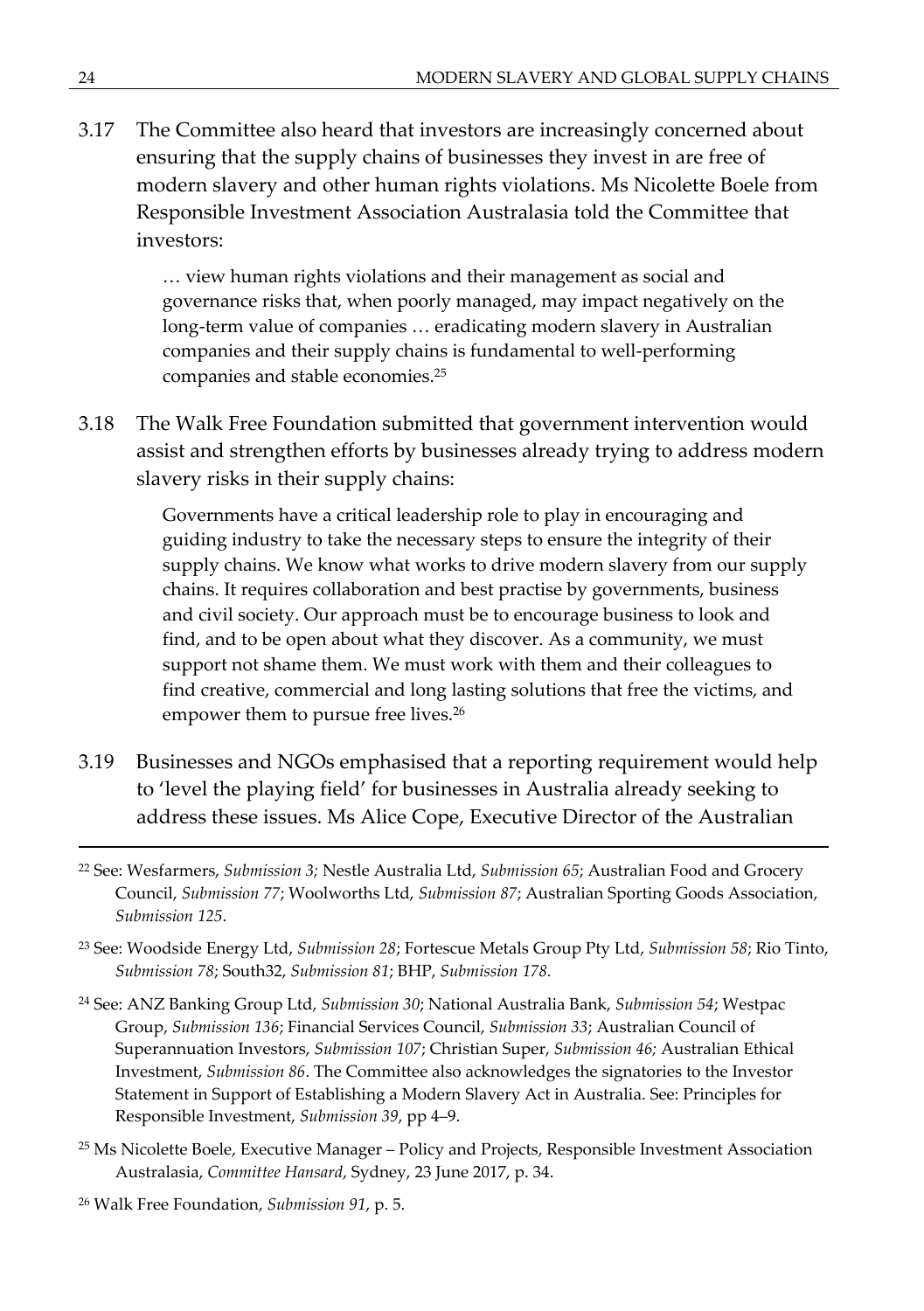branch of the UN Global Compact, told the Committee that there are already a number of leading Australian businesses 'investing in getting this right' and that:

This sort of regulatory development would help create a more level playing field for, and drive change in, those businesses that are not yet being proactive …<sup>27</sup>

3.20 Similarly, Professor Paul Redmond from Anti-Slavery Australia told the Committee that a reporting requirement would reward businesses that are addressing modern slavery issues and remove the advantage for the 'determined laggard':

> We need to remove the competitive advantage that the determined laggard has in this area. The firm that adopts best practice should not be punished for it … Movers of best practice suffer a competitive disadvantage through the expenses they incur and the opportunity to free ride … by competitors who do not.<sup>28</sup>

3.21 The Committee notes that a 2015 report by the Australian Centre for Corporate Social Responsibility, together with the Australian Human Rights Commission and Global Compact Network Australia, identified that while some Australian businesses may aspire to address human rights impacts in their supply chains, most businesses lack clear strategies and processes to trace, monitor and address such risks.<sup>29</sup>

#### **Australian government actions**

3.22 The Committee notes the Australian Government's commitment to combatting human trafficking and slavery. A whole-of-government strategy has been in place since 2004 to combat these crimes covering four key areas: prevention and deterrence; detection and investigation; prosecution and compliance; and victim support and protection.<sup>30</sup> The Committee notes that

<sup>27</sup> Ms Alice Cope, Executive Director, Global Compact Network Australia, *Committee Hansard*, Sydney, 23 June 2017, pp 48–49.

<sup>28</sup> Professor Paul Redmond, Anti-Slavery Australia, *Committee Hansard*, Sydney, 23 June 2017, p. 13.

<sup>29</sup> See: Australian Centre for Corporate Social Responsibility, *Submission 40*. For a copy of the report, see: Australian Human Rights Commission, *Human rights in supply chains: Promoting positive practice*, December 2015, [https://www.humanrights.gov.au/our-work/rights-and](https://www.humanrights.gov.au/our-work/rights-and-freedoms/publications/human-rights-supply-chains-promoting-positive-practice)[freedoms/publications/human-rights-supply-chains-promoting-positive-practice](https://www.humanrights.gov.au/our-work/rights-and-freedoms/publications/human-rights-supply-chains-promoting-positive-practice) (accessed 27 July 2017).

<sup>30</sup> Australian Government, *Submission 89*, p. 4.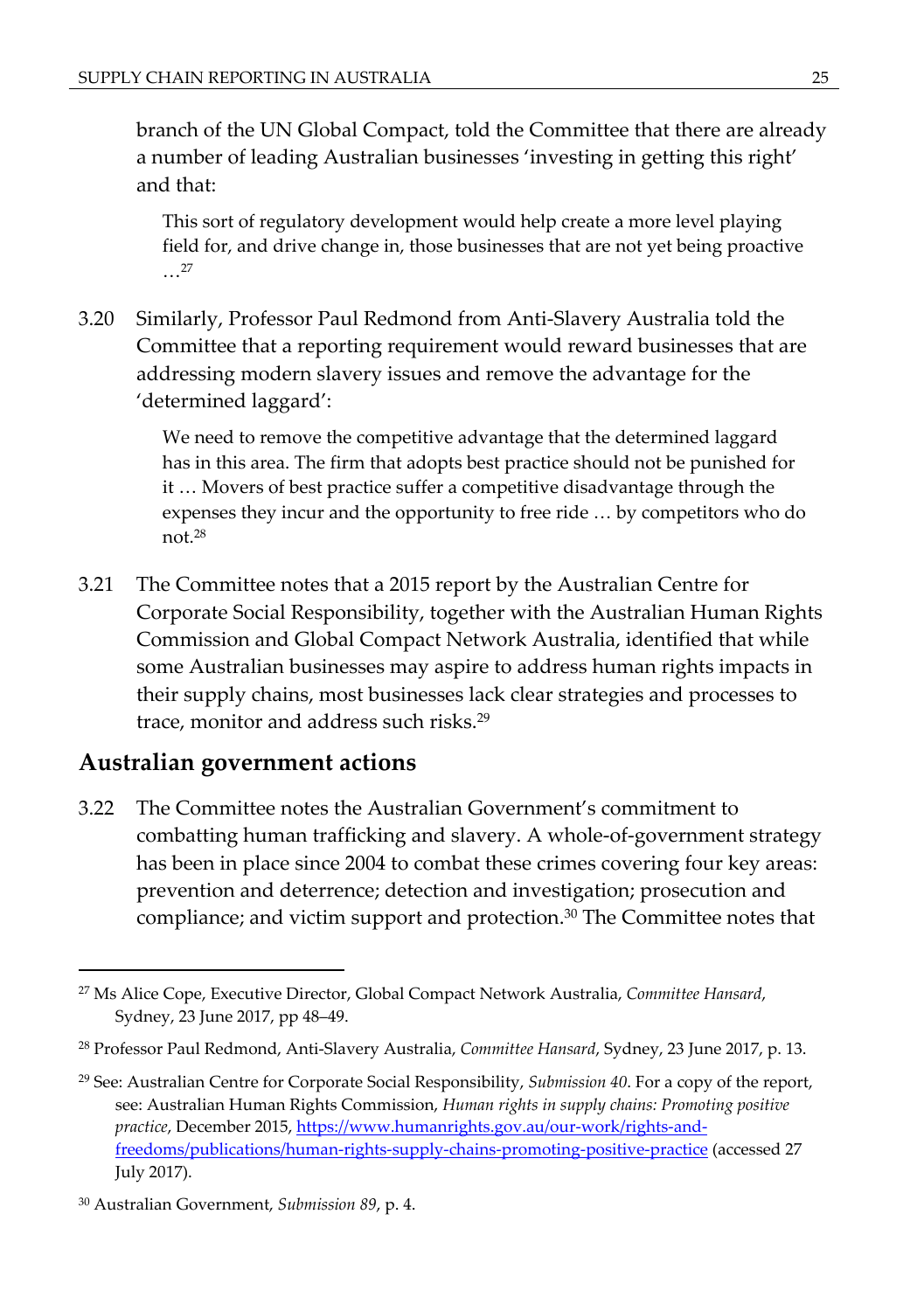*Australia's National Action Plan to Combat Human Trafficking and Slavery 2015*-*19* (National Action Plan) provides the strategic framework for Australia's response to human trafficking and slavery.<sup>31</sup>

- 3.23 The National Action Plan identifies the Australian Government's 'response to labour exploitation in supply chains' as a key area for focus.<sup>32</sup> In 2014 the Minister for Justice established the Supply Chains Working Group, made up of experts from government, business, industry, civil society, unions and academia.<sup>33</sup> On 28 November 2016, the Australian Government announced it would respond to recommendations by the Supply Chains Working Group to:
	- create a suite of awareness-raising materials for business;
	- further consider the feasibility of a model for large businesses in Australia to publicly report on their actions to address supply chain exploitation;
	- examine options for an awards program for businesses that take action to address supply chain exploitation; and
	- explore the feasibility of a non-regulatory, voluntary code of conduct for high risk industries.<sup>34</sup>
- 3.24 The Australian Government also announced that it would review the corporate reporting requirement established by the UK Act, as well as other international best-practice. The Australian Government submitted that this review is being progressed by the Attorney-General's Department in

- [NationalActionPlanToCombatHumanTraffickingAndSlavery2015-19.pdf](https://www.ag.gov.au/CrimeAndCorruption/HumanTrafficking/Documents/Trafficking-NationalActionPlanToCombatHumanTraffickingAndSlavery2015-19.pdf) (accessed 28 July 2017).
- <sup>32</sup>*Australia's National Action Plan to Combat Human Trafficking and Slavery 2015–19*, p. 2.
- <sup>33</sup> See: Attorney-General's Department, Australia's response to human trafficking, [https://www.ag.gov.au/CrimeAndCorruption/HumanTrafficking/Pages/Australias-response-to](https://www.ag.gov.au/CrimeAndCorruption/HumanTrafficking/Pages/Australias-response-to-human-trafficking.aspx)[human-trafficking.aspx](https://www.ag.gov.au/CrimeAndCorruption/HumanTrafficking/Pages/Australias-response-to-human-trafficking.aspx) (accessed 26 July 2017).

<sup>31</sup> See: Commonwealth of Australia, *Australia's National Action Plan to Combat Human Trafficking and Slavery 2015–19*, [https://www.ag.gov.au/CrimeAndCorruption/HumanTrafficking/Documents/Trafficking-](https://www.ag.gov.au/CrimeAndCorruption/HumanTrafficking/Documents/Trafficking-NationalActionPlanToCombatHumanTraffickingAndSlavery2015-19.pdf)

<sup>&</sup>lt;sup>34</sup> Mr Adrian Breen, Assistant Secretary, Transnational Crime Branch, Attorney-General's Department, *Committee Hansard*, Canberra, 22 June 2017, p. 2. See also: Minister for Foreign Affairs, Ministry for Immigration and Border Protection and Minister for Justice, 'Working with business and civil society to target human trafficking and slavery', Joint media release, 28 November 2016,

[https://www.ministerjustice.gov.au/Mediareleases/Pages/2016/FourthQuarter/Working-with](https://www.ministerjustice.gov.au/Mediareleases/Pages/2016/FourthQuarter/Working-with-business-and-civil-society-to-target-human-trafficking-and-slavery.aspx)[business-and-civil-society-to-target-human-trafficking-and-slavery.aspx](https://www.ministerjustice.gov.au/Mediareleases/Pages/2016/FourthQuarter/Working-with-business-and-civil-society-to-target-human-trafficking-and-slavery.aspx) (accessed 26 July 2017).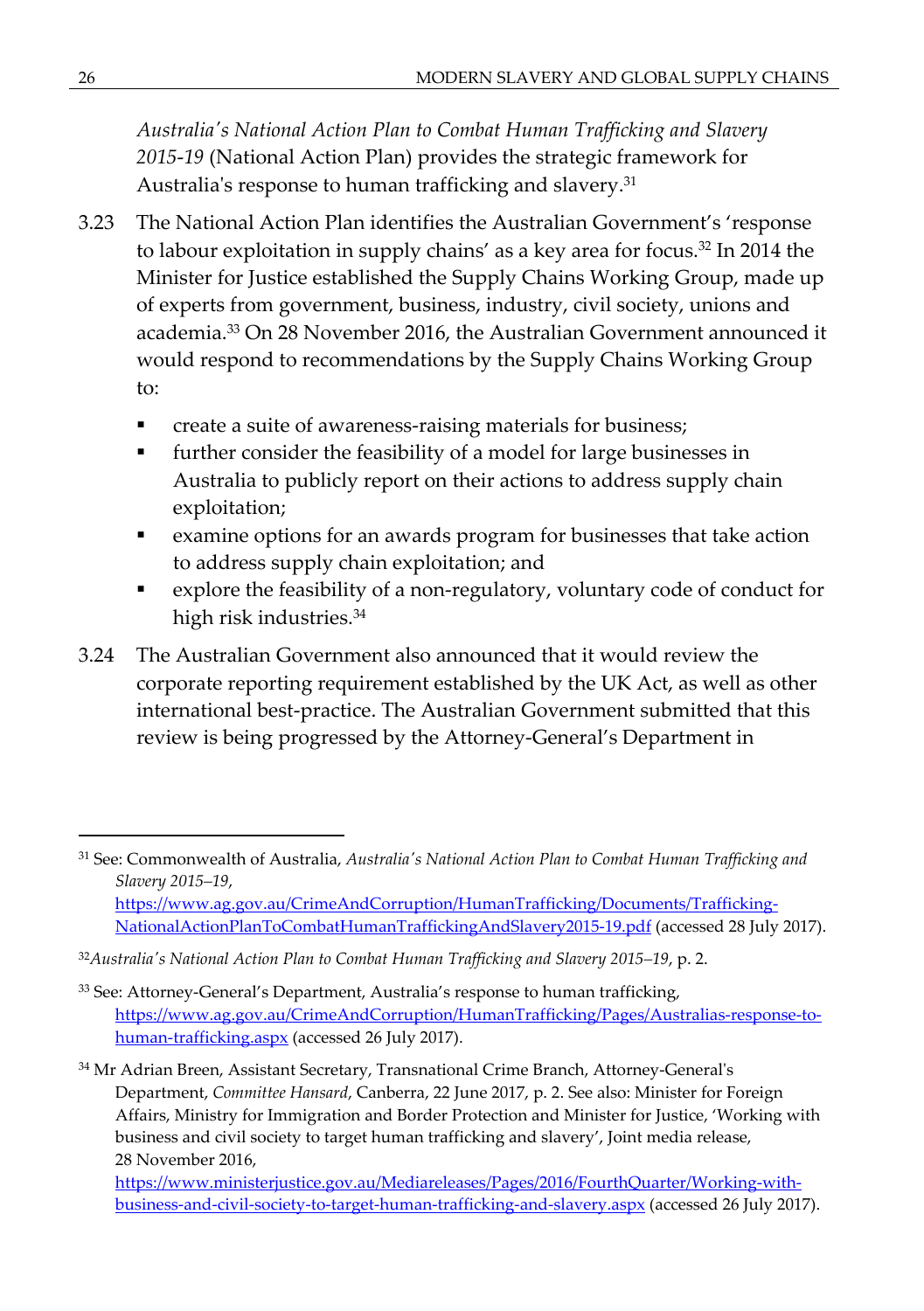consultation with the Department of Foreign Affairs, Defence and Trade and is due to be completed within 12 months as at the date of the submission.<sup>35</sup>

3.25 The Committee further notes that, in March 2016, the Minister for Foreign Affairs, the Hon Julie Bishop MP, launched *Australia's International Strategy to Combat Human Trafficking and Slavery*, which complements the National Strategy and aims to amplify the impact of Australia's international efforts to combat human trafficking and slavery.<sup>36</sup>

## **Support for the UK model**

- 3.26 The Committee heard significant support for a reporting requirement based on section 54 of the UK Act. The majority of submitters and witnesses supported the following requirements of section 54 of the UK Act:
	- annual reporting on the steps taken to ensure slavery and human trafficking is not taking place in any part of its business or supply chains;<sup>37</sup>
	- statements to be approved by the board of directors (or equivalent) and signed by a director (or equivalent); $^{38}$
	- statements to be published; $39$  and
	- extra-territorial reach to apply to entities conducting business in the UK, regardless of where they are incorporated or formed.<sup>40</sup>
- 3.27 One key advantage of the UK model highlighted by submitters and witnesses was in raising the awareness of modern slavery risks at the highest levels of organisations and across the community. The Committee heard that awareness of modern slavery issues in Australia is generally low. For example, while acknowledging that businesses in Australia 'are at many different stages', Ms Margaret Stuart from Nestlé Australia told the Committee that:

<sup>35</sup> Australian Government, *Submission 89*, p. 3.

<sup>36</sup> See: DFAT, Australia's International Strategy to Combat Human Trafficking and Slavery, March 2016.

<sup>37</sup>*Modern Slavery Act 2015* (UK), Part 6, Section 54 (4).

<sup>38</sup>*Modern Slavery Act 2015* (UK), Part 6, Section 54 (6).

<sup>39</sup>*Modern Slavery Act 2015* (UK), Part 6, Section 54 (7).

<sup>40</sup>*Modern Slavery Act 2015* (UK), Part 6, Section 54 (12). See, for example: LexisNexis, *Submission 137*, p. 6; Responsible Investment Association Australasia, *Submission 68*, p. 6; The Freedom Partnership, *Submission 199*, p. 72.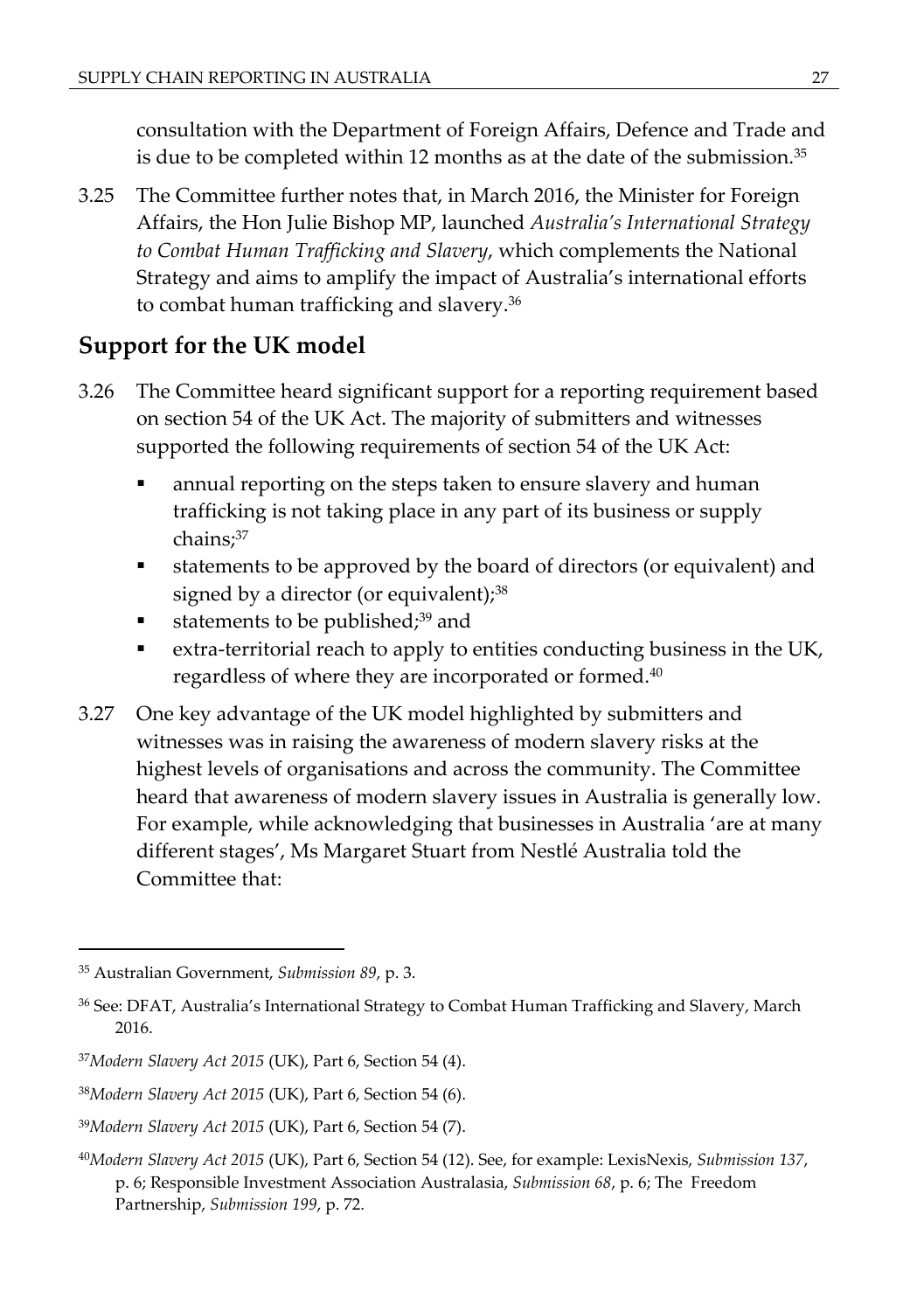… awareness of worker exploitation, such as slavery and slavery-like practices, is very low among Australian businesses. Raising awareness has to be the starting point.<sup>41</sup>

3.28 The Committee heard that a board-level (or equivalent management level) reporting requirement would help to elevate awareness of modern slavery risks. Ms Tanya Barden, Chief Executive Officer of the Australian Food and Grocery Council, told the Committee:

> … the real change here will come from elevating this to a board level. The fact that the act requires either senior executive or board directors to take responsibility will be really where the conversation has the most impact, because the key role of boards is in identifying and managing risks for their organisations. They will have the incentive to take the issue seriously and will face repercussions if issues are found and if they are not adequately dealt with. They will face social licence issues and public pressure because there will be that transparency in that reporting.<sup>42</sup>

3.29 The other key advantage highlighted was the impact of the public disclosure of statements in driving cultural change towards addressing modern slavery. The Institute for Human Rights and Business submitted that the UK Act:

> … has been instrumental in delivering significant change in company practice and has seen anti-slavery initiatives being undertaken by companies individually and collectively in a range of sectors. In particular it has encouraged engagement and action from companies and industry sectors not normally exposed to market-based pressure through consumer-facing reputational risk.<sup>43</sup>

#### **Commentary on UK Act**

- 3.30 The Committee heard that the introduction of section 54 of the UK Act was having a positive impact in efforts to combat modern slavery in global supply chains.
- 3.31 The Committee notes that a number of businesses operating in Australia and already required to report under the UK Act, such as Wesfarmers and

<sup>41</sup> Ms Margaret Stuart, Head of Corporate and External Relations, Nestlé Australia, *Committee Hansard*, Sydney, 23 June 2017, p. 27.

<sup>42</sup> Ms Tanya Barden, Chief Executive Officer, Australian Food and Grocery Council, *Committee Hansard*, Sydney, 23 June 2017, p. 31.

<sup>43</sup> Institute for Human Rights and Business, *Submission 146*, p. 3.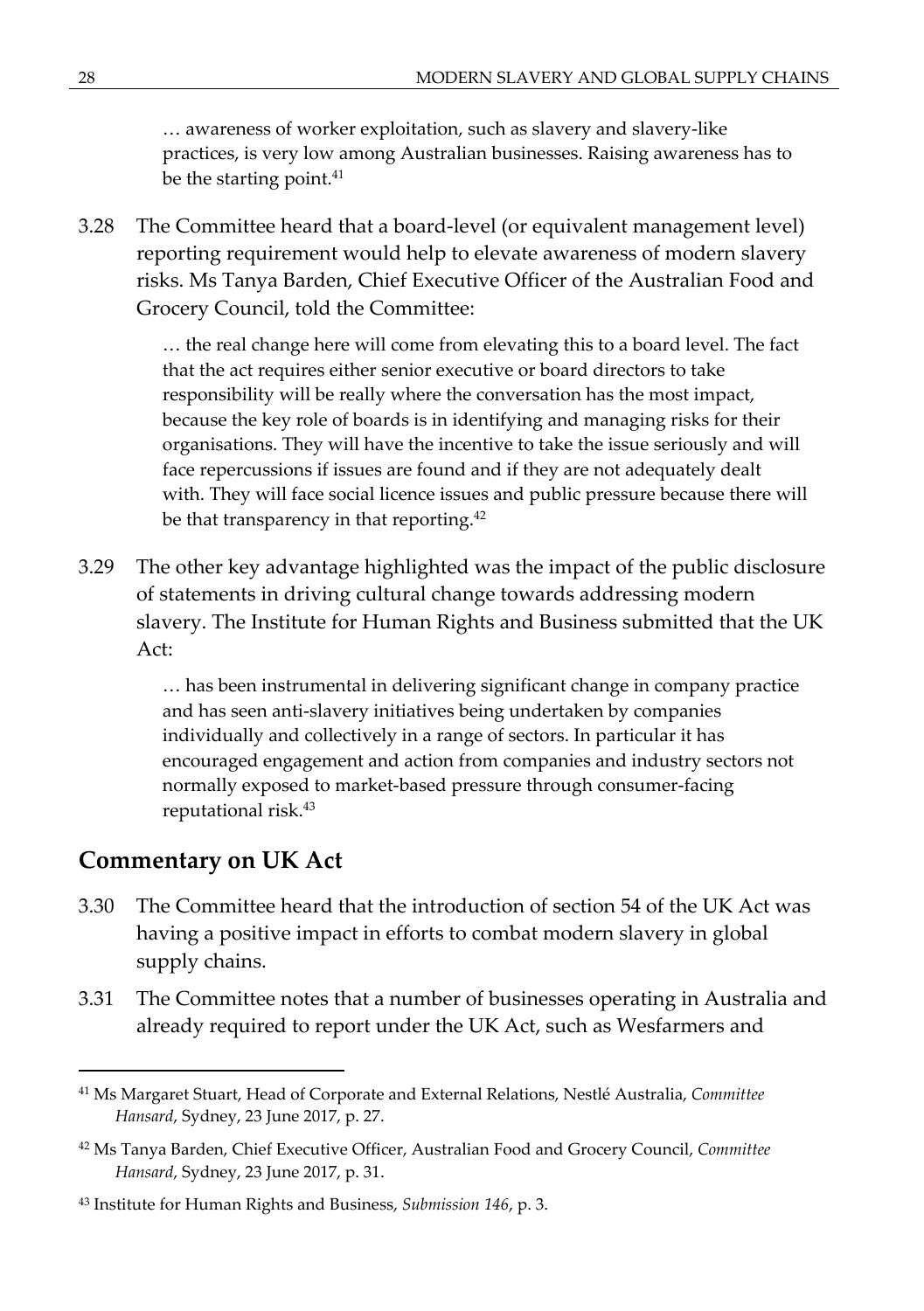Qantas, made submissions to the inquiry.<sup>44</sup> The Business Council submitted that 46 of its members have published a modern slavery statement in some form. The feedback from these members has been 'largely positive', noting the process of reporting:

… has helped identify reporting gaps and systemic issues and provided an impetus for enhanced supply chain governance and the risk of modern slavery to be discussed by a large group of people across the organisation.<sup>45</sup>

- 3.32 Evidence from UK businesses and NGOs suggested that the introduction of supply chain reporting under the UK Act has been a 'game-changer'.<sup>46</sup> In its submission to the inquiry, Ethical Trading Initiative highlighted that research from its 2016 study on business responses to the UK Act<sup>47</sup> found it was having a 'galvanising effect' and that addressing modern slavery was becoming a business-critical issue. The study found that since the introduction of the Act:
	- CEO and senior executive engagement on modern slavery issues had doubled;
	- communication between companies and suppliers increased by 58%;
	- collaboration between companies, peers, NGOs and multi-stakeholder initiatives increased by 50%; and
	- companies seeking external advice increased by 50%.<sup>48</sup>
- 3.33 The positive impact of the UK Act was also highlighted by the UK Home Office's submission to the inquiry. The UK Home Secretary, the Rt Hon Amber Rudd MP, submitted that while it is 'too early' to reliably evaluate the impact of supply chain reporting in the UK, the 'early signs are promising':

<sup>44</sup> See, for example: Wesfarmers, *Submission 3*; Woodside Energy Ltd, *Submission 28*; ANZ Banking Group, *Submission 30*; Rio Tinto, *Submission 78*; Westpac Group, *Submission 136*; Qantas Group, *Submission 141*; Philip Morris, *Submission 179*.

<sup>45</sup> Business Council of Australia, *Submission 121*, p. 8.

<sup>46</sup> See, for example: Stronger Together, *Submission 76*; Ethical Trading Initiative, *Submission 145*; Institute for Human Rights and Business, *Submission 146;* Thomson Reuters Foundation, *Submission 144*; Shift, *Submission 150*; Marks and Spencer, *Submission 159*; Pentland Brands, *Submission 164*.

<sup>47</sup> See: Ethical Trading Initiative, *Corporate Leadership on Modern Slavery*, 28 October 2016, <http://www.ethicaltrade.org/resources/corporate-leadership-modern-slavery> (accessed 27 July 2017).

<sup>48</sup> Ethical Trading Initiative, *Submission 145*, pp 5–6.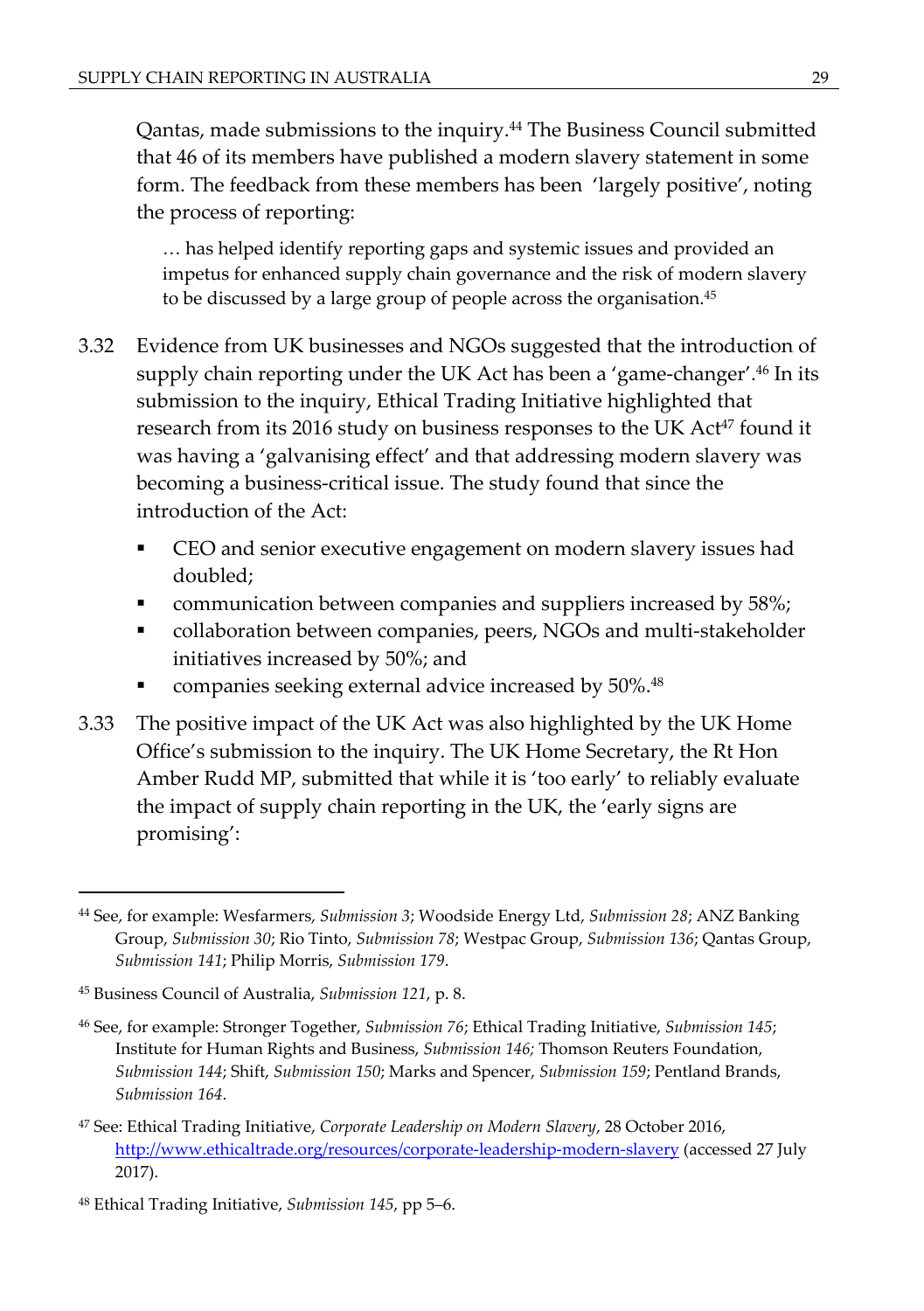Businesses have responded positively and tell us that modern slavery has been discussed in many board-rooms for the first time. NGOs are setting up online registries to collate the statements, making them readily accessible to 'armchair auditors'. Many business leaders have taken significant action to identify and confront modern slavery in their supply chain[s], and many are working collaboratively with us because they recognise the strong moral and business case for doing so.<sup>49</sup>

3.34 The UK Home Secretary encouraged the Committee to consider introducing similar transparency legislation in Australia and submitted that, in regard to supply chain reporting:

> … we think there is merit in governments adopting a legislative approach that incentivises and supports business to take action against slavery, without too many restrictions or red tape.<sup>50</sup>

3.35 However, submitters and witnesses to this inquiry highlighted a number of areas where Australia could improve on the UK Act and proposed a number of principles for consideration. These proposed principles are summarised below.

# **Proposed principles for Australian legislation**

## **Consistency with international jurisdictions**

- 3.36 Submitters and witnesses highlighted the importance of ensuring that any Australian reporting requirements are consistent with those in other jurisdictions, including the UK, to avoid duplication or varied approaches.<sup>51</sup>
- 3.37 In particular, global companies operating in multiple jurisdictions emphasised the importance of ensuring consistency between reporting requirements and mutual recognition. For example, the Qantas Group, which already produces a statement under the UK Act, expressed concerns about 'the potential duplication of reports companies will be required to

<sup>49</sup> UK Home Office, *Submission 13*, p. 8.

<sup>50</sup> UK Home Office, *Submission 13*, p. 8.

<sup>51</sup> See, for example: Adidas Group, *Submission 1*, p. 7; ANZ Banking Group Ltd, *Submission 30*, p. 3; Nestlé Australia, *Submission 65*, p. 14; UN Working Group on Business and Human Rights, *Submission 134*, p. 2.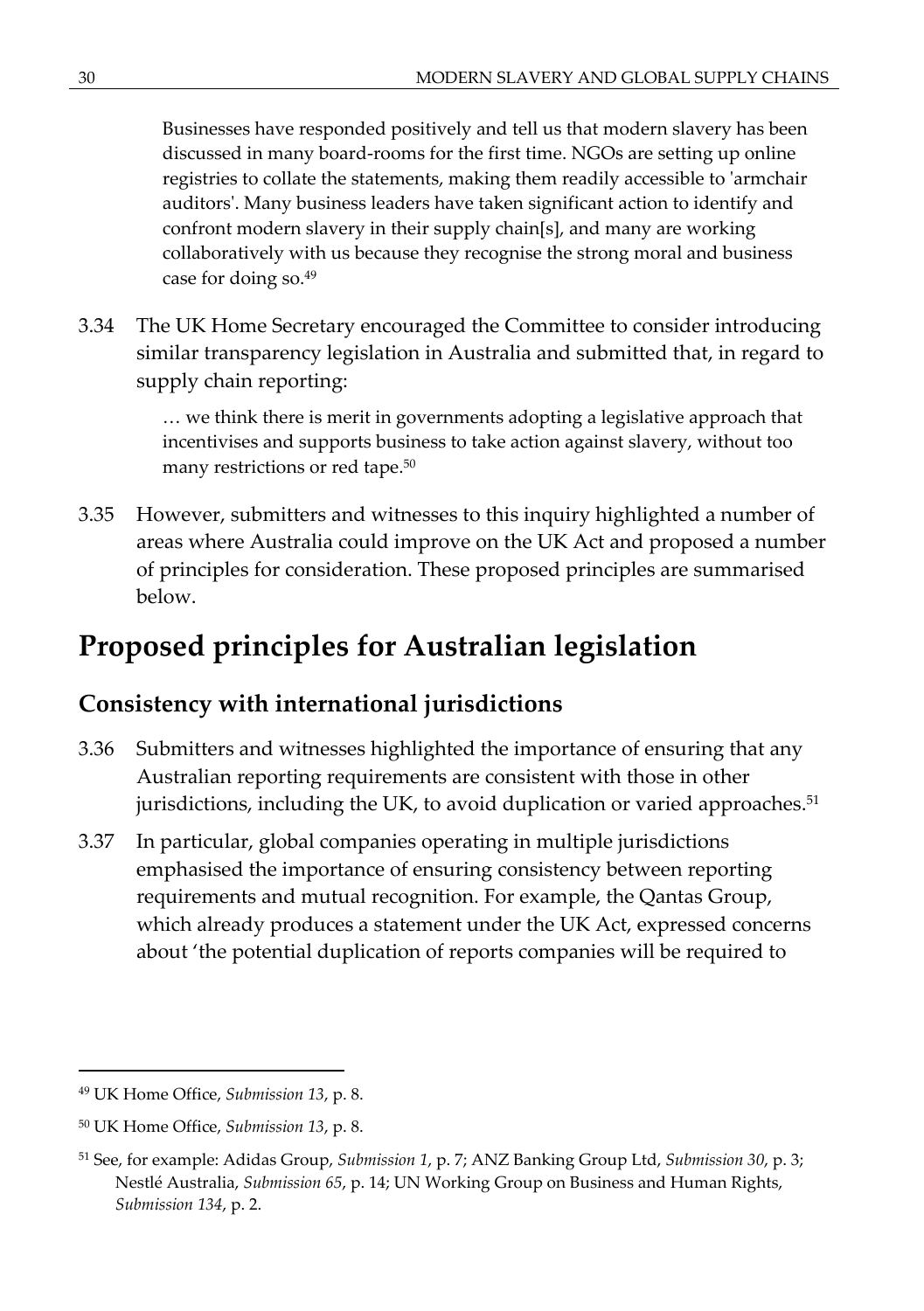draft and publish to meet the requirements of these Acts and potentially future parallel legislation around the world'.<sup>52</sup>

3.38 Based on the experience of businesses in the UK, the Advisory Committee for the Modern Slavery Registry submitted that to create a 'consistent global reporting regime', Australia's legislation 'should improve on, while remaining broadly coherent and consistent with, legislation that is in force or awaiting final parliamentary approval':

> This would help companies reporting under multiple regimes and avoid reporting fatigue by companies. Many responsible companies tell us that they want this floor of corporate behaviour, but they also want to avoid a "spaghetti soup" of incoherent national laws that would lead to increased reporting costs with no extra impact.<sup>53</sup>

## **Consistency with international best practice**

- 3.39 A number of submitters and witnesses emphasised that any Australian legislation should be consistent with international business initiatives such as the United Nations Guiding Principles on Business and Human Rights (UN Guiding Principles).<sup>54</sup>
- 3.40 The UN Guiding Principles were endorsed by the UN Human Rights Council on 16 June 2011 and provide a global standard for preventing and addressing the risk of adverse impacts on human rights linked to business activity.<sup>55</sup> The UN Guiding Principles make it clear that States must protect against human rights abuses by business enterprises within their jurisdiction, and should clearly set out the expectation that businesses respect human rights through their operations, including their supply chains.<sup>56</sup>

<sup>52</sup> Qantas Group, *Submission 141*, p. 2.

<sup>53</sup> Advisory Committee for the Modern Slavery Registry, *Submission 9*, p. 4.

<sup>54</sup> See, for example: Financial Services Council, *Submission 33*, p. 4; Nestle Australia Ltd, *Submission 65*, p. 13; Shift, *Submission 150*; UNICEF Australia, *Submission 129*; Westpac Group, *Submission 136*; Global Compact Network Australia, *Submission 83*; Sustainable Business Australia, *Submission 101*; Oxfam Australia, *Submission 59*; Law Council of Australia, *Submission 60*; Australian Council of Superannuation Investors, *Submission 107*; Amnesty International Australia, *Submission 154.*

<sup>55</sup> United Nations Office of the High Commissioner for Human Rights, Guiding Principles on Business and Human Rights, HR/PUB/11/04, 2011, [http://www.ohchr.org/Documents/Publications/GuidingPrinciplesBusinessHR\\_EN.pdf](http://www.ohchr.org/Documents/Publications/GuidingPrinciplesBusinessHR_EN.pdf) (accessed 30 July 2017).

<sup>56</sup> UN Working Group on Business and Human Rights, *Submission 134*, p. 1.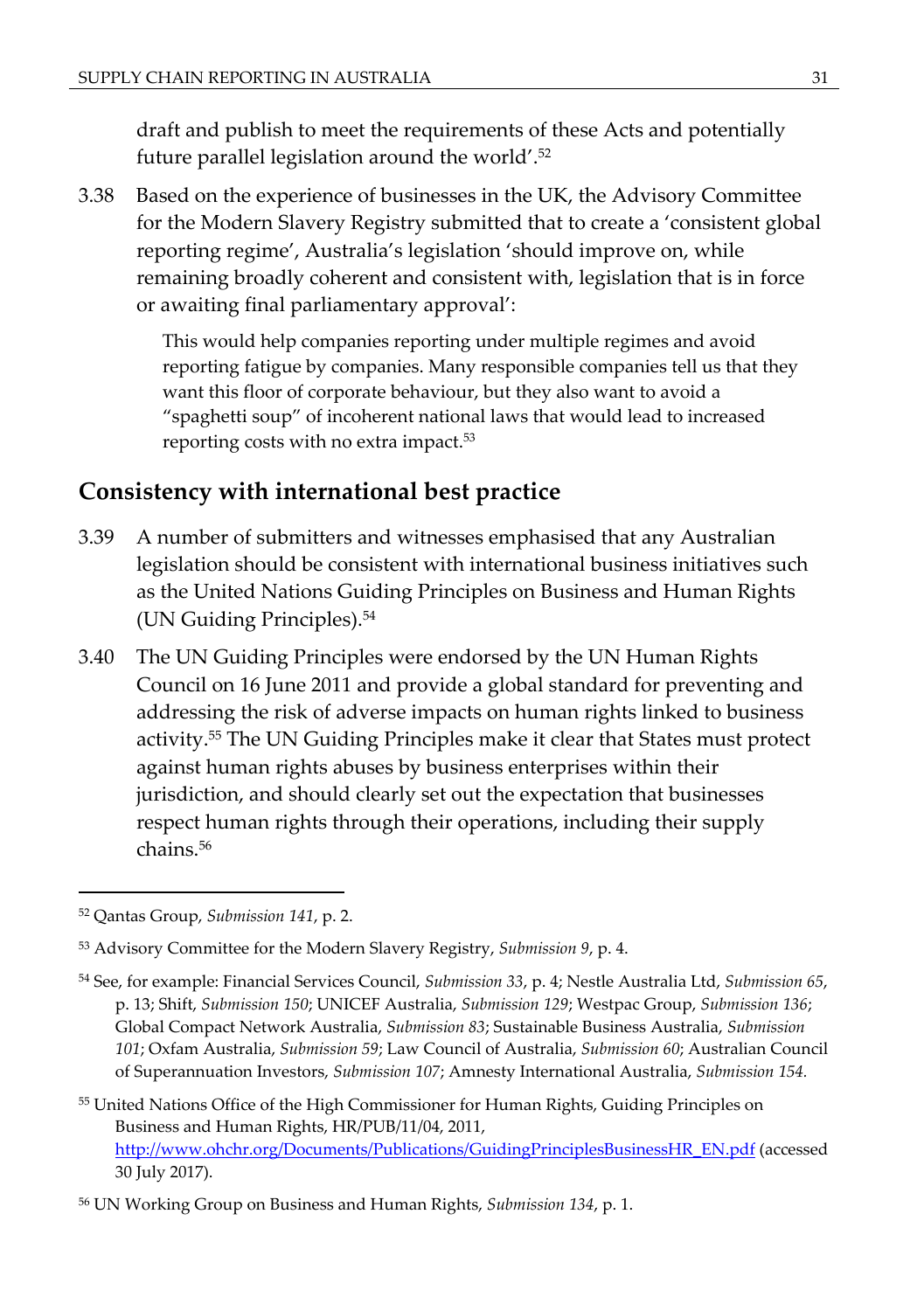3.41 In its submission to the inquiry, the UN Working Group on Business and Human Rights of the UN Human Rights Council urged Australia to:

> … demonstrate leadership by joining the growing group of States that have taken legislative steps to strengthen protection of human rights in domestic economies and global supply chains. It is essential that such efforts are aligned with international standards, notably the UN Guiding Principles and relevant ILO conventions and recommendations.<sup>57</sup>

3.42 The Global Compact Network Australia noted that Australian businesses are increasingly using the UN Guiding Principles to 'identify and manage their involvement in adverse human rights impacts including those relating to modern slavery'. Global Compact Network Australia noted that consistency between the UN Guiding Principles and any new legislation would:

> … help to avoid confusion and to situate progress around prevention and remediation within the broader human rights framework, ultimately driving better performance around all internationally recognised human rights.<sup>58</sup>

3.43 Australian NGOs strongly supported aligning any possible legislation with the UN Guiding Principles. For example, Anti-Slavery Australia submitted that the UN Guiding Principles:

> … provide a flexible framework for businesses and states to prevent human rights abuses. Human trafficking and slavery are often caused by, or occur alongside other human rights abuses, such as extreme poverty and violence against women. The preventative framework of the Guiding Principles is a valuable tool in the elimination of the causes and conditions of human trafficking and slavery.<sup>59</sup>

3.44 The Committee notes that, on 2 June 2017, the Minister for Foreign Affairs, the Hon Julie Bishop MP, announced the establishment of an Advisory Group on Business and Human Rights to provide advice to government and business on the UN Guiding Principles.<sup>60</sup>

<sup>57</sup> UN Working Group on Business and Human Rights, *Submission 134*, p. 1.

<sup>58</sup> Global Compact Network Australia, *Submission 83*, p. 3.

<sup>59</sup> Anti-Slavery Australia, *Submission 156*, p. 76.

 $60$  Minister for Foreign Affairs, the Hon Julie Bishop MP, 'Establishment of an Advisory Group on Business and Human Rights', Media Release, 2 June 2017, [http://foreignminister.gov.au/releases/Pages/2017/jb\\_mr\\_170602b.aspx](http://foreignminister.gov.au/releases/Pages/2017/jb_mr_170602b.aspx) (accessed 25 July 2017).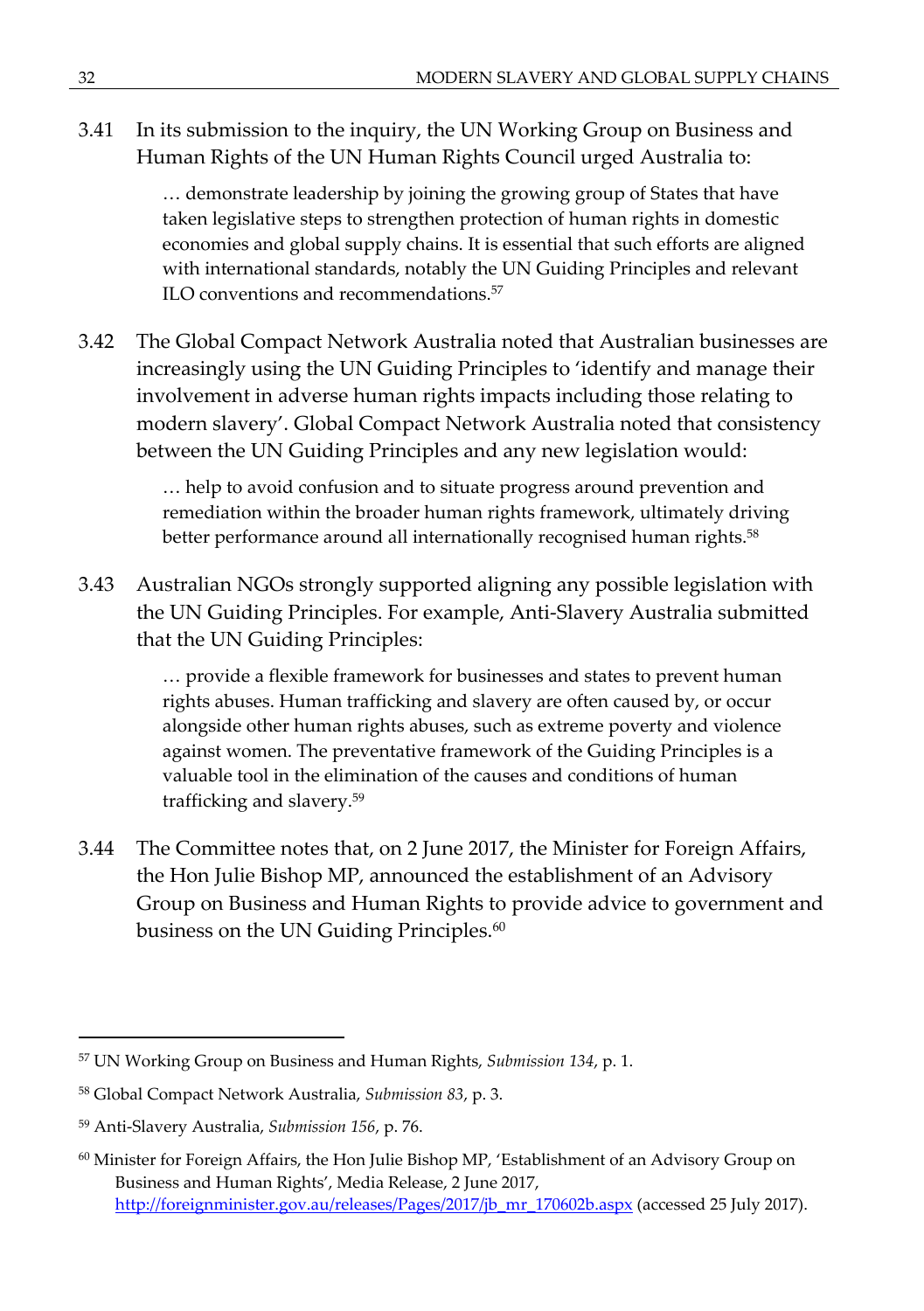#### **Repository of statements**

3.45 A majority of submitters and witnesses supported establishing a central repository of modern slavery statements.<sup>61</sup> The Committee heard that a repository would be central to facilitating scrutiny by NGOs, investors and consumers, and in encouraging a 'race to the top' among businesses. Mr Gershon Nimbalker from Baptist World Aid Australia told the Committee:

> … if we are relying on market forces again to suppress this problem then a central repository just makes sense … If civil society, business, industry groups and investors want to be able to gather that data and analyse it and understand which companies are putting in relatively more effort, then having that housed in a central place that is regulated helps that to happen. $62$

3.46 Some submitters expressed a range of views on how an Australian repository should be supported by government, with some suggesting it be hosted by a government department or agency, $63$  and others suggesting it be funded by government and administered by an NGO or independent agency.<sup>64</sup>

<sup>62</sup> Mr Gershon Nimbalker, Advocacy Manager, Baptist World Aid Australia, *Committee Hansard*, Sydney, 23 June 2017, p. 57.

 $64$  For example, the Walk Free Foundation suggests that the repository be hosted by an independent anti-slavery commissioner. See: Walk Free Foundation, *Submission 91*, p. 57.

<sup>61</sup> See, for example: Adidas Group, *Submission 1;* Baptist World Aid Australia, *Submission 35*; Anti-Slavery Australia, *Submission 156*; Stop the Traffik, *Submission 93*; Australian Freedom Network, *Submission 26*; Fairtrade Australia and New Zealand, *Submission 49*; Oxfam Australia, *Submission 59*; Australian Sporting Goods Association, *Submission 125*; Law Council of Australia, *Submission 60*; Human Rights Law Centre, *Submission 27*; University of Melbourne, *Submission 61*; Australian Council of Superannuation Investors, *Submission 107*; Hagar Australia, *Submission 99*; The Freedom Partnership, *Submission 199*; Australian Council of Trade Unions, *Submission 113*; Walk Free Foundation, *Submission 91*; Konica Minolta Business Solutions Australia, *Submission 56*; Nestlé Australia, *Submission 65;* Australian Ethical Investment, *Submission 86*; Responsible Investment Association Australasia, *Submission 68*; UNICEF Australia, *Submission 129*. The Committee particularly notes the support for a repository from businesses and NGOs in the UK. See, for example: International Corporate Accountability Roundtable (ICAR) and the Corporate Responsibility Coalition (CORE), *Submission 148*; Stronger Together, *Submission 76*; Marks and Spencer, *Submission 159*; Advisory Committee for the Modern Slavery Registry, *Submission 9*; Ethical Trading Initiative, *Submission 145*; Principles for Responsible Investment, *Submission 39.*

<sup>63</sup> See, for example: Law Council of Australia, *Submission 60*, p. 8; ACTU, *Submission 113*, p. 5.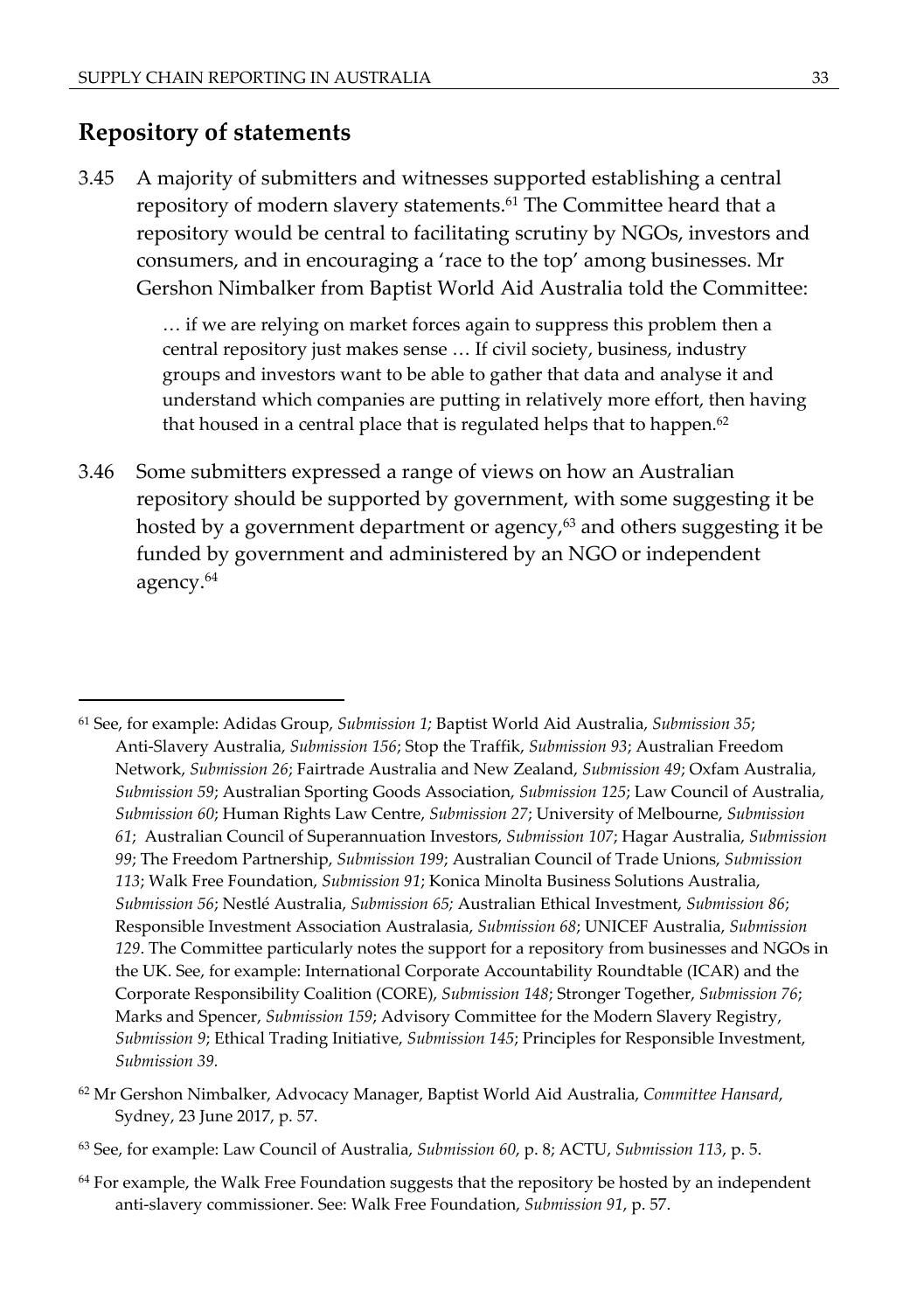- 3.47 The UK Act does not require the government to maintain a repository. The Committee received submissions from two UK NGOs that maintain repositories of modern slavery statements without government support:
	- Business and Human Rights Resource Centre: maintains the Modern Slavery Act Registry which lists all statements published under the UK Act;<sup>65</sup> and
	- **TISCreport: maintains a worldwide registry of statements prepared by** companies reporting on supply chain transparency.<sup>66</sup>
- 3.48 UK submitters and witnesses suggested that the lack of a legislated and government resourced central repository of statements was a key weakness of the UK Act. Professor Robert McCorquodale, who was the Specialist Advisor to the UK Joint Committee on Human Rights, submitted that while the two NGO-run registries are 'important projects':

… without a central list of companies required to report under the terms of the Act, it is difficult to put pressure on companies that have not met their obligations.<sup>67</sup>

- 3.49 Mr Kevin Hyland OBE, the UK Independent Anti-Slavery Commissioner, told the Committee that the inclusion of a repository in the UK Act would have been 'useful'. Mr Hyland suggested that a repository could be funded by government and administered by NGOs or universities to encourage innovation, drive change and raise awareness.<sup>68</sup>
- 3.50 Witnesses at public hearings also gave support for possible Australian collaboration with existing UK registries, to have one reporting database and thus preventing overlap, particularly for companies that might have to report in multiple jurisdictions.

# **Threshold for reporting**

3.51 Submitters and witnesses offered a range of views on what the reporting threshold should be for businesses and organisations operating in Australia. Some submitters and witnesses suggested the threshold amount should

<sup>65</sup> See: Advisory Committee for the Modern Slavery Registry, *Submission 9.* As noted in Chapter 2, a delegation from the Committee met with representatives from the Business and Human Rights Resource Centre during its visit to the UK in late April-early May 2017.

<sup>66</sup> See: TISCreport, Semantrica, *Submission 183*.

<sup>67</sup> British Institute of International and Comparative Law, *Submission 108*, p. 2.

<sup>68</sup> Mr Kevin Hyland, Independent Anti-Slavery Commissioner, Committee Hansard, Canberra, 30 May 2017, p. 9.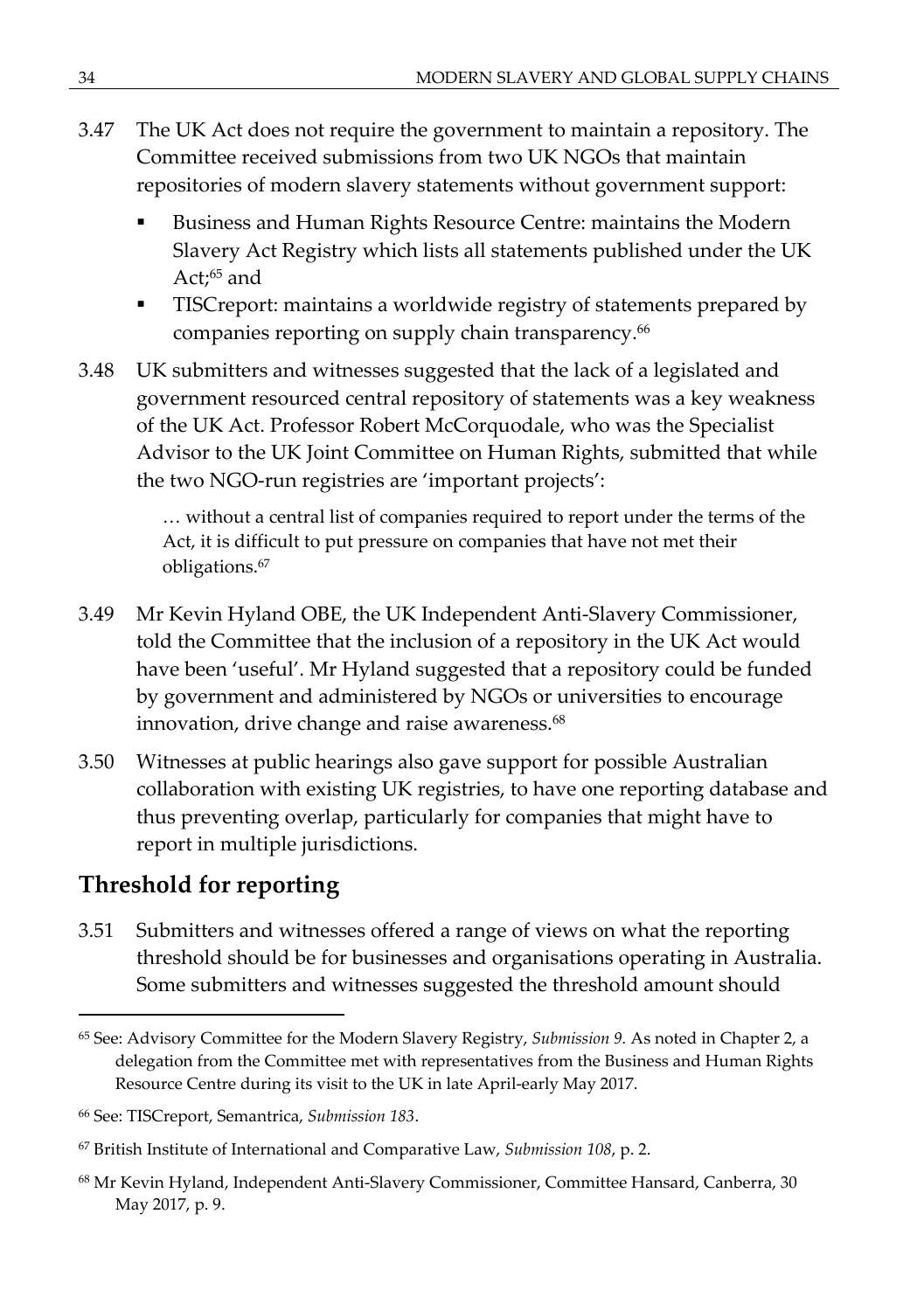consider a combination of factors, including annual turnover and business size.<sup>69</sup> A range of thresholds based on annual turnover were suggested, including:

- similar to the UK threshold of £36 million (around \$50m to \$60m);<sup>70</sup>
- higher than the UK to only capture large businesses;<sup>71</sup>
- Using lower than the UK to capture small and medium enterprises  $(SMEs)$ <sup>72</sup>
- similar to the \$25 million definition of large companies under the *Corporations Act 2001*; <sup>73</sup> or
- other arrangements, such as a tiered threshold for different types of organisations.<sup>74</sup>
- 3.52 Submitters highlighted the need for particular consideration of SMEs in determining the threshold mechanism. Mr Russell Zimmerman, Executive Director of the Australian Retailers' Association, told the Committee:

… special care must be taken regarding over-regulation and impact on businesses with small turnover who do not have the resources to deal with what are very complex issues.<sup>75</sup>

3.53 Some submitters also suggested that SMEs below the threshold (however determined) should have the option to 'opt-in' and report on supply chain risks.<sup>76</sup> Mr Forrest told the committee that a mechanism that 'encourages

- <sup>71</sup> See, for example: Australian Retailer's Association, *Submission 131*, p. 1; Business Council of Australia, *Submission 121*, p. 9.
- <sup>72</sup> See, for example: Advisory Committee of the Modern Slavery Registry, *Submission 9*, p. 2; Mr Ryan Turner, *Submission 126*, p. 3; Maritime Union of Australia, *Submission 115*, p. 3; Hagar Australia, *Submission 99*, p. 6; Australian Centre for Corporate Responsibility, *Submission 40*, p. 14.
- <sup>73</sup> See: Law Council of Australia, *Submission 60*, p. 23.
- <sup>74</sup> See for example: Westpac Group, *Submission 136*, p. 5; Australia Food and Grocery Council, *Submission 77*, p. 5; Ms Siobhan Toohill, Westpac Group, *Committee Hansard*, Sydney, 23 June 2017, p. 37.
- <sup>75</sup> Mr Russell Zimmerman, Executive Director, Australian Retailers' Association, *Committee Hansard*, Sydney, 23 June 2017, p. 19.
- <sup>76</sup> See, for example: Care Australia, *Submission 112*, p. 6; Synceritas and Anderson Fredericks Turner, *Submission 157*, p. 30; UNICEF Australia, *Submission 129*, p. 13; Institute for Human Rights and Business, *Submission 146*, p. 5.

<sup>69</sup> See, for example: Business Council of Australia, *Submission 121*, p. 9; Human Rights Law Centre, *Submission 27*, pp 19–20; EY, *Submission 153*, p. 5.

<sup>70</sup> See, for example: The Freedom Partnership, *Submission 199*, p. 71; Walk Free Foundation, *Submission 91*, p. 53.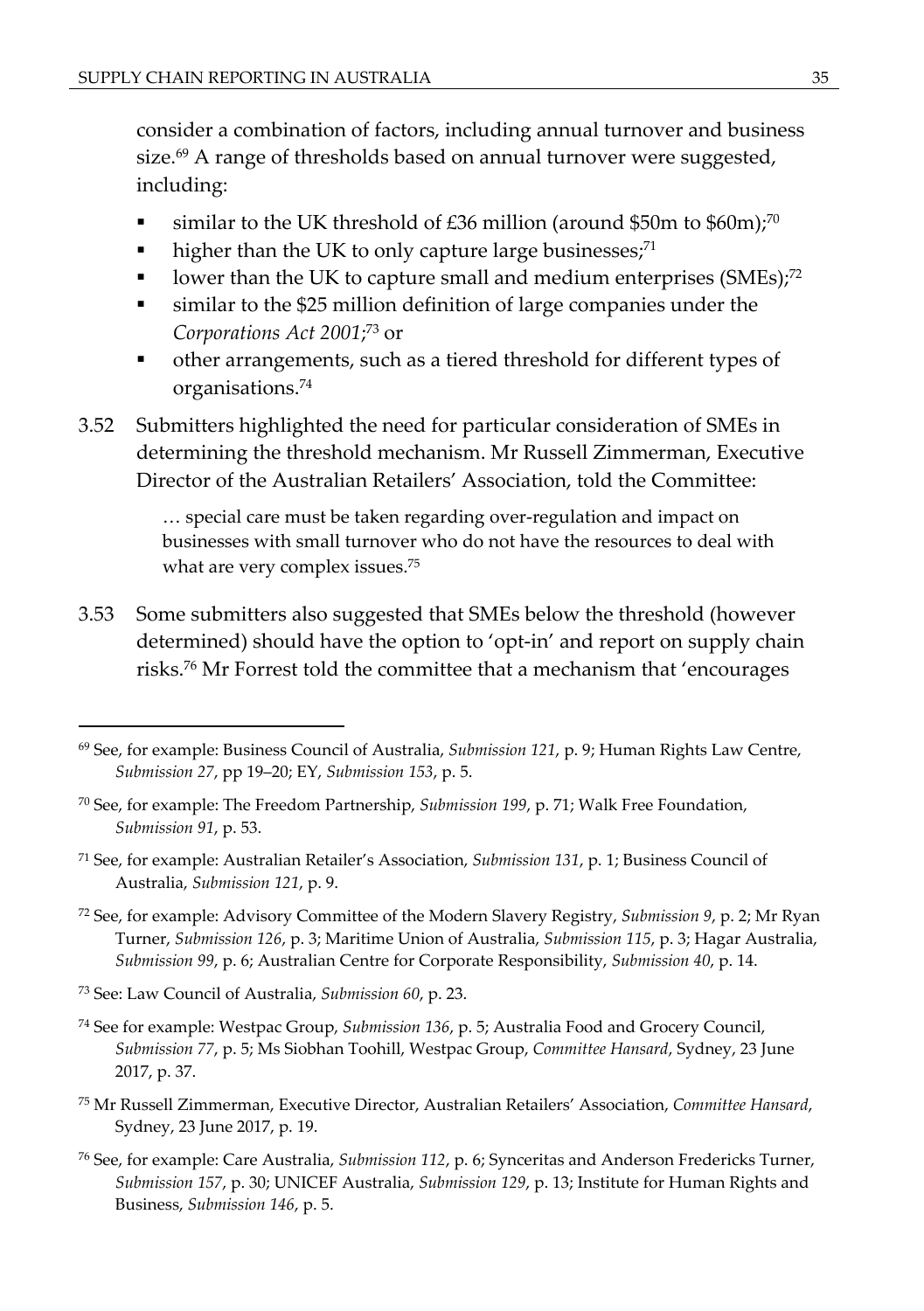those beneath the threshold to opt-in will improve competition and improve the value of businesses across Australia'.<sup>77</sup>

- 3.54 Similarly, Global Compact Network Australia recommended that businesses below the threshold 'be able to voluntarily "opt in" and produce a modern slavery statement'.<sup>78</sup>
- 3.55 Under the UK Act, the threshold is determined by annual turnover and is set at £36 million, which captures an estimated 12,000 to 18,000 companies.<sup>79</sup> The threshold amount of £36 million was determined following a consultation process with businesses, NGOs and relevant stakeholders. Around 80 per cent of respondents to the consultation supported the £36 million threshold.<sup>80</sup>
- 3.56 The UK Home Secretary submitted that the reason for applying the threshold to large companies was to reduce the burden on smaller companies:

By applying Section 54 only to large businesses, we aimed to reduce the administrative burden on smaller businesses while simultaneously ensuring that the actions (or inaction) taken by small businesses who act as suppliers to large businesses would be indirectly captured in those larger companies' statements.<sup>81</sup>

3.57 Australian businesses supported further consultation on a possible threshold mechanism, coupled with support and guidance from government, particularly for SMEs. The Business Council highlighted the need for further consultation with businesses 'to explore different options for the threshold' and recommended that the Australian Government 'consults extensively

<sup>77</sup> Mr Andrew Forrest, *Committee Hansard*, Sydney, 23 June 2017, p. 8.

<sup>78</sup> Global Compact Network Australia, *Submission 83*, p. 5.

 $79$  Explanatory memorandum to the Modern Slavery Act 2015 (Transparency in Supply Chains) Regulations 2015, 2015 No. 1833, p. 2, [http://www.legislation.gov.uk/uksi/2015/1833/pdfs/uksiem\\_20151833\\_en.pdf](http://www.legislation.gov.uk/uksi/2015/1833/pdfs/uksiem_20151833_en.pdf) (accessed 27 July 2017).

<sup>&</sup>lt;sup>80</sup> Following the passage of the Bill through the Parliament (but prior to Royal Assent), the UK Home Office ran a consultation on the transparency in supply chains clause in the Bill. See: UK Home Office, Modern Slavery and Supply Chains Government Response: Summary of consultation responses and next steps, 2015, [https://www.gov.uk/government/consultations/modern-slavery](https://www.gov.uk/government/consultations/modern-slavery-and-supply-chains)[and-supply-chains](https://www.gov.uk/government/consultations/modern-slavery-and-supply-chains) (accessed 27 July 2017).

<sup>81</sup> UK Home Office, *Submission 13*, p. 7.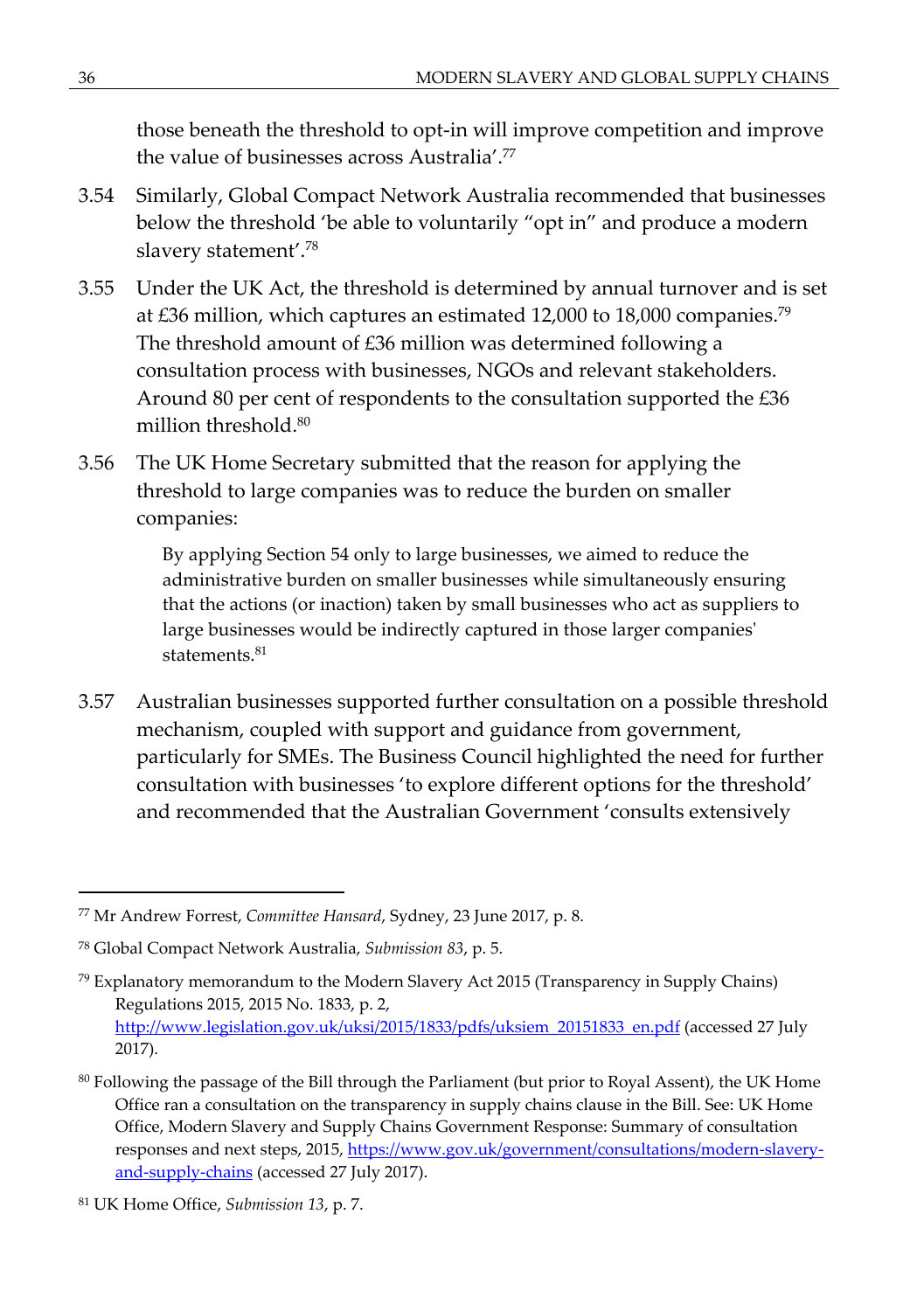with business before they define which businesses the legislation will apply to or which parts of a supply chain a business must report on'.<sup>82</sup>

#### **Guidance for businesses**

- 3.58 Submitters and witnesses emphasised the importance of providing government guidance for businesses and organisations on how to report, including on the operation of any threshold mechanism.<sup>83</sup> ACCI suggested that one of the key weaknesses of the UK Act was that not enough guidance was provided to businesses prior to the introduction of the legislation.<sup>84</sup>
- 3.59 To assist businesses in complying with the reporting requirements, the UK Home Office prepared guidance for businesses on who is required to publish a statement, how to write a statement and how to approve and publish the statement.<sup>85</sup>
- 3.60 Civil society organisations also played an important role in providing guidance to businesses. In 2016, the Corporate Responsibility Coalition (CORE) prepared guidance material to complement the government material to share ideas about how the UK Act could be used to drive positive change and prevent modern slavery, including forced labour. CORE's report, *Beyond Compliance*, provides advice from civil society groups in the UK.<sup>86</sup>

#### **Prescribing reporting requirements**

3.61 Submitters and witnesses suggested a range of views on what businesses should be required to report on in their modern slavery statements. As

<sup>82</sup> Business Council of Australia, *Submission 121*, p. 9.

<sup>83</sup> See, for example: ANZ Banking Group Ltd, *Submission 30*, p. 3; Nestlé Australia, *Submission 65*, p. 14; Anti-Slavery Australia, *Submission 156*, p. 84; Konica Minolta Business Solutions, *Submission 56*, p. 2; Ms Abigail McGregor, *Committee Hansard*, Sydney, 23 June 2017, p. 64.

<sup>84</sup> See: Australian Chamber of Commerce and Industry, *Submission 173*, p. 12.

<sup>85</sup> UK Home Office, *Transparency in Supply Chains etc.: A practical guide*, 29 October 2015, [https://www.gov.uk/government/uploads/system/uploads/attachment\\_data/file/471996/Transpa](https://www.gov.uk/government/uploads/system/uploads/attachment_data/file/471996/Transparency_in_Supply_Chains_etc__A_practical_guide__final_.pdf) [rency\\_in\\_Supply\\_Chains\\_etc\\_\\_A\\_practical\\_guide\\_\\_final\\_.pdf](https://www.gov.uk/government/uploads/system/uploads/attachment_data/file/471996/Transparency_in_Supply_Chains_etc__A_practical_guide__final_.pdf) (accessed 27 July 2017).

<sup>86</sup> See: CORE, *Beyond Compliance: Effective reporting under the Modern Slavery Act – A civil society guide for commercial organisations on the transparency in supply chains clause*, February 2016, [http://corporate-responsibility.org/wp](http://corporate-responsibility.org/wp-content/uploads/2016/03/CSO_TISC_guidance_final_digitalversion_16.03.16.pdf)[content/uploads/2016/03/CSO\\_TISC\\_guidance\\_final\\_digitalversion\\_16.03.16.pdf](http://corporate-responsibility.org/wp-content/uploads/2016/03/CSO_TISC_guidance_final_digitalversion_16.03.16.pdf) (accessed 26 July 2017).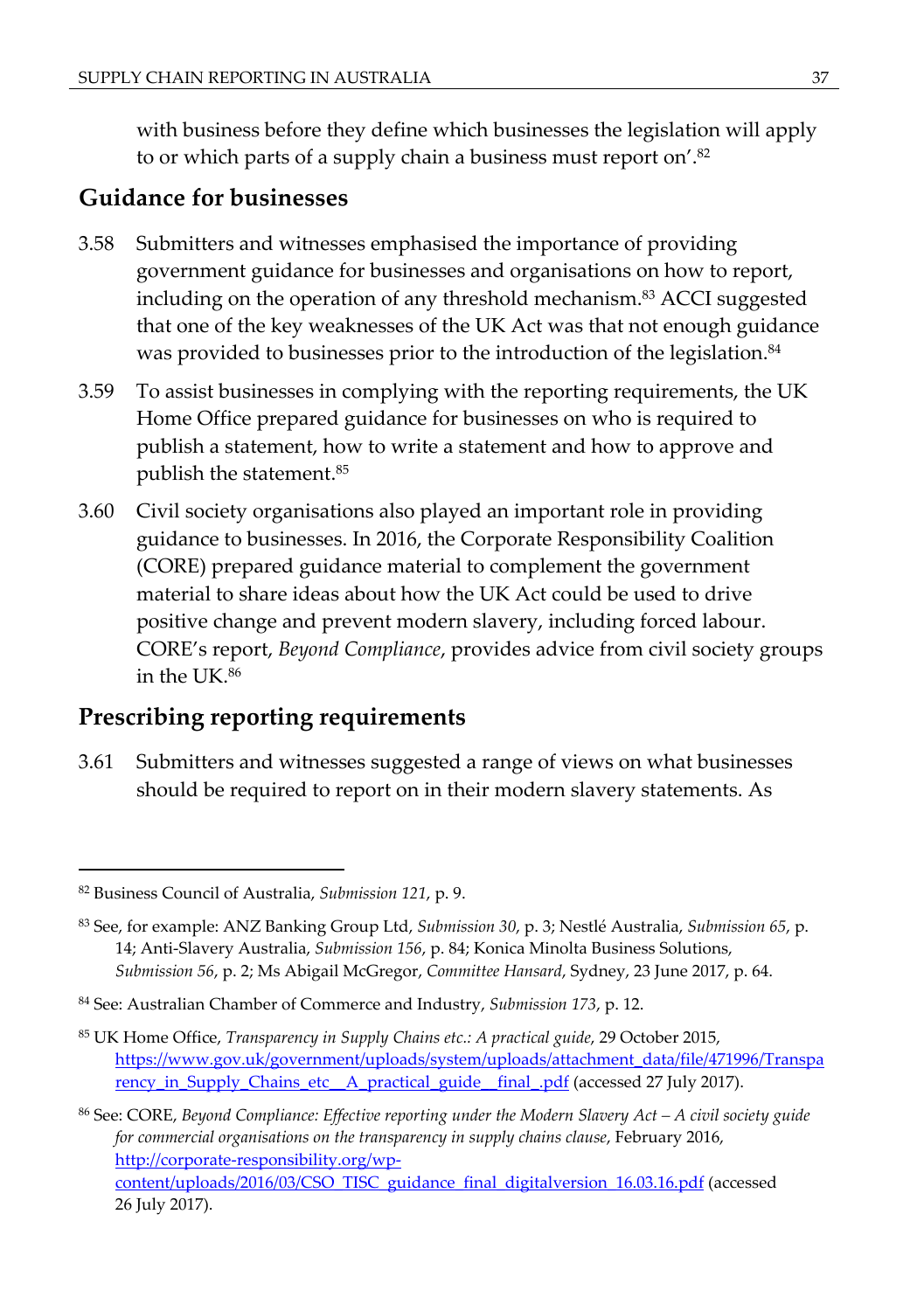outlined in Chapter 2, the UK Act does not prescribe what a statement must contain, but does provide six areas that a statement *could* contain.<sup>87</sup>

- 3.62 Some NGOs suggested that any Australian legislation should specifically prescribe what modern slavery statements should contain, such as those six suggested areas listed in the UK Act.<sup>88</sup> These groups expressed concern that the lack of prescribed requirements in the UK has led to inconsistencies in how businesses report. For example, the Walk Free Foundation submitted that in the UK the 'lack of mandated content creates confusion and a lack of clarity for businesses trying to prepare their modern slavery statements'.<sup>89</sup>
- 3.63 The Committee notes that analysis of UK modern slavery statements by the Business and Human Rights Resource Centre (BHRRC) has found that, to date, the majority of companies are not providing substantive disclosure in most suggested areas under the UK Act, and tend to only report on basic areas.<sup>90</sup> CORE submitted that only an estimated 14 per cent of the 1800 statements available on the BHRRC's Modern Slavery Registry comply with the three mandatory requirements of section 54.<sup>91</sup>
- 3.64 Some submitters provided suggestions for what requirements should be prescribed. For example, Baptist World Aid Australia suggested a template for reporting similar to those it uses in producing its annual reports on the supply chains in the fashion and electronic industries. Mr Gershon Nimbalker from Baptist World Aid Australia told the Committee:

Our experience of getting companies to report on a template has been that it has helped them guide their behaviours and helped shift their culture, particularly amongst those businesses that recognise this is a problem they want to address. They become businesses that actively seek the guidance of where they want to  $\text{go.}^{92}$ 

- $91$  International Corporate Accountability Roundtable (ICAR) and the Corporate Responsibility Coalition (CORE), *Submission 148*, p. 10.
- <sup>92</sup> Mr Gershon Nimbalker, Advocacy Manager, Baptist World Aid Australia, *Committee Hansard*, Sydney, 23 June 2017, p. 60.

<sup>87</sup>*Modern Slavery Act 2015* (UK), Part 6, section 54 (5). See Chapter 2.

<sup>88</sup> See, for example: Baptist World Aid Australia, *Submission 35*, pp 11–12; Anti-Slavery Australia, *Submission 156*, p. 83; Walk Free Foundation, Submission 91, p. 51; The Freedom Network, *Submission 199*, p. 75.

<sup>89</sup> Walk Free Foundation, *Submission 91*, p. 51.

<sup>90</sup> Advisory Committee of the Modern Slavery Registry, *Submission 9*, p. 3.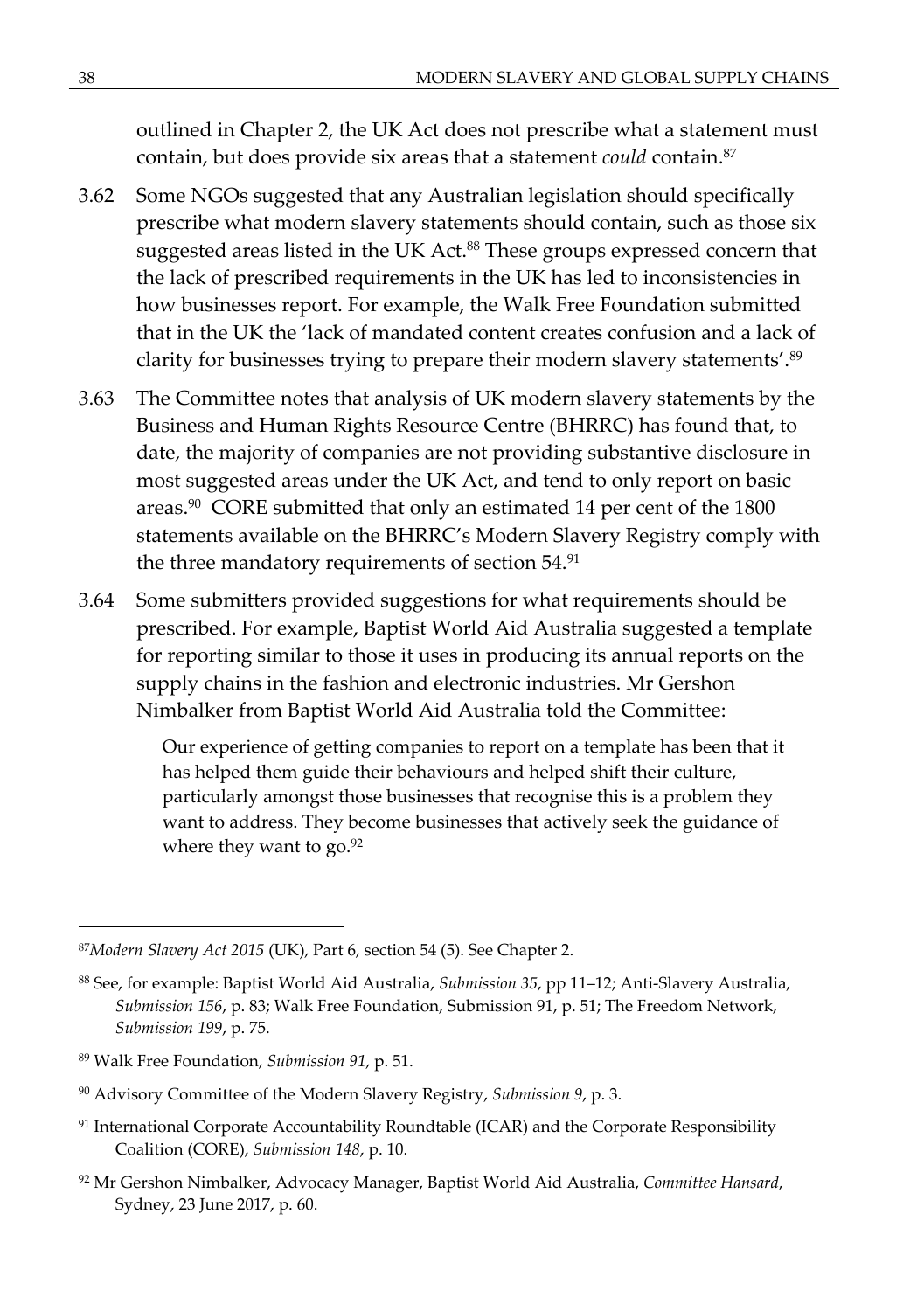- 3.65 Other submitters and witnesses, particularly businesses, supported the UK model, which does not prescribe what statements should contain, allowing businesses flexibility to determine how statements should be structured.<sup>93</sup> The Business Council expressed support for the UK approach, noting that it 'provides a common framework for the statements, while not limiting an organisation's ability to determine which areas they can meaningfully report on.'<sup>94</sup>
- 3.66 Some businesses suggested this 'light touch' model of reporting would be more effective in raising awareness of modern slavery issues, and that a more prescriptive requirement could risk becoming a 'tick-box' exercise. Ms Margaret Stuart from Nestlé Australia told the Committee:

… the simple reporting requirements of the UK Modern Slavery Act provide a useful way to raise awareness among businesses, and are a way to encourage businesses to begin to turn their collective minds to the question of what might be happening in their supply chains beyond tier 1. We understand the viewpoint of those who want more—who want businesses to do more, to report more and to be held accountable. However, we first have to address awareness, otherwise we risk tick-a-box compliance from businesses that do not really understand what they are doing and therefore do not make any difference to any exploited person anywhere.<sup>95</sup>

3.67 Ms Stuart went on to suggest that the market-based system in the UK, which relies on businesses self-regulating how they report, is beginning to yield positive results:

> There are early [signs] in the UK that this approach can make a difference. It is encouraging to see that some companies are beginning to put out their second modern slavery report, that they are demonstrating more depth and length and more engagement and thinking around what they can do. It does not take a huge leap of the imagination to expect that businesses in the UK would have been looking over other businesses' reports, learning what they might do, and

<sup>93</sup> See, for example: ANZ Banking Group Ltd, *Submission 30*; Australian Chamber of Commerce and Industry, *Submission 173*; Australian Retailers' Association, *Submission 131*; Norton Rose Fulbright, *Submission 72*; Ms Abigail McGregor, Norton Rose Fulbright, *Committee Hansard*, Sydney, 23 June 2017, p. 68.

<sup>94</sup> Business Council of Australia, *Submission 121*, p. 12.

<sup>95</sup> Ms Margaret Stuart, Head of Corporate and External Relations, Nestlé Australia, *Committee Hansard*, Sydney, 23 June 2017, p. 27.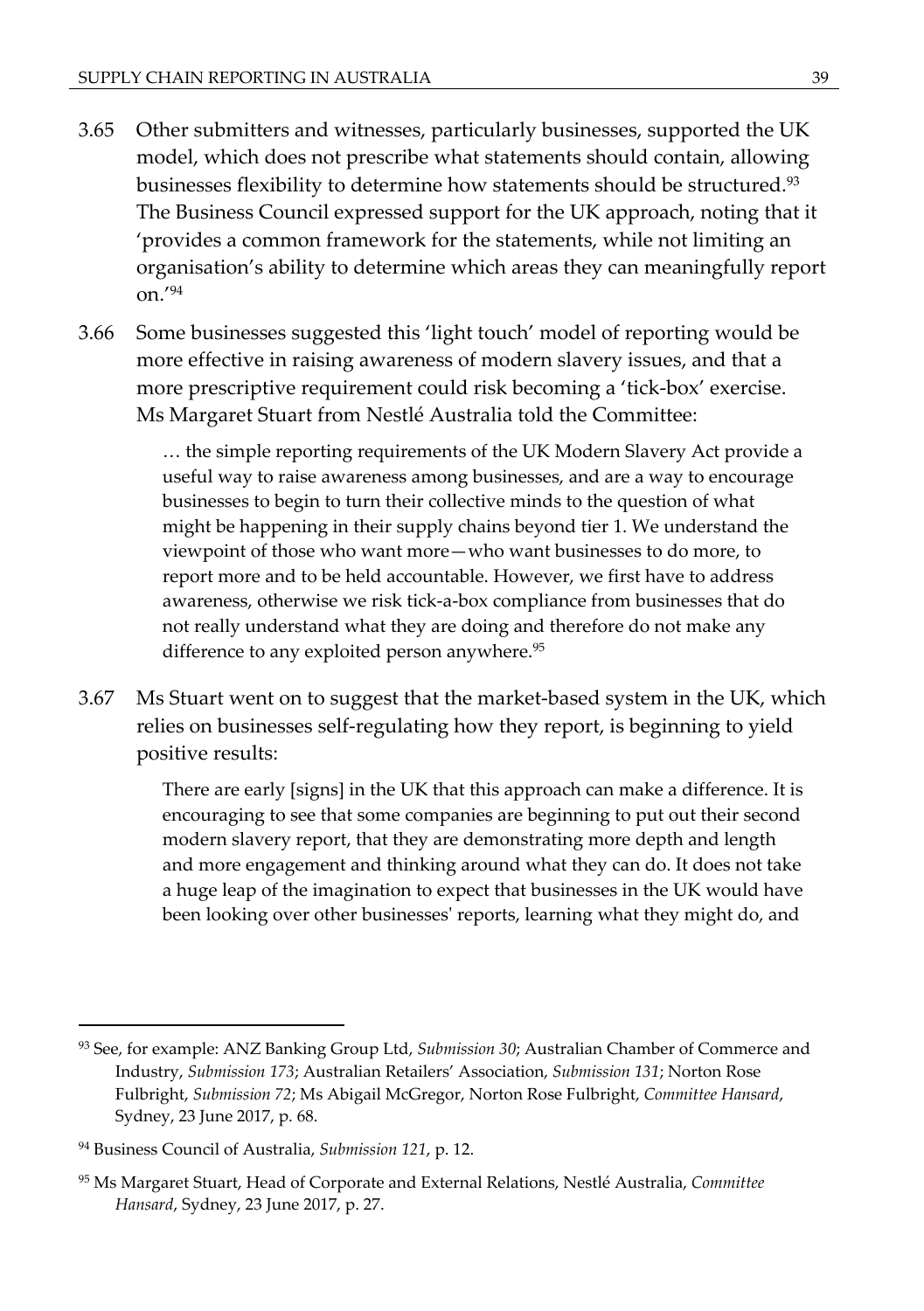beginning to see what they can do next. In short, the market is beginning to work.<sup>96</sup>

3.68 The UK Home Secretary submitted that the UK model is designed to encourage innovative approaches from businesses on how to address modern slavery risks in their supply chains:

> We decided to avoid setting minimum standards in the Act because this would run the risk of incentivising businesses to achieve the bare minimum compliance and nothing more - instead of creating a space for business leaders to work collaboratively with us on innovative and creative ways to pull up slavery by the root.<sup>97</sup>

## **Due diligence**

- 3.69 Some submitters and witnesses, particularly NGOs, suggested that the prescriptive reporting requirements should include mandatory due diligence. These groups argued that Australia's legislation should go further than the UK Act and require businesses to demonstrate due diligence in examining their supply chains, similar to recently introduced legislation in France and the Netherlands, and conflict mineral reporting requirements in the United States (see Chapter 2).<sup>98</sup>
- 3.70 The Advisory Committee for the Modern Slavery Registry in the UK suggested that the Australian government should:

…require companies to put in place and report on due diligence processes, in particular on processes to assess and address modern slavery risks in their own operations and supply chains.<sup>99</sup>

3.71 However, a number of businesses and business groups did not support due diligence measures.<sup>100</sup> For example, the Business Council noted that the due diligence model is 'new and untested' and there is 'a high risk that this type of approach will result in unnecessary regulatory overburden and be

<sup>96</sup> Ms Margaret Stuart, Head of Corporate and External Relations, Nestlé Australia, *Committee Hansard*, Sydney, 23 June 2017, p. 27.

<sup>97</sup> UK Home Office, *Submission 13*, p. 7.

<sup>98</sup> See, for example: Assent Compliance, *Submission 7*, p. 4; Ethical Trading Initiative, *Submission 145*, p. 4; Baptist World Aid Australia, *Submission 35*, p. 12; Dr Leeora Black, Australian Centre for Corporate Social Responsibility, *Committee Hansard*, Sydney, 23 June 2017, p. 49.

<sup>99</sup> Advisory Committee of the Modern Slavery Registry, *Submission 9*, p. 3.

<sup>100</sup> See, for example: Norton Rose Fulbright, *Submission 72,* p. 19.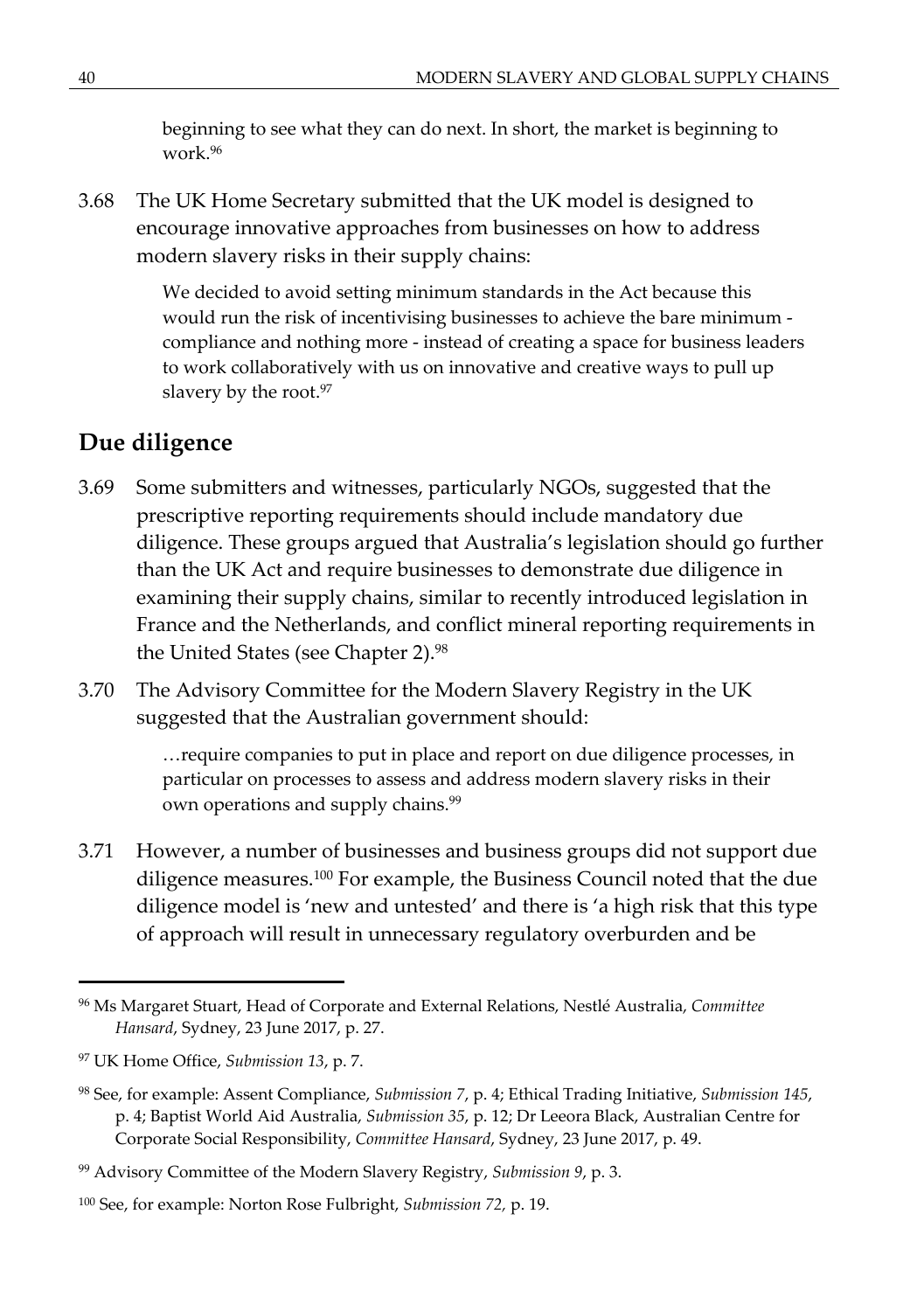onerous and costly for companies without any experience reporting on modern slavery issues'.<sup>101</sup>

#### **Penalties and compliance measures**

- 3.72 Submitters and witnesses expressed a range of views on whether the Australian model should contain penalties and compliance measures for those businesses and organisations required to report. As noted in Chapter 2, the UK Act does not contain penalties or sanctions.<sup>102</sup>
- 3.73 Some submitters expressed concern about the UK approach of relying on market and reputational consequences to encourage compliance. The Adidas Group noted that while potential reputational risks may be a strong motivator for consumer-facing companies, it is 'less effective for businesses where their public profile, scale, services or products are not reputation-sensitive'.<sup>103</sup>
- 3.74 Some submitters suggested that Australia's model should include penalties or sanctions.<sup>104</sup> Anti-Slavery Australia submitted that market disclosure is a 'weak regulatory tool' and argued that the 'serious risk of criminal slavery and human trafficking being supported and hidden by complex supply chains necessitates a stronger regulatory framework', including penalties and sanctions to deter non-compliance.<sup>105</sup>
- 3.75 A number of submitters suggested that compliance measures should include government publishing a list of those businesses required to report.<sup>106</sup> Others suggested publishing a list of businesses that do not report.<sup>107</sup> The Advisory Committee for the Modern Slavery Registry in the UK submitted that experience in the UK had shown that:

Identifying which companies are and aren't required to report poses a significant logistical difficulty for civil society and other stakeholders. Not

- <sup>104</sup> See, for example: Advisory Committee of the Modern Slavery Registry, *Submission 9*, pp 3–4; Baptist World Aid Australia, *Submission 35*, p. 13; Mr Ryan J Turner, *Submission 126*, p. 5.
- <sup>105</sup> Anti-Slavery Australia, *Submission 156*, p. 86.
- <sup>106</sup> See, for example: Walk Free Foundation, *Submission 91*, p. 7; Advisory Committee of the Modern Slavery Registry, *Submission 9*, p. 3; Ethical Trading Initiative, *Submission 145*, p. 3; Institute for Human Rights and Business, *Submission 146*, p. 7.

<sup>101</sup> Business Council of Australia, *Submission 121*, p. 9.

<sup>102</sup> See: Chapter 2, 2.43.

<sup>103</sup> Adidas Group, *Submission 1*, p. 7.

<sup>107</sup> See, for example: Australian Centre for Corporate Social Responsibility, *Submission 40*, p. 4.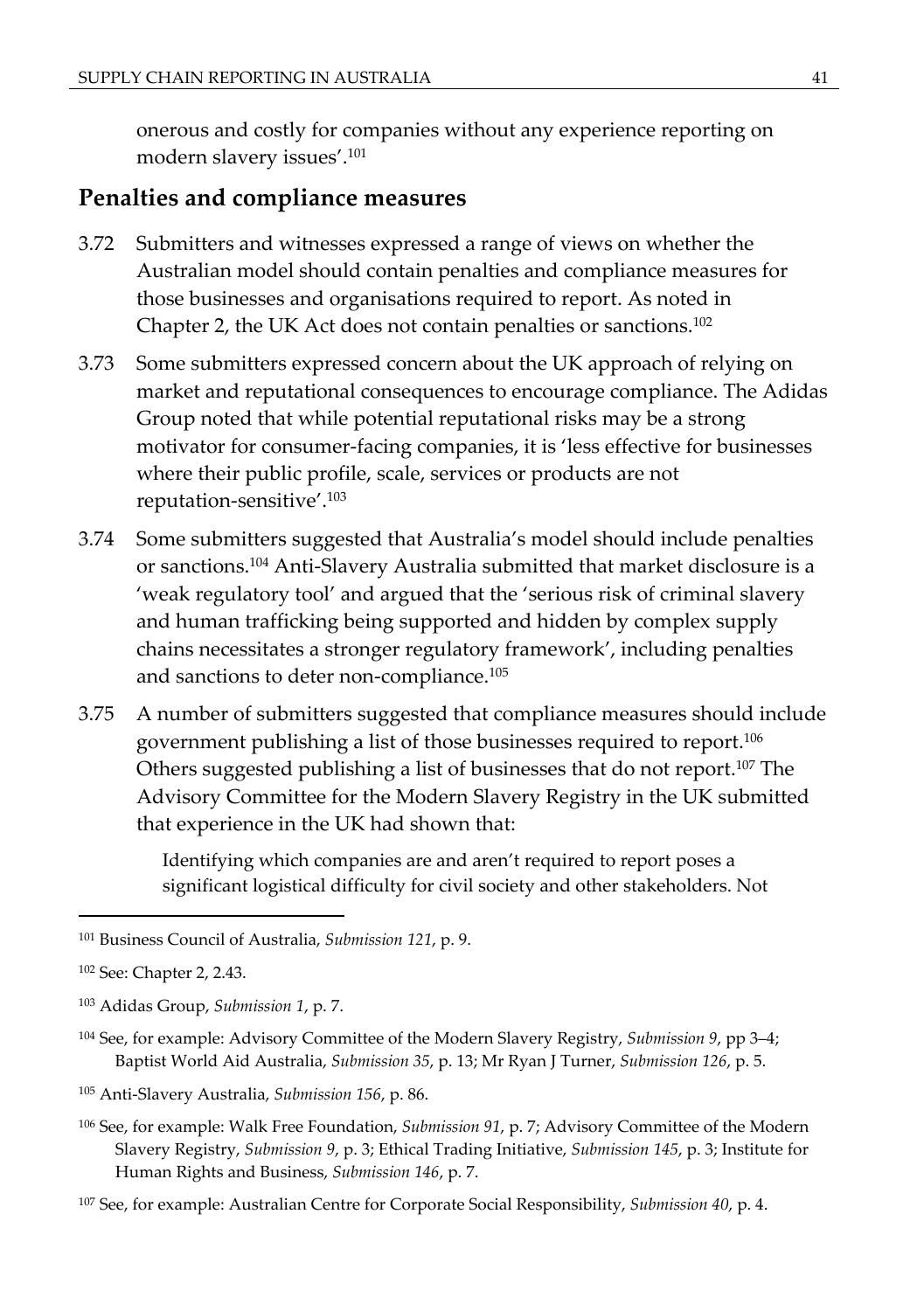having in place an easy way for stakeholders to identify which companies are captured under the reporting requirements significantly weakens the integrity of the provision and allows less public facing companies to go undetected.<sup>108</sup>

3.76 However, other submitters, particularly businesses, did not support a punitive approach. These submitters suggested that a market-based system based on the UK model would be more effective in encouraging businesses to investigate and report.<sup>109</sup> Mr Forrest told the Committee:

> The prospect of severe penalties if industries look for slavery in their supply chains and find it is the exact reason why they will not look. In fact, we need to really encourage and celebrate industries that do look and that have found slavery in their supply chains, because we know for sure that active looking and finding will bring freedom to those otherwise completely enslaved people.<sup>110</sup>

3.77 Similarly, Ms Siobhan Toohill from Westpac Group argued that an 'if-not why-not' approach, rather than a punitive approach, would encourage businesses to work more collaboratively to address modern slavery issues:

> We think encouraging participation is certainly an important way to drive engagement and, by taking an if-not why-not approach, would be more likely to … [ensure having] conversations around how organisations can improve. You might see greater levels of disclosure and organisations prepared to talk about the challenges as well as the opportunities, and that is where you see the greatest cultural change.<sup>111</sup>

3.78 Some evidence supported mandating the submission of statements, with penalties for non-compliance; penalties for those who find modern slavery then refuse to do anything about it; and/or penalties for companies directly engaged or knowingly using companies with modern slavery. However, most opposed penalties for those companies that look for and find incidences of modern slavery.

<sup>108</sup> Advisory Committee of the Modern Slavery Registry, *Submission 9*, p. 3.

<sup>109</sup> See, for example: Norton Rose Fulbright, *Submission 72*, p. 19.

<sup>110</sup> Mr Andrew Forrest, *Committee Hansard*, Sydney, 23 June 2017, p. 6.

<sup>111</sup> Ms Siobhan Toohill, Westpac Group, *Committee Hansard*, Sydney, 23 June 2017, p. 37.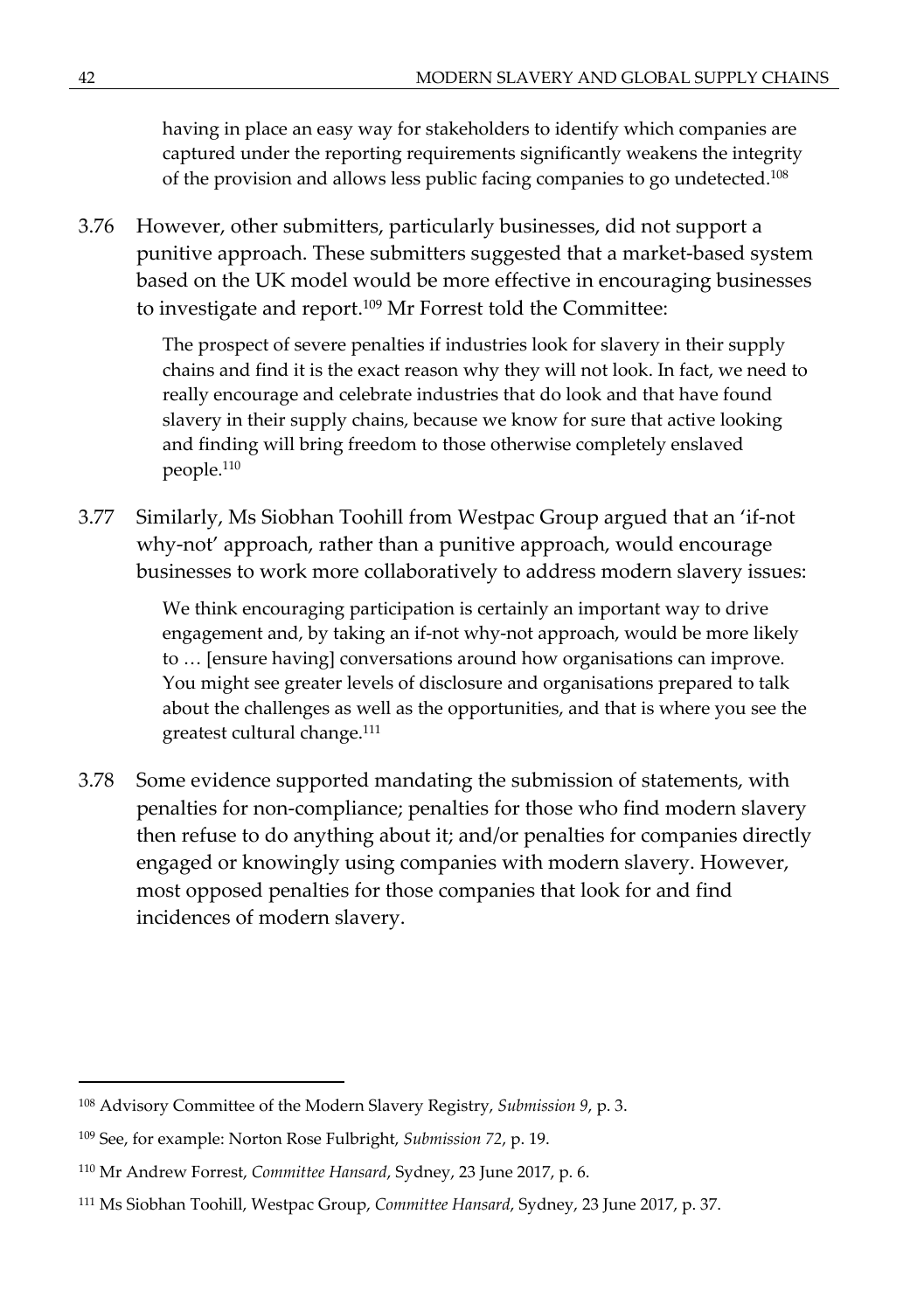#### **Public procurement**

- 3.79 Some submitters and witnesses questioned whether government and public bodies should also be required to report on their supply chains. As outlined in Chapter 2, public bodies in the UK are not required to report.
- 3.80 A number of organisations recommended that public bodies, including the Australian government, be required to report on their procurement activities.<sup>112</sup> Professor Jennifer Burn from Anti-Slavery Australia told the Committee this would provide an opportunity for the Australian Government to demonstrate global leadership in ethical and responsible business practices:

… there is an inescapable and compelling obligation on government to exercise ethical and moral leadership and ensure that government procurement processes are free of the risk of human rights abuses, including slavery and forced labour.<sup>113</sup>

3.81 Other submitters and witnesses suggested that government and public bodies should be required to source only from those businesses found to be in compliance with the proposed supply chain reporting requirements. Australia's Ambassador for People Smuggling and Human Trafficking, Mr Andrew Goledzinowski, told the Committee:

> I would think that it would be open to government to say that government agencies should procure only from those Australian companies that were in compliance with that modern slavery act.<sup>114</sup>

- 3.82 The Committee notes that an opt-in reporting option for businesses below the threshold would ensure that small businesses would not be disadvantaged in working with government.
- 3.83 Ambassador Goledzinowski went on to state that well over 90 per cent of all procurement from government comes from Australian companies:

So if those companies are in compliance I would have thought that was, at least prime facie, satisfying of our obligation to … procure ethically. If they are

<sup>112</sup> See, for example: Ethical Trading Initiative, *Submission 145*, p. 4; The Freedom Partnership, *Submission 199*, pp 78–79; Anti-Slavery Australia, *Submission 156*, pp 87–88; Walk Free Foundation, *Submission 91*, p. 27.

<sup>113</sup> Professor Jennifer Burn, Director, Anti-Slavery Australia, *Committee Hansard*, Sydney, 23 June 2017, p. 11.

<sup>114</sup> Ambassador Andrew Goledzinowski, *Committee Hansard*, Canberra, 22 June 2017, p. 9.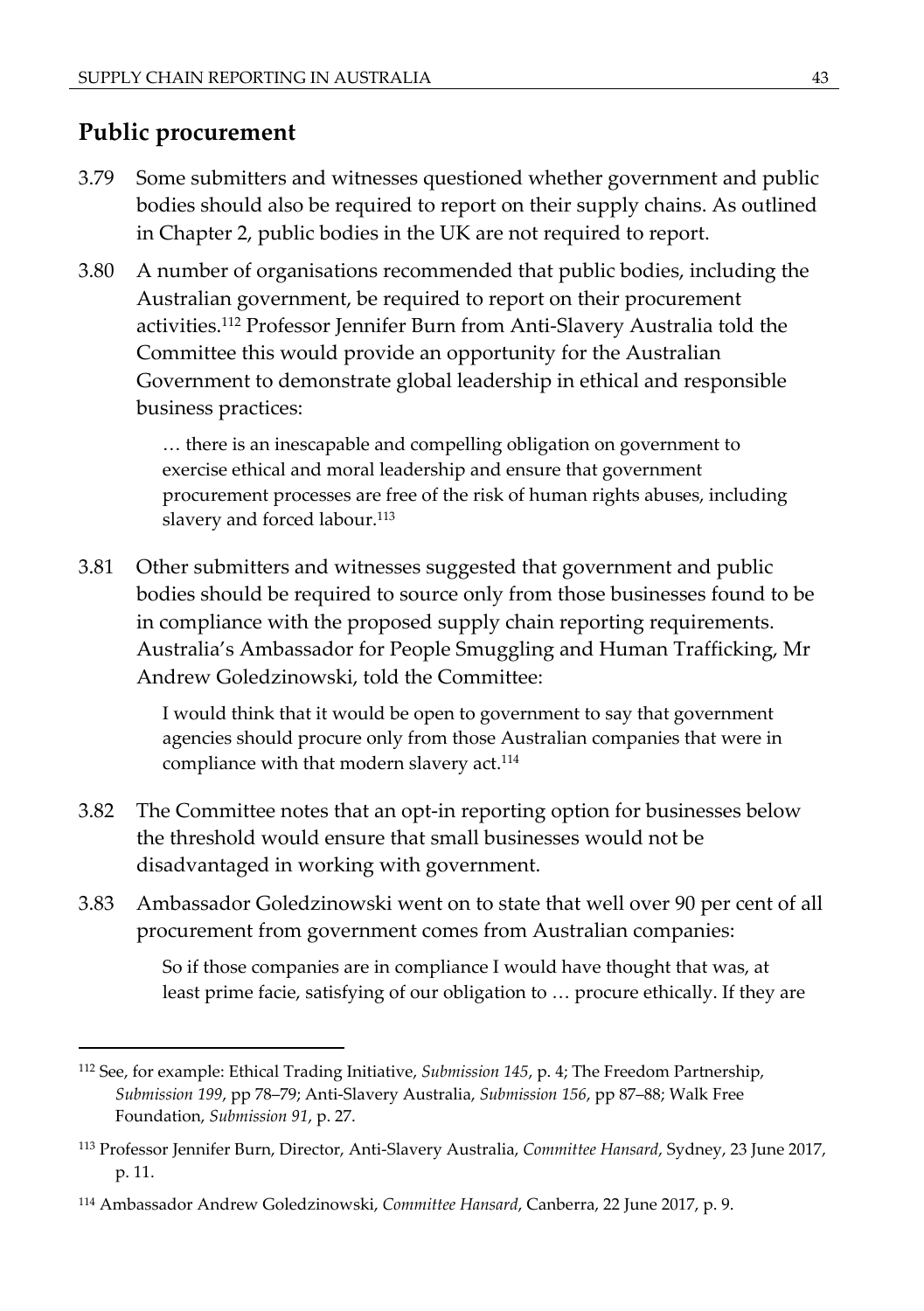not in compliance I would think it might be open to government to say that departments should not procure from those companies.<sup>115</sup>

3.84 The Committee notes that, in June 2017, the Joint Select Committee on Government Procurement Rules considered human rights risks in government procurement policies and recommended that the Attorney-General's Department:

> … oversee the introduction and application of a procurement connected policy requiring Commonwealth agencies to evaluate suppliers' compliance with human rights regulation.<sup>116</sup>

3.85 Some witnesses suggested that the requirement to comply with the requirements of a Modern Slavery Act should also apply to Australia's foreign aid program and funds provided to foreign governments.<sup>117</sup>

#### **Need for further consultation**

3.86 Submitters and witnesses emphasised that further consultation on the specifics of any reporting requirements would need to be undertaken prior to the introduction of any legislation.<sup>118</sup> ACCI suggested that possible next steps could be:

> … a discussion paper / more refined set of questions to encourage further engagement and invite more detailed input on how Australia should do more to address forced labour beyond our shores … Only following the next stage of this process should there be any consideration of legislation.<sup>119</sup>

3.87 The Committee notes that, in the UK, the Draft Modern Slavery Bill was considered by a Parliamentary Joint Committee prior to its introduction, and businesses were later consulted in the development of the threshold

<sup>115</sup> Ambassador Andrew Goledzinowski, *Committee Hansard*, Canberra, 22 June 2017, p. 9.

<sup>116</sup> Joint Select Committee on Government Procurement Rules, *Buying into our Future: review of amendments to the Commonwealth Procurement Rules*, June 2017, Canberra, p. 130, [http://parlinfo.aph.gov.au/parlInfo/download/committees/reportjnt/024068/toc\\_pdf/Buyingintoo](http://parlinfo.aph.gov.au/parlInfo/download/committees/reportjnt/024068/toc_pdf/BuyingintoourFuture.pdf;fileType=application%252Fpdf) [urFuture.pdf;fileType=application%2Fpdf](http://parlinfo.aph.gov.au/parlInfo/download/committees/reportjnt/024068/toc_pdf/BuyingintoourFuture.pdf;fileType=application%252Fpdf) (accessed 27 July 2017).

<sup>117</sup> See, for example: Cambodian Children's Trust, *Submission 25*, p. 3.

<sup>118</sup> See, for example: Mr Russell Zimmerman, Executive Director, Australian Retailers' Association, *Committee Hansard*, Sydney, 23 June 2017, p. 19.

<sup>119</sup> Australian Chamber of Commerce and Industry, *Submission 173*, p. 5.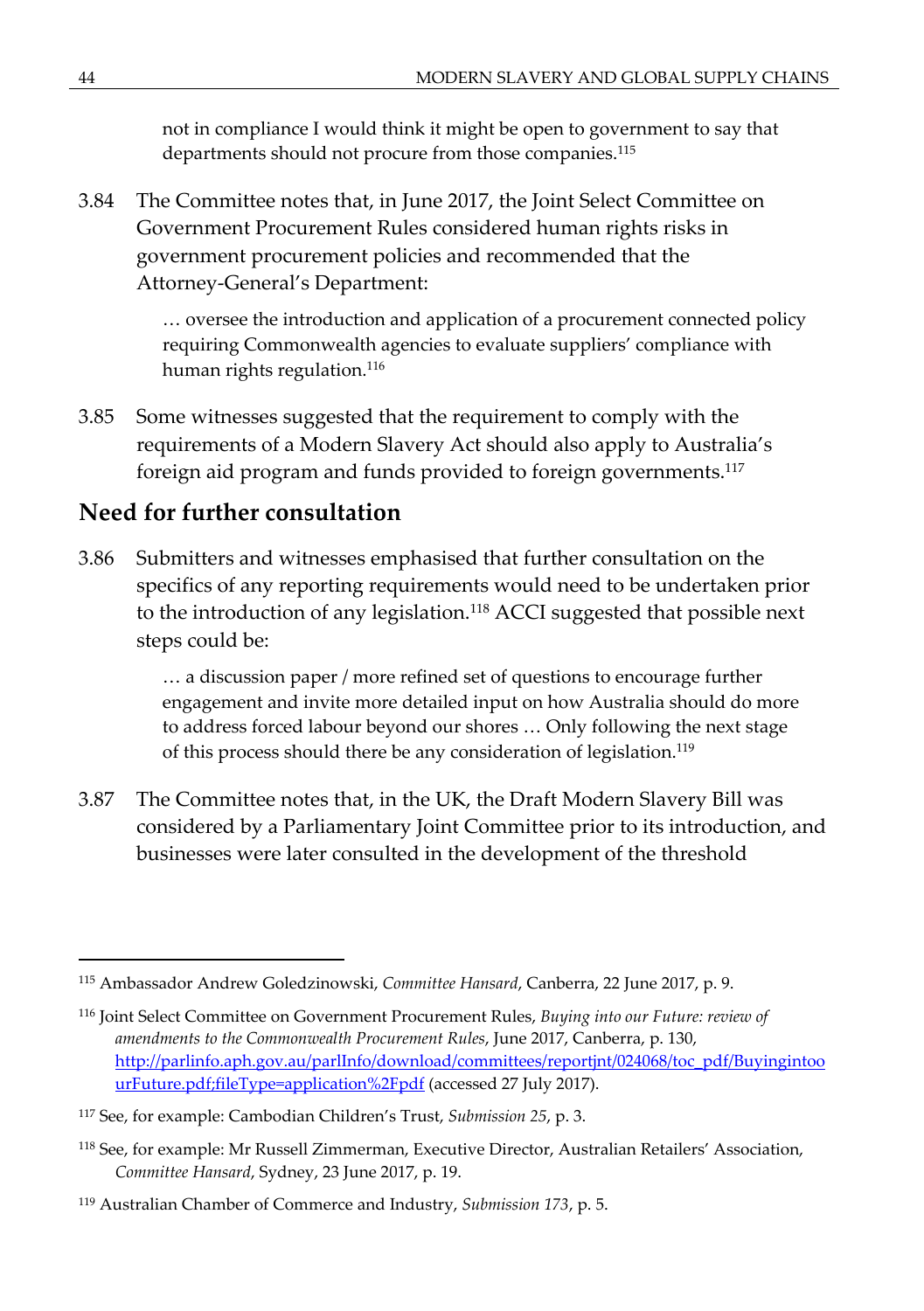mechanism.<sup>120</sup> The Committee notes that this approach could be considered should an Australian Modern Slavery Bill be drafted.

#### **Independent Anti-Slavery Commissioner**

3.88 A number of submitters and witnesses supported the establishment of an Independent Anti-Slavery Commissioner, similar to the role established under the UK Act.<sup>121</sup> The UK Commissioner, Mr Kevin Hyland OBE, told the Committee that the key focus of his role is in assisting to identify and support victims of modern slavery, and prosecute offenders:

> … my role as the commissioner is about working with government and other agencies. We are working with non-government organisations, businesses and key stakeholders as a critical friend to ensure that consistent focus on the identification and support of victims is there for this abhorrent crime whilst, at the same time, we need to make sure that we are pursuing those who inflict the suffering so that they are brought to justice.<sup>122</sup>

- 3.89 The Committee notes that the Joint Committee on Law Enforcement has recently recommended that the Australian Government consider appointing an Anti-Slavery and Trafficking Commissioner to monitor and implement the *National Action Plan to Combat Human Trafficking and Slavery 2015-19*. 123
- 3.90 Some submitters and witnesses to this inquiry suggested that a Commissioner should have a role in monitoring and enforcing the proposed supply chain reporting requirements. For example, the Walk Free Foundation suggested that the Commissioner host the repository of modern slavery statements:

The Office of the Commissioner may be the appropriate home for the repository, particularly given the Commissioner's remit to work with the

- <sup>122</sup> Mr Kevin Hyland OBE, Independent Anti-Slavery Commissioner, *Committee Hansard*, Canberra, 30 May 2017, p. 3.
- <sup>123</sup> Joint Committee on Law Enforcement, *An inquiry into human trafficking, slavery and slavery-like practices*, 18 July 2017, Canberra, p. 42.

<sup>&</sup>lt;sup>120</sup> See: Joint Committee on the Draft Modern Slavery Bill, Report, Session 2013-14, 8 April 2014, [http://www.parliament.uk/business/committees/committees-a-z/joint-select/draft-modern](http://www.parliament.uk/business/committees/committees-a-z/joint-select/draft-modern-slavery-bill/)[slavery-bill/](http://www.parliament.uk/business/committees/committees-a-z/joint-select/draft-modern-slavery-bill/) (accessed 5 July 2017).

<sup>121</sup> See, for example: Walk Free Foundation, *Submission 91*, p. 7; Stop the Traffik, *Submission 93*, p. 13; International Justice Mission Australia, *Submission 118*, p. 35; Anti-Slavery Australia, *Submission 156*, p. 6; The Freedom Network, *Submission 199*, p. 6. The arguments for the establishment of an Independent Anti-Slavery Commissioner will be considered in detail in the Committee's final report.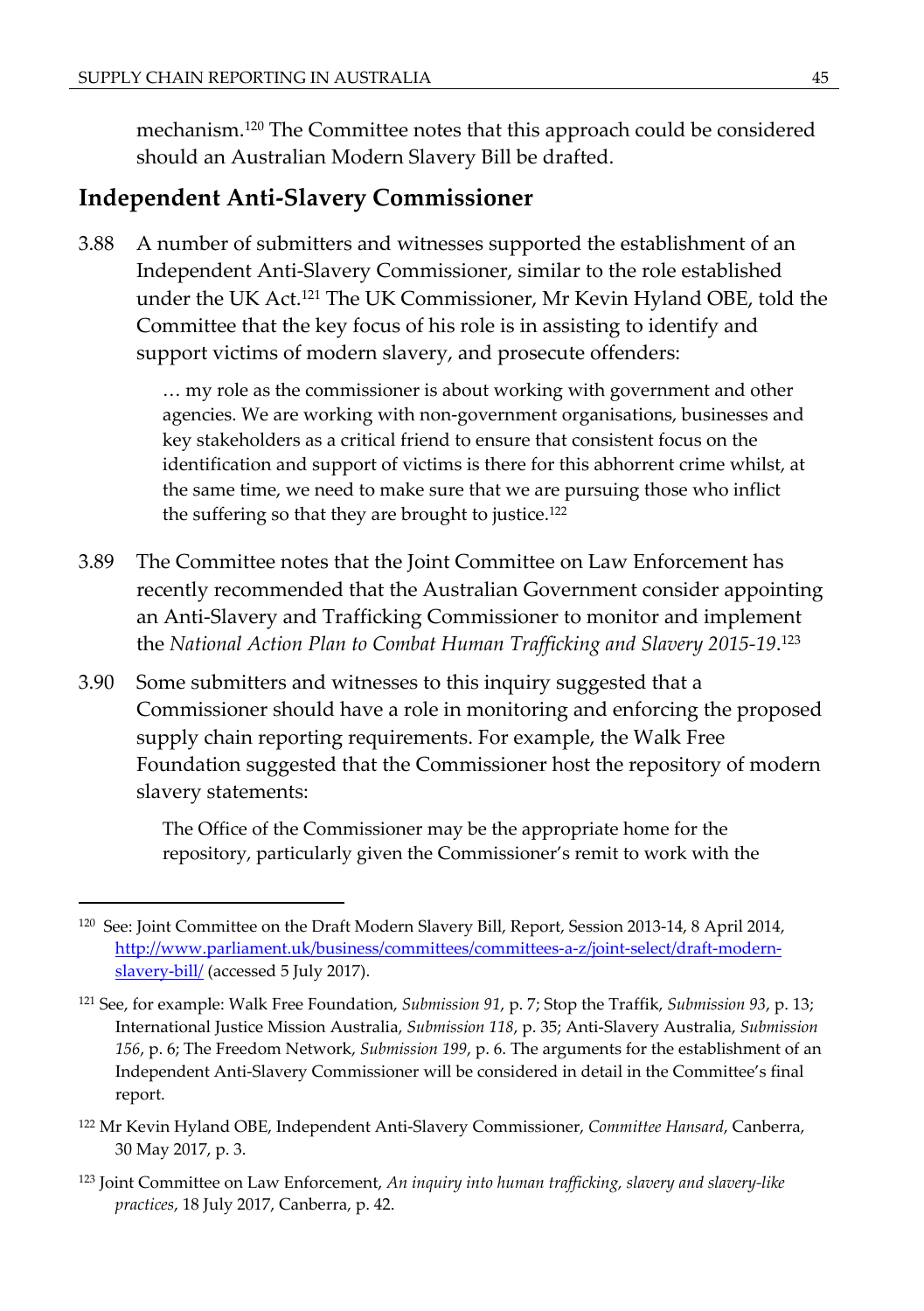private sector. While the maintenance and management of a repository will require a different skill set and additional staff, the Office of the Commissioner would provide the required independence and ensure business and community confidence.<sup>124</sup>

3.91 Mr Hyland did not support his office maintaining a repository, suggesting that it could challenge his independence:

> If I were seen as the adjudicator on whether it is a good statement or a bad statement, suddenly I would get drawn into arguments and issues I should not be addressing.<sup>125</sup>

3.92 The Committee notes that, in the UK, providing oversight of supply chain reporting is only one aspect of the Commissioner's role. As the other key functions of the Commissioner's role fall outside the scope of this interim report (such as law enforcement and victim support), the Committee will consider the exact role of an Australian Independent Anti-Slavery Commissioner in its final report.

<sup>124</sup> Walk Free Foundation, *Submission 91*, p. 57.

<sup>125</sup> Mr Kevin Hyland, Independent Anti-Slavery Commissioner, *Committee Hansard*, Canberra, 30 May 2017, p. 9.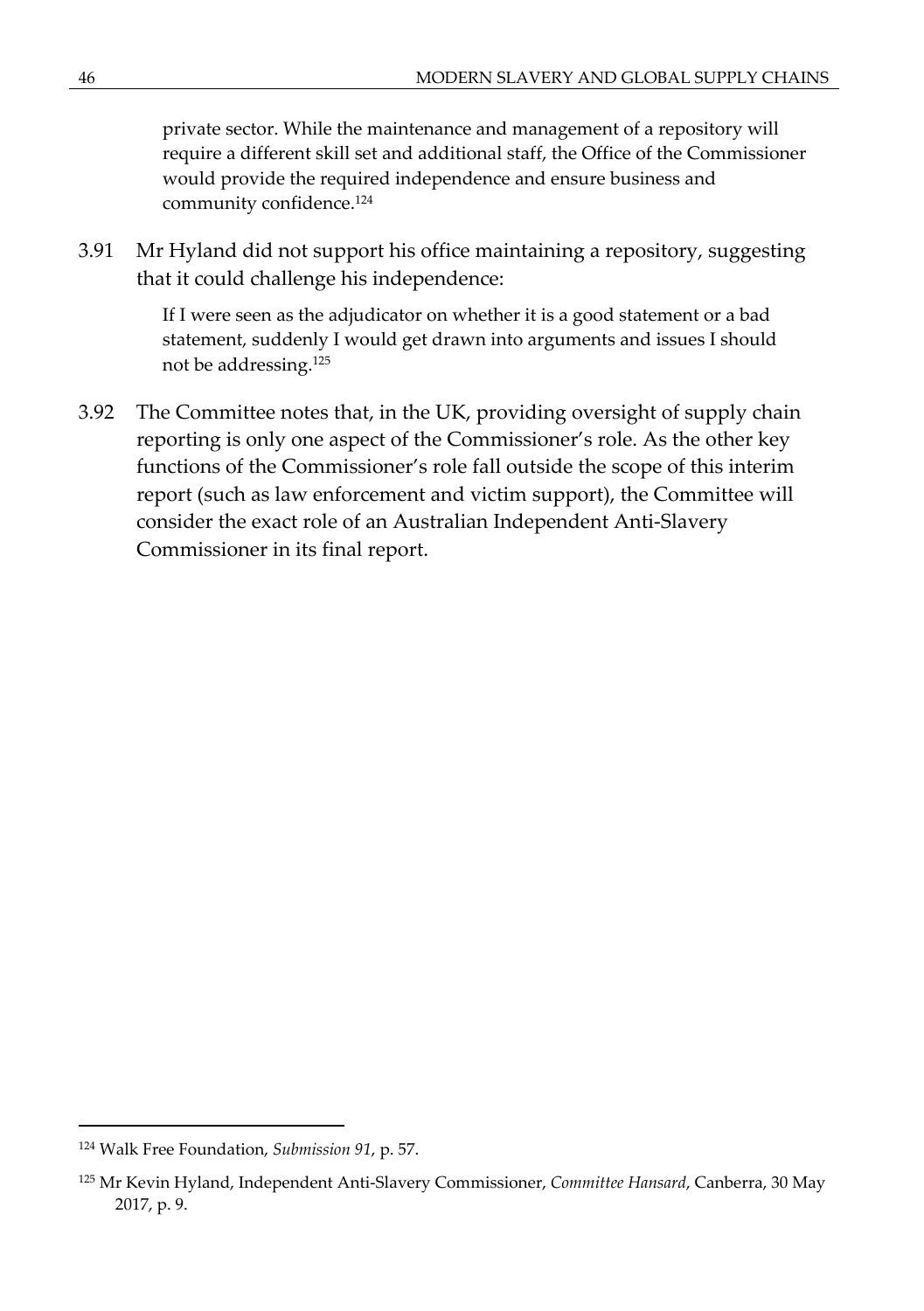# **4. Recommendations and statements of in-principle support**

- 4.1 The Committee shares the concerns of submitters and witnesses to this inquiry about the significant risk of modern slavery in the supply chains of companies, businesses, organisations and governments operating in Australia. The Committee acknowledges that similar concerns were also expressed by its predecessor Committee in its 2013 report *Trading Lives:*  Modern Day Human Trafficking,<sup>1</sup> and more recently by the Joint Committee on Law Enforcement.<sup>2</sup>
- 4.2 The Committee gives in-principle support for developing a Modern Slavery Act in Australia, including mandatory supply chain reporting requirements for companies, businesses, organisations and governments and an Independent Anti-Slavery Commissioner. The Committee notes that it will consider other elements of a potential Modern Slavery Act in its final report, including prevention measures, support for victims, improvements to Australia's visa regime and prevention of orphanage tourism, as well as other recommended changes to Australian law, policy and practices to combat modern slavery.

<sup>&</sup>lt;sup>1</sup> See: Joint Standing Committee on Foreign Affairs, Defence and Trade, *Trading Lives: Modern Day Human Trafficking*, 24 June 2013, Recommendation 7.

<sup>2</sup> Joint Committee on Law Enforcement, *An inquiry into human trafficking, slavery and slavery-like practices*, 18 July 2017, Canberra, p. 56.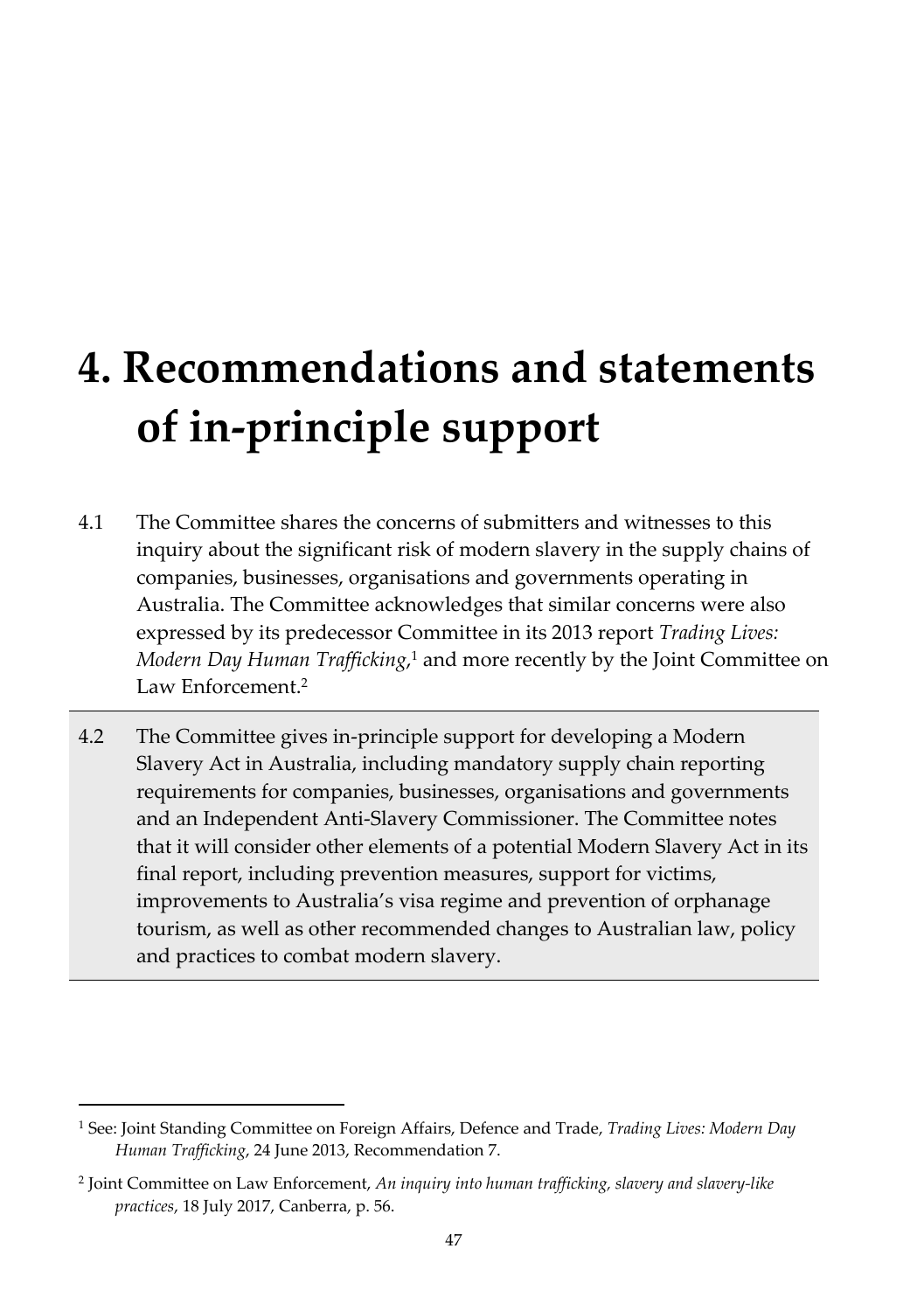# **Support for supply chain reporting**

- 4.3 The Committee acknowledges the strong support from businesses, investors, NGOs, unions, legal experts and other groups for the introduction of a supply chain reporting requirement in Australia, similar to but improving upon section 54 of the UK Act.
- 4.4 The Committee acknowledges that some business representatives, such as the Australian Chamber of Commerce and Industry, suggested that the introduction of reporting requirements should be subject to further consultation prior to consideration. The Committee notes that the high level of engagement from businesses and NGOs already demonstrates a strong level of support for action on this issue.
- 4.5 The Committee particularly recognises suggestions from businesses that a reporting requirement would 'level the playing field', both for those businesses already taking measures to address modern slavery risks in their supply chains and those already required to report in overseas jurisdictions.
- 4.6 The Committee gives in-principle support for mandatory annual modern slavery supply chain reporting requirements to apply, above a particular threshold, to companies, businesses, organisations (including religious organisations) and governments operating in Australia.
- 4.7 The Committee gives in-principle support for a requirement that the Board (or equivalent level of a company, business, organisation or government) approve modern slavery statements.

# **Support for the UK model**

- 4.8 The Committee acknowledges the support for the basic reporting model set out in section 54 of the UK Act, particularly the requirements for public disclosure and board approval of modern slavery statements, and extra-territorial application. While acknowledging that the UK model has only recently been implemented, the Committee is encouraged by the early indications of its positive effect in raising the awareness of modern slavery issues among businesses and the broader community, while recognising the need to make further improvements.
- 4.9 The Committee recognises that during the recent visit to the UK by a delegation of the Committee, the positive impact of the UK Act in raising awareness of modern slavery was described by some organisations as a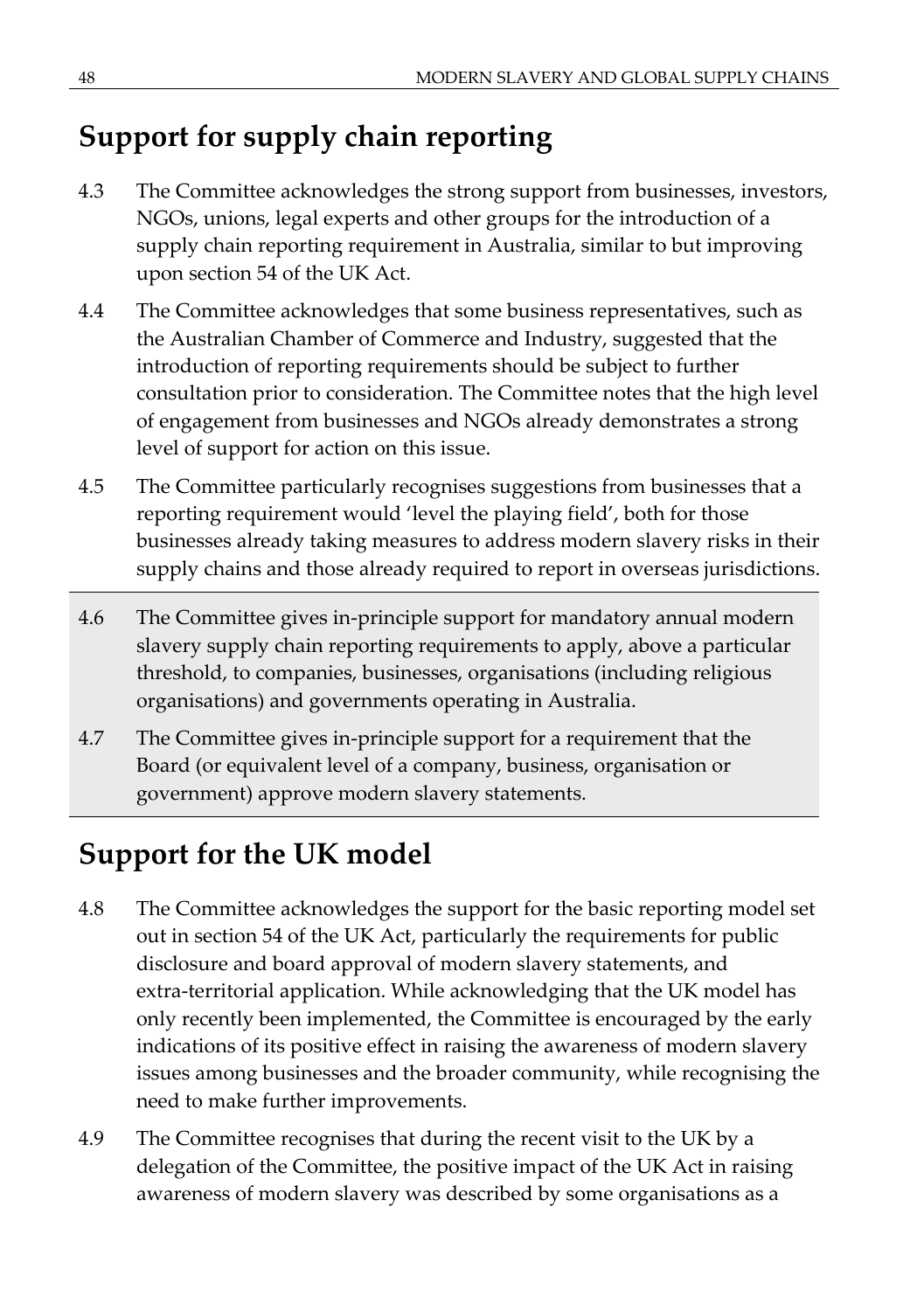'game changer'. The delegation is grateful for the valuable advice provided by these groups during its visit. The itinerary for the delegation is at **Appendix A**.

- 4.10 The Committee recognises that, should a reporting requirement be introduced in Australia, there is significant potential to improve on the UK model.
- 4.11 The Committee gives in-principle support to key elements of the UK model of supply chain reporting and will continue to investigate possible improvements to this model in its final report.

# **Proposed principles for Australian legislation**

# **Consistency with international jurisdictions and best practice**

- 4.12 The Committee agrees that consistency with international jurisdictions should be a central consideration for any potential Australian reporting requirement. The Committee also acknowledges that existing voluntary initiatives, such as the UN Guiding Principles on Business and Human Rights, provide a useful framework and should be considered in the development of any Australian legislation.
- 4.13 The Committee gives in-principle support for ensuring that any supply chain reporting requirement be consistent with international jurisdictions and best practice, including Australia's obligations under international law.

# **Repository of statements**

- 4.14 The Committee is persuaded by arguments that a central repository of modern slavery statements would improve scrutiny by NGOs, investors and consumers, and encourage a 'race to the top' for businesses and organisations. It notes the opportunity to collaborate on a combined platform or international registry.
- 4.15 The Committee notes that the need for consistency with international jurisdictions and a central repository were key themes raised by UK businesses and organisations during the delegation visit to the UK.
- 4.16 The Committee gives in-principle support for the establishment of a legislated and government-funded central repository containing modern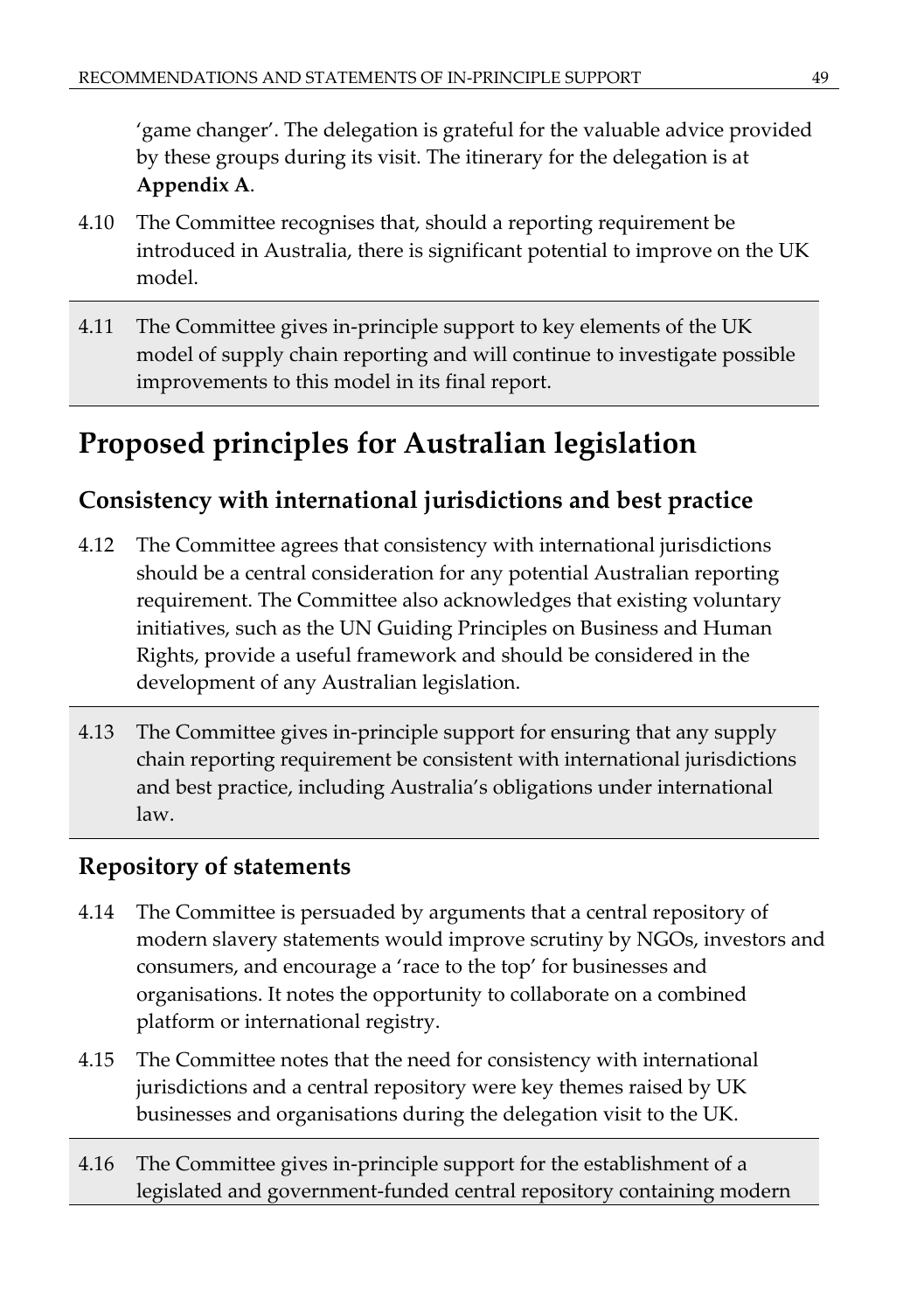slavery statements. The Committee is of the view that the Australian Government should work with existing modern slavery registries to create a combined and consistent registry to which statements can be submitted to prevent unnecessary duplication.

- 4.17 The Committee will further consider whether a modern slavery central repository should sit under the Independent Anti-Slavery Commissioner or elsewhere, noting the comments by the UK's Independent Anti-Slavery Commissioner on this matter outlined in Chapter 3.
- 4.18 The Committee will further consider whether it should be made compulsory for a company, business, organisation or government to publish their modern slavery statement on their website and/or in their annual report.

# **Threshold for reporting**

- 4.19 The question of a threshold, and the appropriate level of the threshold, for reporting requirements attracted a range of views from submitters and witnesses. The Committee considers that a threshold above which businesses and organisations must report should be introduced. The Committee will continue to receive submissions and evidence in public hearings, as well as consult with businesses and organisations, in the lead up to the final report to determine an appropriate threshold.
- 4.20 The Committee considers that any threshold should consider both size and turnover of businesses and should ensure that small businesses are not unfairly disadvantaged. The Committee agrees that an opt-in option for businesses below the threshold should be considered.
- 4.21 The Committee gives in-principle support for a threshold to be introduced, above which companies, organisations, businesses and governments must report on modern slavery in their supply chains. The exact threshold will be considered further in the Committee's final report.
- 4.22 The Committee gives in-principle support for the introduction of an opt-in option to allow companies, businesses, organisations and governments below the threshold to undertake supply chain reporting on modern slavery.
- 4.23 The Committee gives in-principle support for ensuring that the proposed reporting requirement enables businesses, companies, organisations and governments that are part of a supply chain to provide a single statement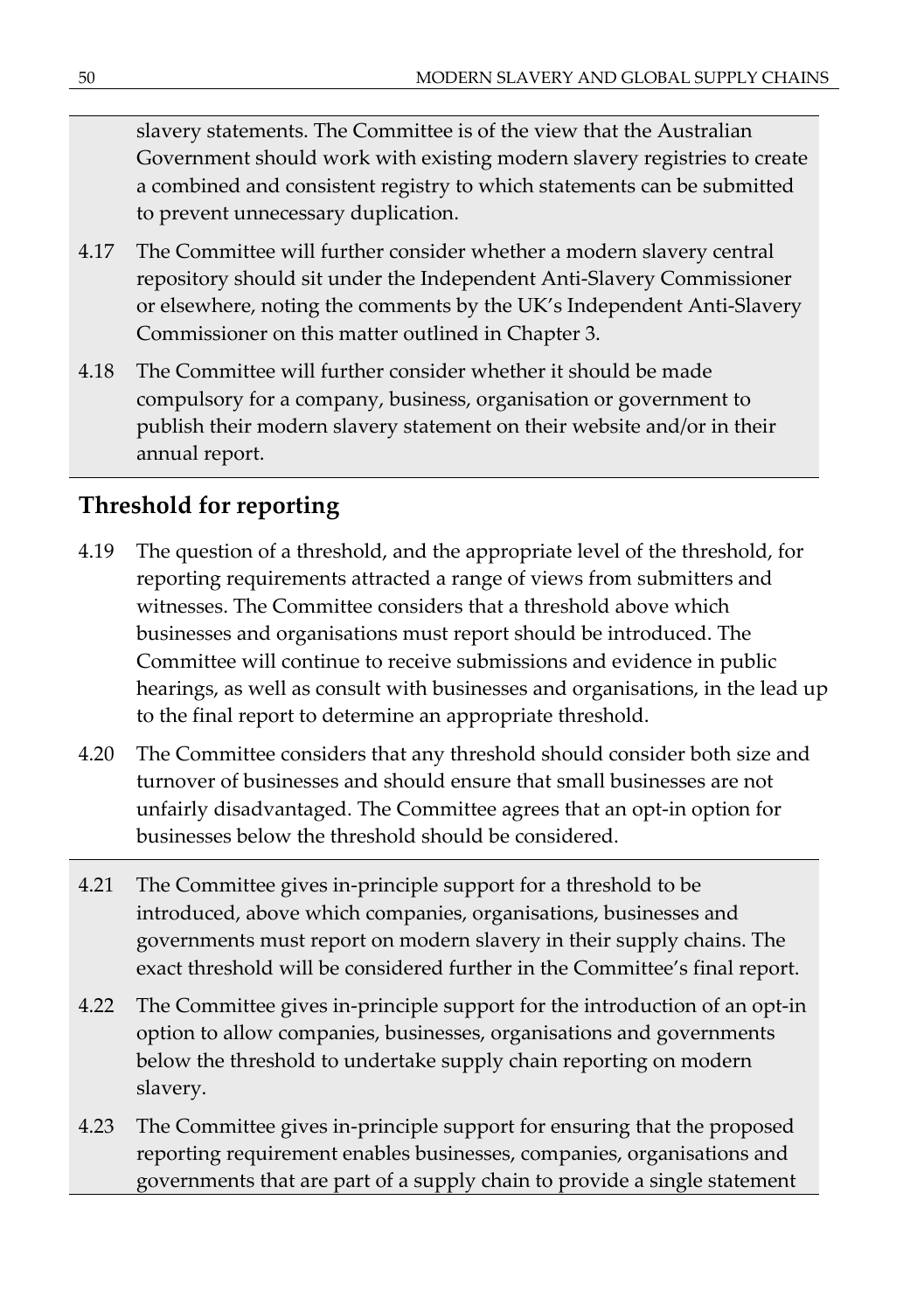of compliance to multiple clients.

## **Prescribing reporting requirements**

- 4.24 The Committee acknowledges that submitters and witnesses offered a range of differing views on the level of government involvement in prescribing reporting requirements (including due diligence), setting a threshold for reporting and enforcing penalties and compliance measures. The Committee will consider these arguments in more detail in its final report, and offers its preliminary assessment of each issue below.
- 4.25 The Committee acknowledges concerns that the UK model of not prescribing specific reporting requirements may lead to confusion for businesses and difficulties for NGOs in scrutinising potentially inconsistent statements. However, the Committee also acknowledges that allowing businesses and organisations flexibility in how they report could encourage more innovative approaches to reporting and more detailed consideration appropriate to the structure and operation of the organisation. Any reporting requirements should be clear for businesses and organisations required to report, and flexible enough to encourage innovation and to avoid a 'tick box' exercise.
- 4.26 The Committee recognises the support for due diligence requirements, similar to legislation in France and the Netherlands. The Committee shares the concerns of some businesses that due diligence requirements are only relatively new and risk placing an undue burden on small and medium-sized enterprises. The Committee notes that some businesses have already developed internal due diligence processes and that a public reporting mechanism based on the UK model will assist these businesses in promoting these endeavours.
- 4.27 The Committee will continue to consider possible due diligence requirements, leading up to the final report.
- 4.28 The Committee will further consider prescriptive requirements for what statements include. Notwithstanding, it is of the view that the Modern Slavery Act outline at minimum what statements *should* include, in addition to allowing for innovation in reporting. The Committee is also of the view that guidelines should also be produced consistent with international best practice. These issues will be considered further in the Committee's final report.
- 4.29 The Committee is of the view that its final report further consider due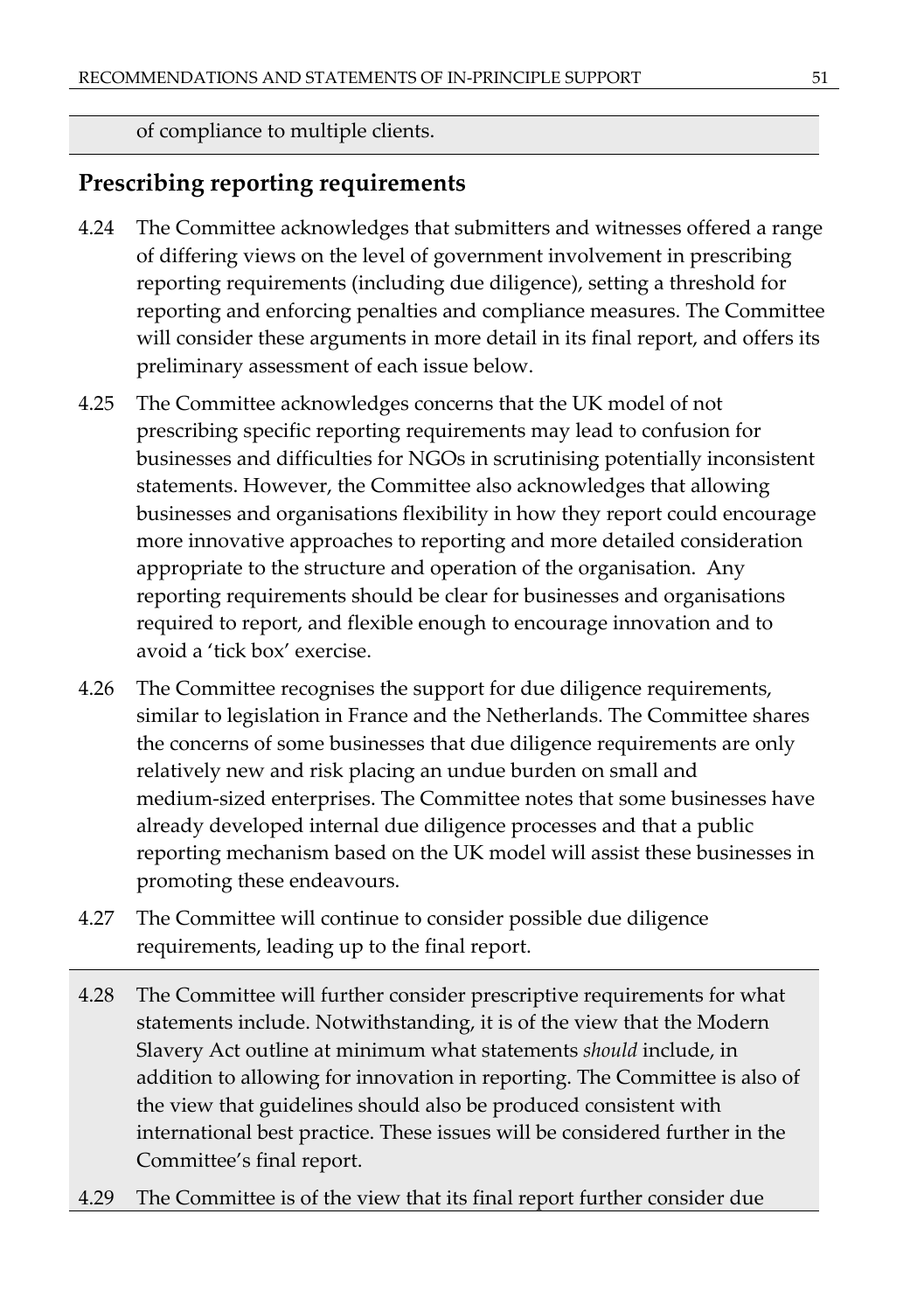diligence requirements, as suggested by a number of submitters and witnesses.

## **Guidance for businesses**

- 4.30 The Committee recognises the important role for government in raising awareness of modern slavery issues and providing clear guidance for companies, businesses, organisations and other Australian governments on how to report on supply chain risks.
- 4.31 The Committee gives in-principle support for a broad definition of modern slavery to be included in the Modern Slavery Act, to help guide companies, businesses, organisations and governments on what to look for within their supply chains, including, but not limited to, forced labour, child labour, bonded labour, human trafficking, domestic servitude, orphanage trafficking, sex trafficking, forced marriage, slavery and other slavery-like practices. A full non-exhaustive list of terms will be considered in the Committee's final report.
- 4.32 The Committee gives in-principle support for the Australian Government to fund public awareness raising, information and training about modern slavery and modern slavery in supply chains, particularly for companies and businesses, as well as for front-line services, departments and embassies.
- 4.33 The Committee gives in-principle support for lists of at-risk industries, atrisk areas and at-risk groups in Australia and within Australian supply chains to be published by the Australian Government.
- 4.34 The Committee gives in-principle support for the Australian Government to publish a list of companies, organisations, businesses and governments to which the Modern Slavery Act supply chain reporting requirements apply.

## **Penalties and compliance measures**

4.35 Similarly, the question of penalties and compliance measures attracted a range of conflicting views. The Committee acknowledges concerns from NGOs that the lack of penalties for non-compliance in the UK Act has meant many businesses and organisations have not reported, and that those that have lack incentive to adequately identify and address modern slavery risks in their supply chains. However, the Committee considers that the market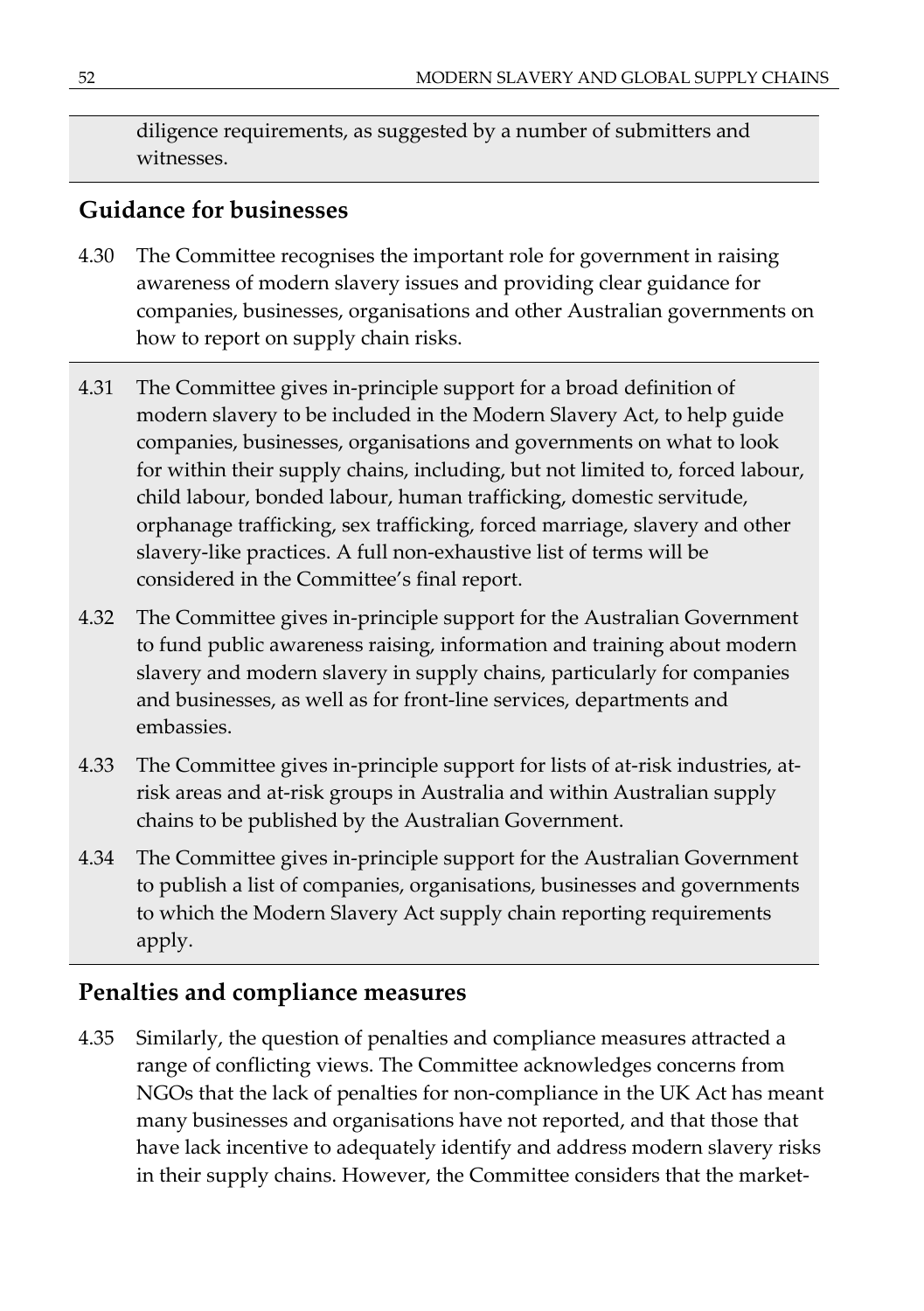based model of compliance used in the UK will develop over time and encourage a 'race to the top' for businesses and organisations.

- 4.36 The Committee is encouraged by evidence from the UK that the content of modern slavery statements in the UK is improving, and that businesses and organisations are developing more sophisticated approaches to addressing supply chain risks.
- 4.37 The Committee gives in-principle support for the Australian Government to mandate reporting for companies, businesses, organisations and governments above the threshold, with penalties applying for those that do not report or do not report in compliance with the Modern Slavery Act reporting requirements.
- 4.38 The Committee does not in-principle support penalties applying to companies, businesses, organisations and governments that look for and do find modern slavery within their supply chains, and are acting to address the issues identified, as this would discourage them looking into their supply chains in the first place.
- 4.39 The Committee gives in-principle support for the Australian Government to publish a list of companies, businesses, organisations and governments above the threshold that do not comply with the Modern Slavery Act supply chain reporting requirements.
- 4.40 The Committee gives in-principle support for the Australian Government to publish a list of companies, businesses, organisations and governments above the threshold that are in compliance with modern slavery statements.
- 4.41 The Committee gives in-principle support for the Australian Government to publish a list of companies, businesses, organisations and governments below the threshold that submitted optional statements to encourage others to report.

## **Public procurement**

- 4.42 The Committee notes that the Australian Government has an opportunity to lead by example in applying any modern slavery supply chain reporting requirements to government procurement policies.
- 4.43 The Committee supports the recommendation by the Joint Select Committee on Government Procurement Rules to develop a procurement policy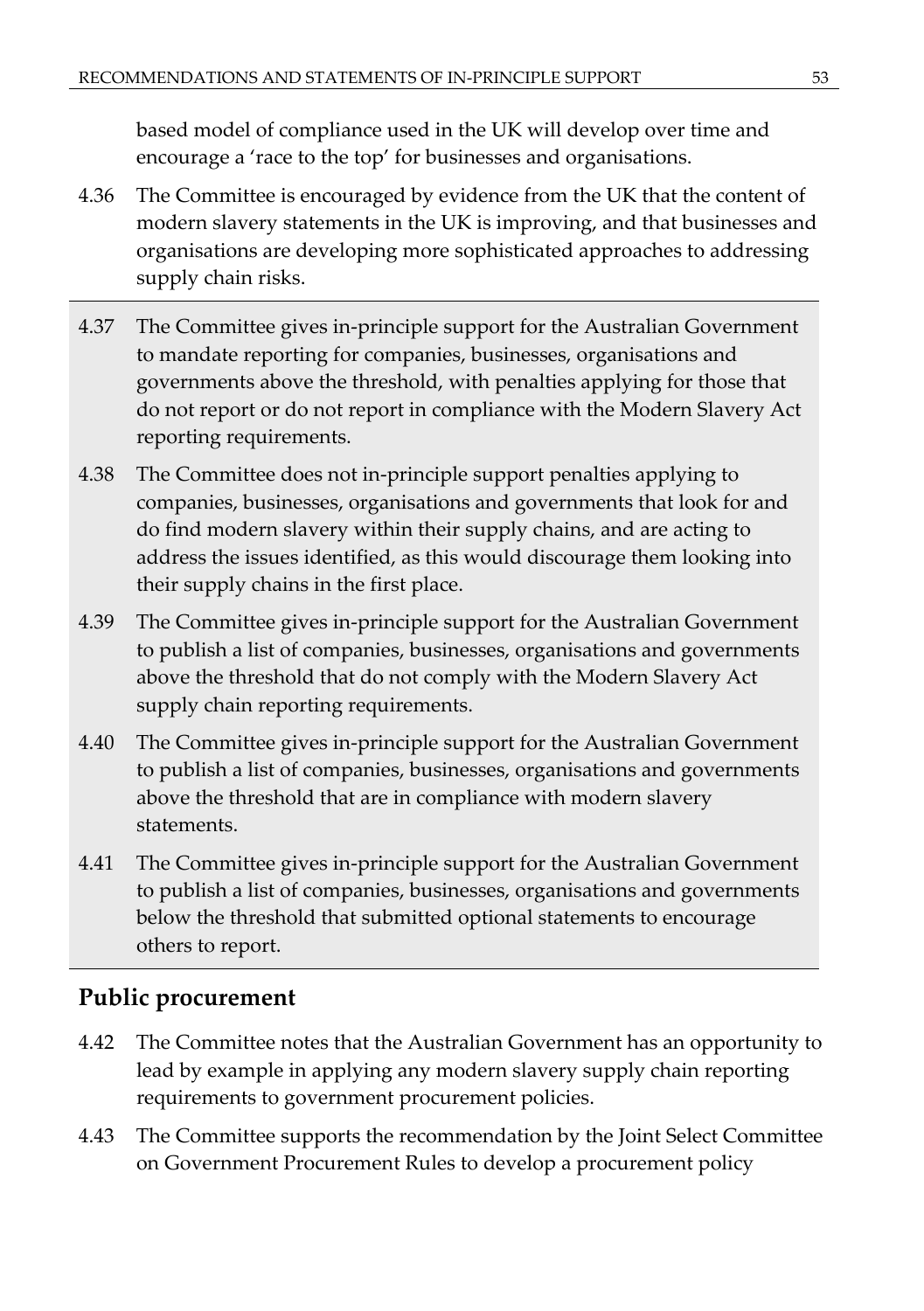consistent with human rights regulation. The Committee considers that consideration of modern slavery risks should be included in this policy.

4.44 The Committee gives in-principle support for the Australian Government to introduce into its procurement requirements that it only engages with companies, businesses, organisations and other Australian governments that have submitted modern slavery statements. The Committee considers that this would encourage smaller companies to also report via the opt-in option.

## **Independent Anti-Slavery Commissioner**

- 4.45 The Committee acknowledges the support for the establishment of an Independent Anti-Slavery Commissioner. As the key functions of the Commissioner fall outside the scope of this interim report, the Committee will consider the exact role of a Commissioner in its final report.
- 4.46 The Committee notes that the Joint Committee on Law Enforcement has already recommended that the Australian Government consider establishing an Anti-Slavery and Trafficking Commissioner. The Committee agrees that it is crucial that such a role be independent of government.
- 4.47 The Committee gives in-principle support for Australia establishing in its Modern Slavery Act an Independent Anti-Slavery Commissioner, who would have the ability to consult, advise, report on and make recommendations with respect to modern slavery supply chain reporting. The Committee concurs with the recommendation of the Joint Committee on Law Enforcement on this matter, but notes that the Commissioner should be truly independent of government. The Australian Government could consider incorporating the current People Smuggling and Human Trafficking Ambassador within this role. The possible role of the Commissioner will be considered further in the Committee's final report.
- 4.48 The Committee gives in-principle support to a legislated review of an Australian Modern Slavery Act at least every three years. The Committee is of the view that the proposed Independent Anti-Slavery Commissioner would be best placed to undertake these reviews, in addition to suggesting other recommended changes outside of the Modern Slavery Act to combat modern slavery.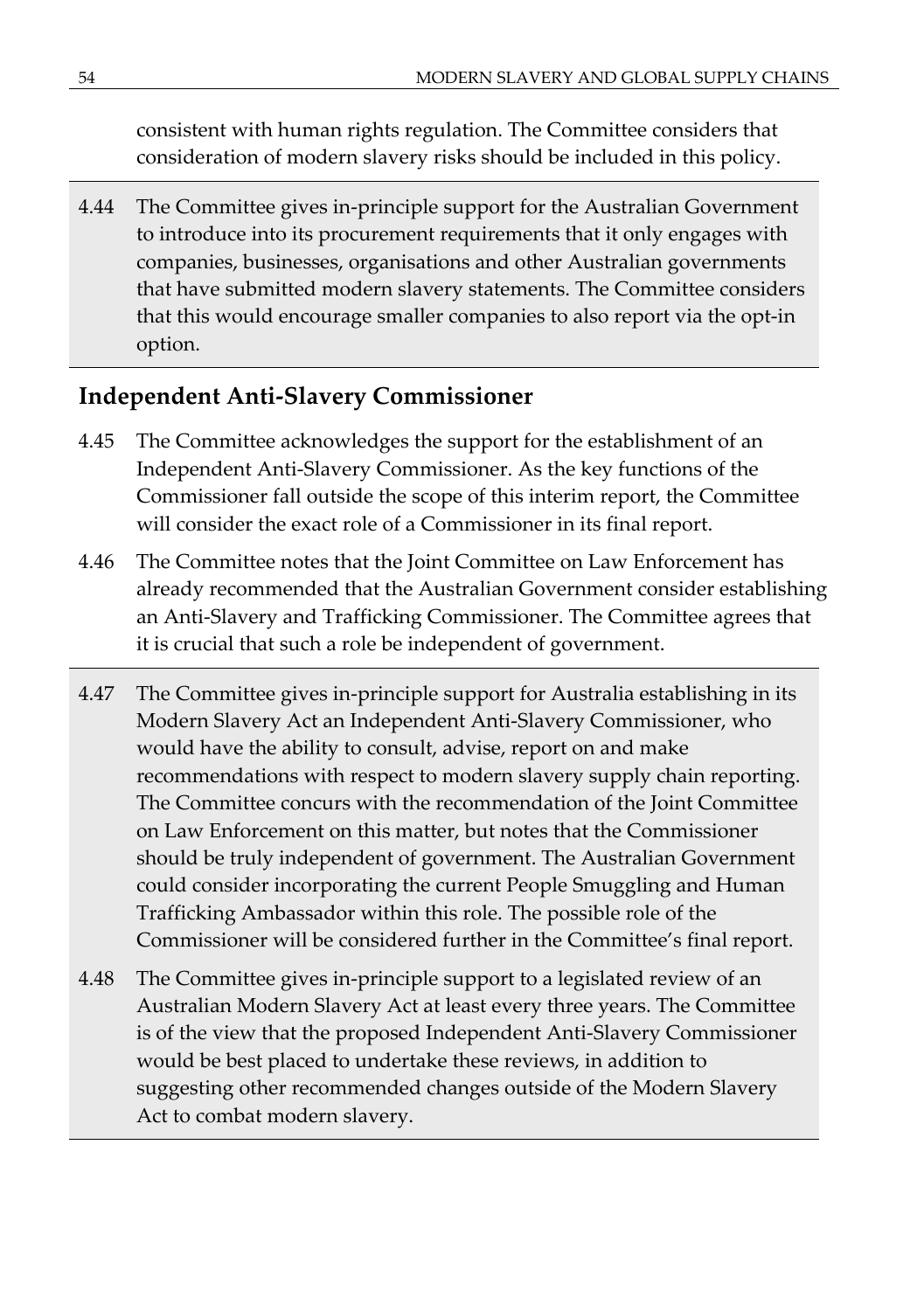## **Further consultation**

- 4.49 The Committee agrees that, should a Modern Slavery Act be considered, further consultation should be undertaken with businesses, NGOs and other relevant stakeholders on the specific draft provisions for supply chain reporting requirements. The Committee suggests that the UK approach of consulting on a draft Bill prior to its introduction to the Parliament may be appropriate for Australia to consider.
- 4.50 The Committee acknowledges that the Australian Government is currently considering the reporting requirements of the UK Act and other best practice legislation. The Committee considers that its in-principle support for supply chain reporting requirements should be looked at as part of the Bali Process Government and Business Forum in Perth on 24 and 25 August 2017.
- 4.51 The Committee is of the view that its final report should consider, along with supply chains, how to ensure that foreign aid or corporate, business and organisational giving does not directly or indirectly support modern slavery practices, including via aid or giving to foreign governments.
- 4.52 The Committee is of the view that its final report should consider other measures to combat modern slavery in global supply chains, such as regulating the importation of goods that have been produced using modern slavery, similar to the US *Trade Enforcement and Facilitation Act of 2015*.
- 4.53 The Committee is of the view that its final report should consider whether the Australian Government should, at a later stage, introduce a mark that could be used by modern slavery compliant companies, businesses, organisations and governments.
- 4.54 The Committee will consider and consult further on the statements of in-principle support above, leading up to the final report. The Committee will consider additional supply chain and other elements of a Modern Slavery Act in its final report, as well as other changes necessary to combat modern slavery in Australia.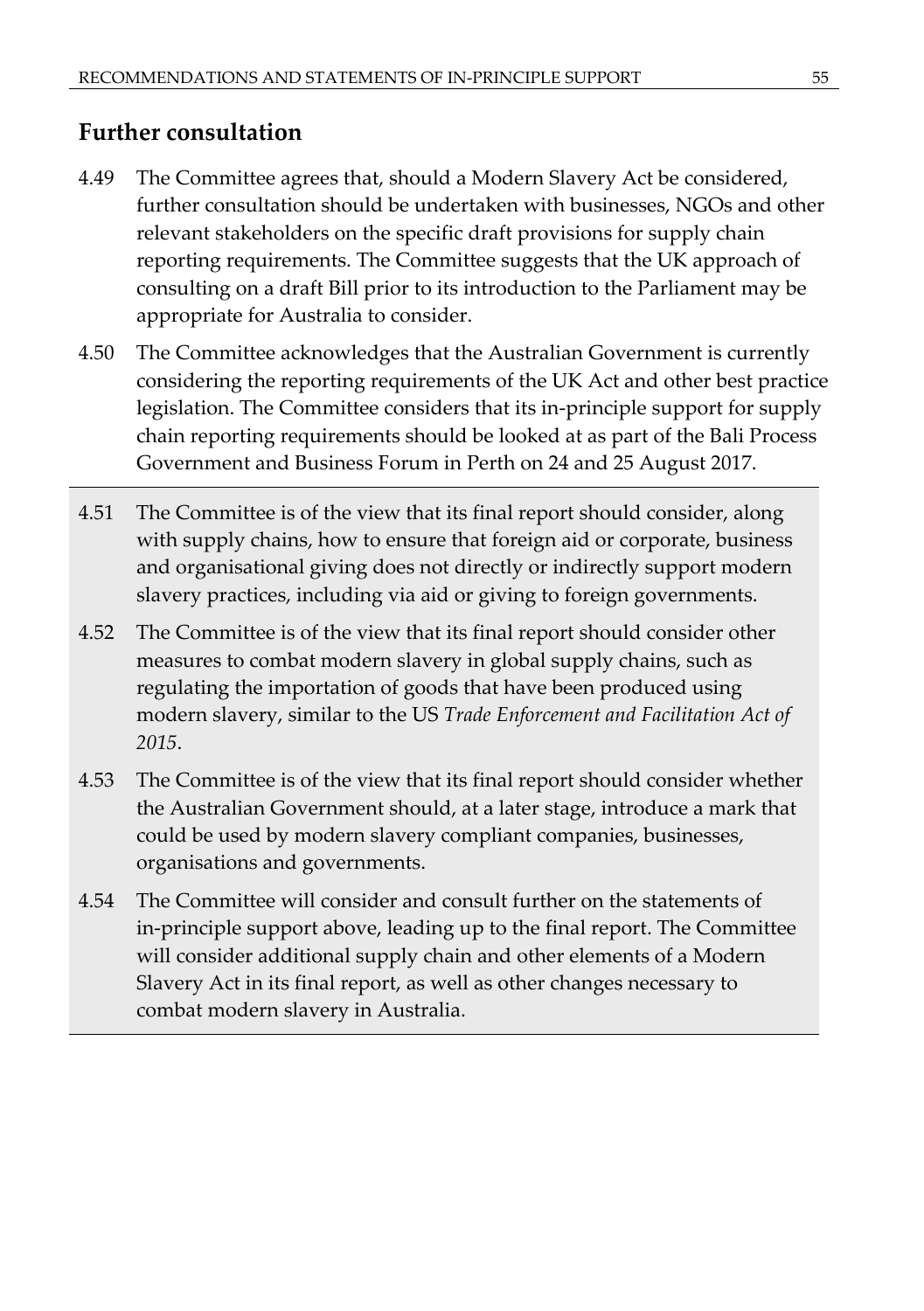## **Recommendations**

### **Recommendation 1**

**4.55 The Committee recommends that the Australian Government consider supporting in-principle the development of a Modern Slavery Act in Australia, including supply chain reporting requirements for companies, businesses, organisations and governments in Australia, as well as an Independent Anti-Slavery Commissioner, subject to reviewing the recommendations of the Committee's final report. The Committee will provide further recommendations for the content of a Modern Slavery Act in its final report, as well as other necessary changes to Australian legislation, policies and practices to combat modern slavery.**

#### **Recommendation 2**

**4.56 The Committee recommends that the Australian Government consider the Committee's in-principle support for a Modern Slavery Act, including supply chain reporting requirements and an Independent Anti-Slavery Commissioner, as part of Australia's contribution to the Bali Process Government and Business Forum in Perth on 24 and 25 August 2017.**

#### **Recommendation 3**

**4.57 The Committee recommends that the Australian Government consider this interim report as part of its current review of corporate reporting, with a view to developing legislation requiring businesses, companies, organisations and governments operating in Australia to report on measures taken to address modern slavery in their global supply chains, in accordance with the recommendations in the Committee's final report.** 

| <b>Senator David Fawcett</b>       | <b>Mr Chris Crewther MP</b> |
|------------------------------------|-----------------------------|
| Chair                              | Chair                       |
| <b>Joint Standing Committee on</b> | Foreign Affairs and Aid     |
| Foreign Affairs, Defence and Trade | Sub-Committee               |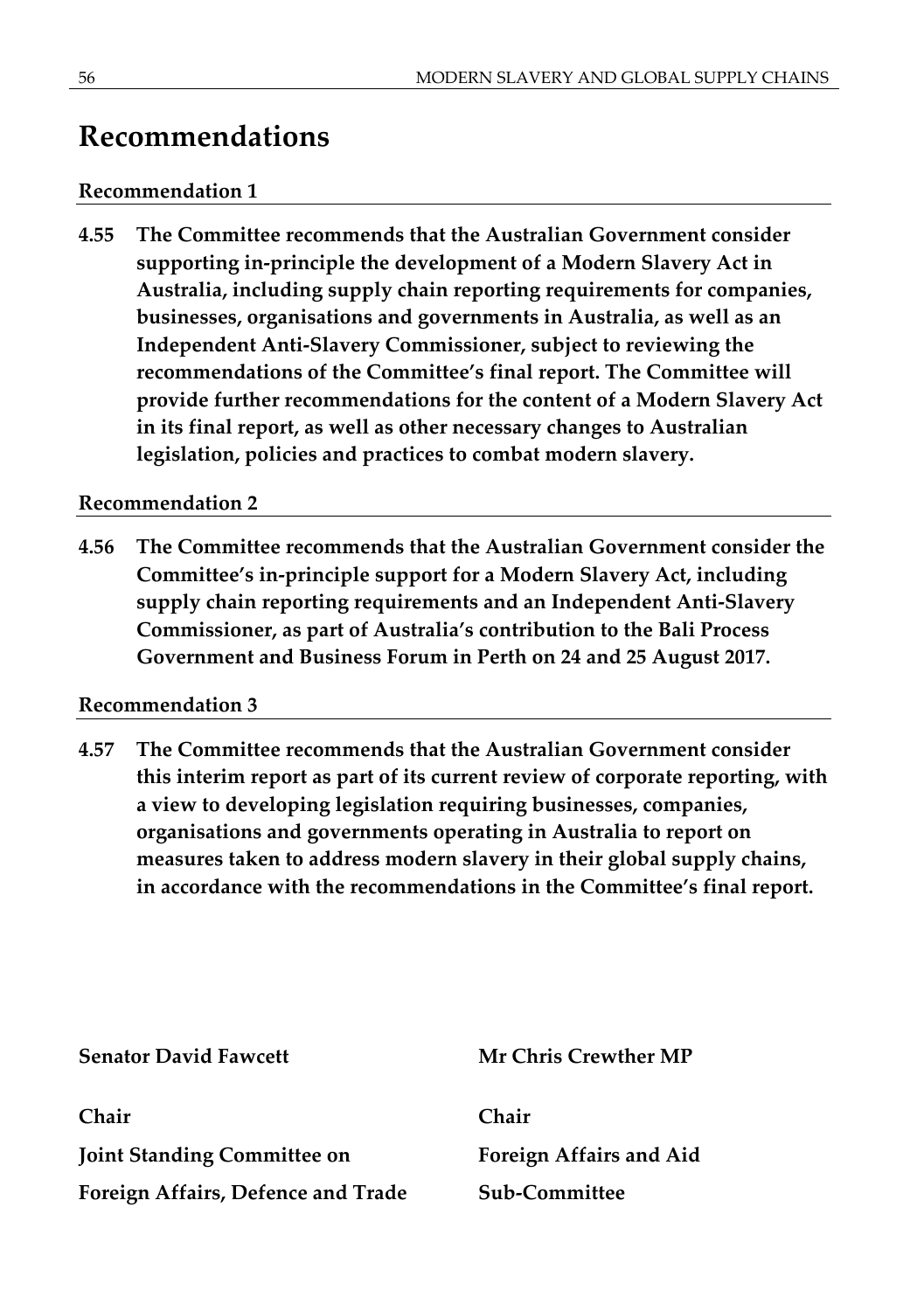# **A. UK delegation itinerary**

From 26 April to 2 May 2017, an Additional Parliamentary Delegation from the Foreign Affairs and Aid Sub-Committee of the Joint Standing Committee on Foreign Affairs, Defence and Trade visited London as part of this inquiry.

The delegation participated in the Commonwealth Parliamentary Association (CPA) UK's Modern Slavery Project Asia-Pacific Regional Workshop from 26 to 28 April together with parliamentarians and officials from Bangladesh, India, Pakistan, Sri Lanka and New Zealand. The delegation also met with representatives from the UK Government, businesses and NGOs about the development and implementation of the UK *Modern Slavery Act 2015*.

Table A.1 outlines the itinerary for the delegation.

| Date          | Meeting                                                         |
|---------------|-----------------------------------------------------------------|
| 26 April 2017 |                                                                 |
| 27 April 2017 | CPA UK Modern Slavery Project Asia Pacific Regional<br>Workshop |
| 28 April 2017 |                                                                 |
|               |                                                                 |
| 2 May 2017    | UK Home Office Modern Slavery Unit                              |
|               | Mr Offer Stern-Weiner, Head                                     |
|               | Ms Helen Richardson, Head of International                      |

## **Table A.1 UK delegation itinerary**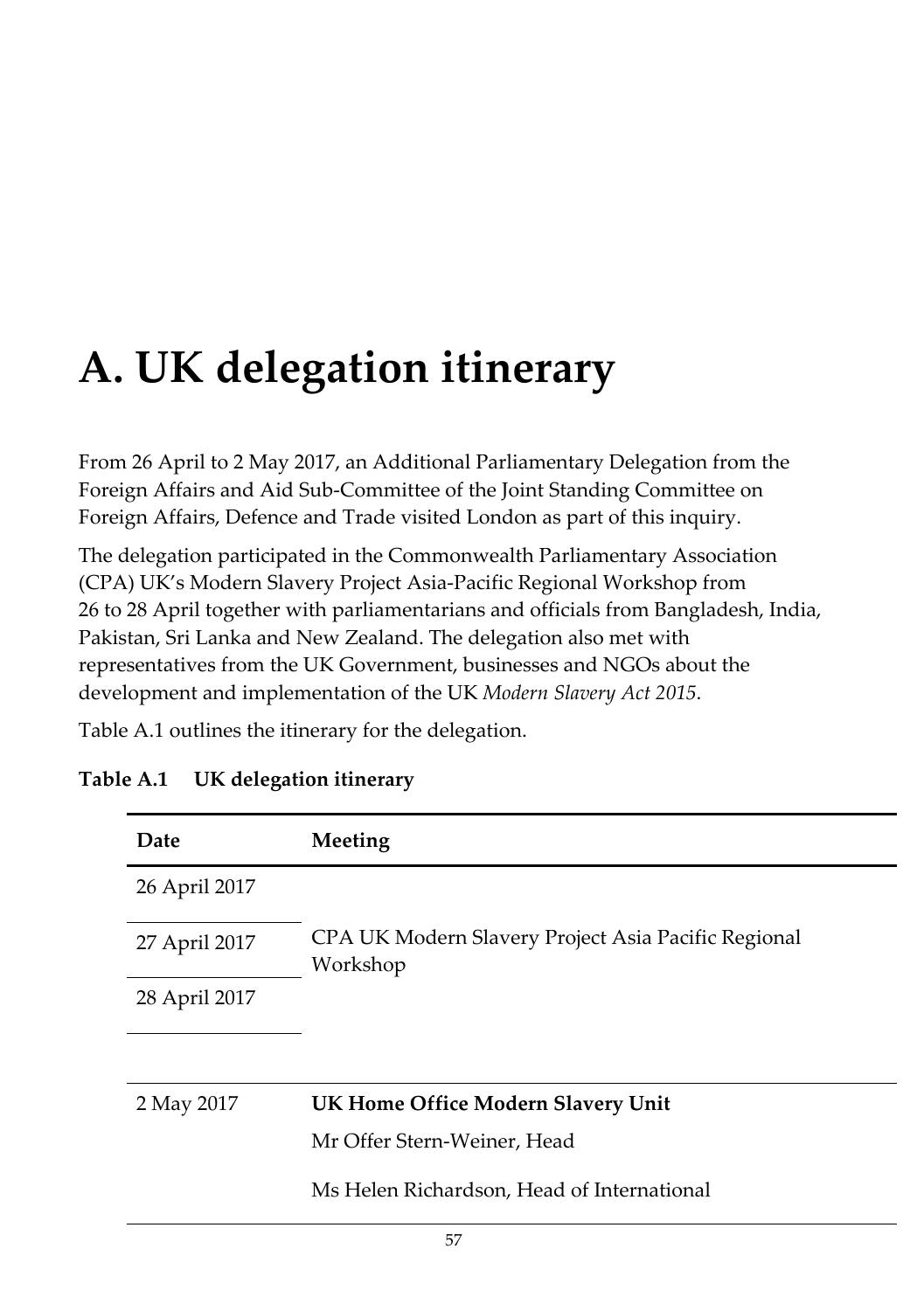Ms Elizabeth Geear

## **ECPAT UK**

Ms Bharti Patel, Chief Executive Officer

Mr Ryan Mahan, Head of Information and Online Campaigns

#### **British Red Cross**

Ms Kathryn Baldacchino, Head of Anti-Trafficking

Ms Rosie Langley

Mr Alex Fraser

#### **Salvation Army Mission Service**

Major Anne Read, Director of Anti-Trafficking and Modern Slavery

Major Paul Kingscott, Assistant Secretary

#### **Sky UK**

Ms Fiona Ball, Responsible Business Manager

#### **AMAR Foundation**

Baroness Nicholson of Winterbourne

| 3 May 2017 | The Freedom Fund                                             |
|------------|--------------------------------------------------------------|
|            | Mr Nick Grono, Chief Executive Officer                       |
|            | <b>Business and Human Rights Resource Centre</b>             |
|            | Mr Phil Bloomer, Executive Director                          |
|            | Ms Patricia Carrier, Modern Slavery Registry Project Manager |
|            | Ms Samentha Goethals                                         |